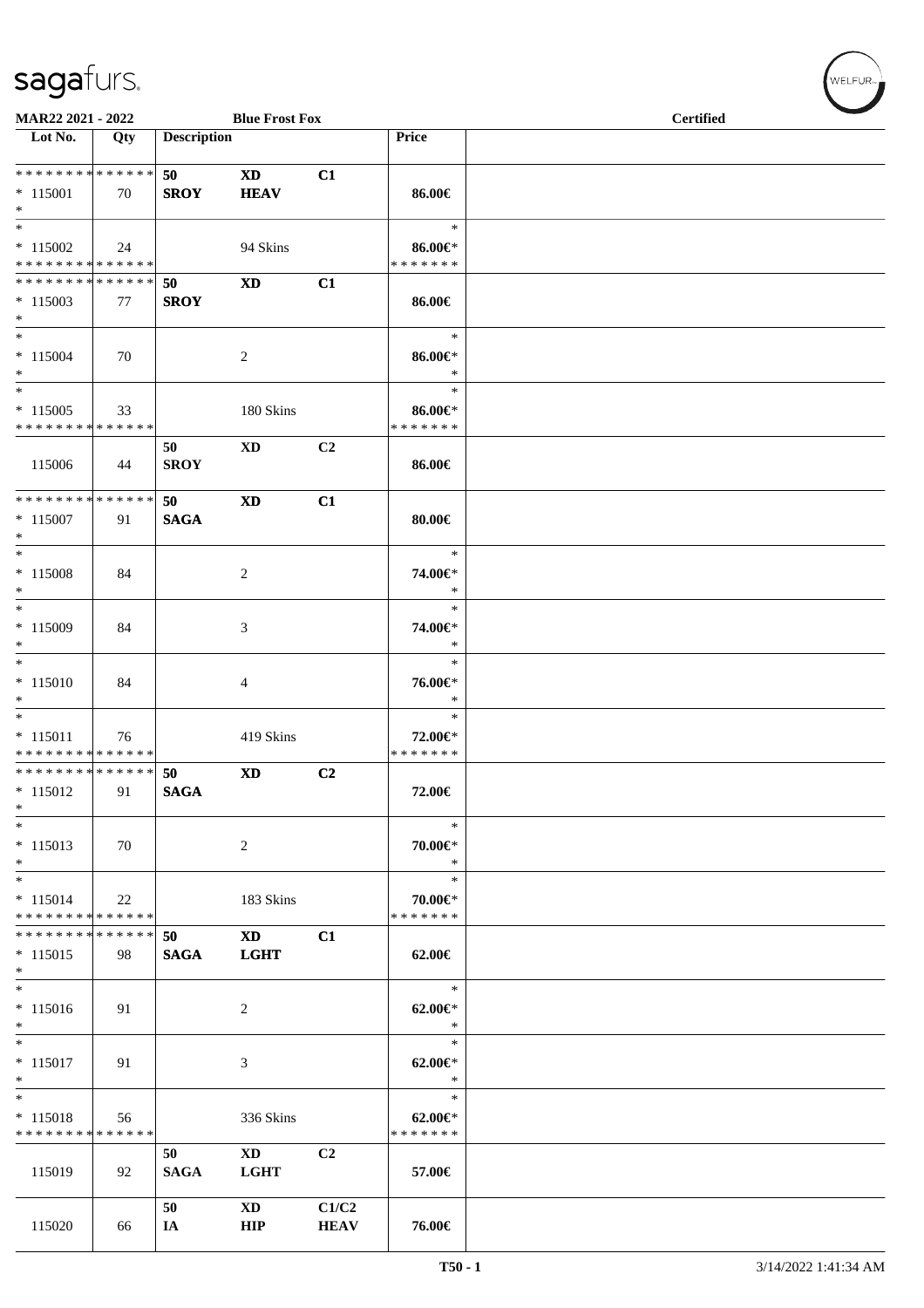| MAR22 2021 - 2022                                                     |     |                              | <b>Blue Frost Fox</b>         |                |                                        | <b>Certified</b> |
|-----------------------------------------------------------------------|-----|------------------------------|-------------------------------|----------------|----------------------------------------|------------------|
| Lot No.                                                               | Qty | <b>Description</b>           |                               |                | Price                                  |                  |
| ******** <mark>******</mark><br>$*$ 115021<br>$*$                     | 91  | 50<br>IA                     | <b>XD</b><br><b>HIP</b>       | C1/C2          | $60.00 \in$                            |                  |
| $\ast$<br>$* 115022$<br>$*$                                           | 84  |                              | 2                             |                | $\ast$<br>$60.00 \in$<br>$\ast$        |                  |
| $*$<br>$*115023$<br>* * * * * * * * * * * * * *                       | 38  |                              | 213 Skins                     |                | $\ast$<br>$60.00 \in$<br>* * * * * * * |                  |
| 115024                                                                | 80  | 50<br>SI                     | XD                            | C1/C2          | 62.00€                                 |                  |
| 115025                                                                | 90  | 50<br>SI                     | <b>XD</b><br><b>LGHT</b>      | C1/C2          | 49.00€                                 |                  |
| 115026                                                                | 64  | 50<br>$\mathbf{I}\mathbf{B}$ | $\mathbf{X}\mathbf{D}$<br>HIP | C1/C2          | 49.00€                                 |                  |
| * * * * * * * * * * * * * * *<br>$* 115027$<br>$*$                    | 77  | 50<br><b>SROY</b>            | <b>Dark</b><br><b>HEAV</b>    | C1             | 82.00€                                 |                  |
| $\overline{\phantom{0}}$<br>$* 115028$<br>* * * * * * * * * * * * * * | 52  |                              | 129 Skins                     |                | $\ast$<br>82.00€*<br>* * * * * * *     |                  |
| * * * * * * * * * * * * * * *<br>* 115029<br>$*$                      | 84  | 50<br><b>SROY</b>            | <b>Dark</b>                   | C1             | 82.00€                                 |                  |
| $*115030$<br>$*$                                                      | 77  |                              | 2                             |                | $\ast$<br>82.00€*<br>$\ast$            |                  |
| $* 115031$<br>$*$                                                     | 77  |                              | 3                             |                | $\ast$<br>84.00€*<br>$\ast$            |                  |
| $*$<br>$* 115032$<br>* * * * * * * * * * * * * *                      | 31  |                              | 269 Skins                     |                | $\ast$<br>84.00€*<br>*******           |                  |
| 115033                                                                | 81  | 50<br><b>SROY</b>            | <b>Dark</b>                   | C <sub>2</sub> | 84.00€                                 |                  |
| ******** <mark>******</mark><br>$* 115034$<br>$*$                     | 91  | 50<br><b>SAGA</b>            | <b>Dark</b>                   | C1             | 66.00€                                 |                  |
| $*$<br>$* 115035$<br>$*$                                              | 84  |                              | $\overline{c}$                |                | $\ast$<br>66.00€*<br>$\ast$            |                  |
| $*$<br>$* 115036$<br>$*$                                              | 84  |                              | 3                             |                | $\ast$<br>$66.00 \text{E}$<br>$\ast$   |                  |
| $*$<br>$* 115037$<br>$*$                                              | 84  |                              | 4                             |                | $\ast$<br>$68.00 \in$<br>$\ast$        |                  |
| $\ast$<br>$* 115038$<br>$*$                                           | 84  |                              | 5                             |                | $\ast$<br>$66.00 \in$<br>$\ast$        |                  |
| $\overline{\phantom{0}}$<br>$*115039$<br>$*$                          | 84  |                              | 6                             |                | $\ast$<br>$66.00 \in$<br>$\ast$        |                  |
| $*$<br>$*115040$<br>******** <mark>******</mark>                      | 84  |                              | 595 Skins                     |                | $\ast$<br>$68.00 \in$<br>* * * * * * * |                  |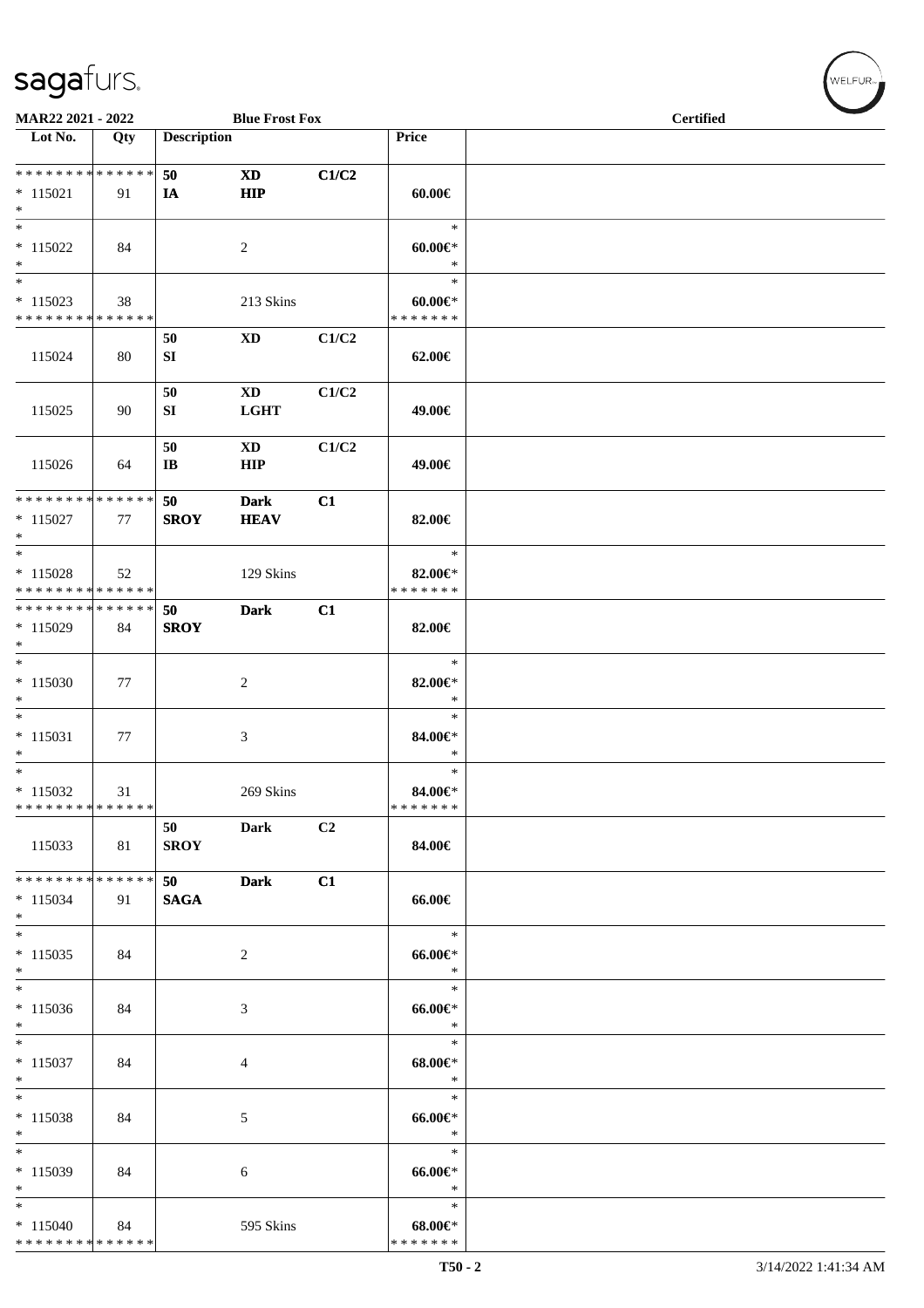\*

| MAR22 2021 - 2022                                                       |     |                    | <b>Blue Frost Fox</b>      |                      |                                          | <b>Certified</b> |
|-------------------------------------------------------------------------|-----|--------------------|----------------------------|----------------------|------------------------------------------|------------------|
| Lot No.                                                                 | Qty | <b>Description</b> |                            |                      | Price                                    |                  |
| ******** <mark>******</mark><br>$* 115041$<br>$*$                       | 84  | 50<br><b>SAGA</b>  | <b>Dark</b>                | C2                   | 66.00€                                   |                  |
| $\overline{\phantom{0}}$<br>$* 115042$<br>* * * * * * * * * * * * * * * | 47  |                    | 131 Skins                  |                      | $\ast$<br>64.00€*<br>* * * * * * *       |                  |
| * * * * * * * * * * * * * * *<br>$* 115043$<br>$*$                      | 91  | 50<br><b>SAGA</b>  | <b>Dark</b>                | C2                   | 64.00€                                   |                  |
| $*$<br>$* 115044$<br>$*$                                                | 84  |                    | 2                          |                      | $\ast$<br>$68.00 \in$<br>$\ast$          |                  |
| $*$<br>$* 115045$<br>$*$                                                | 84  |                    | 3                          |                      | $\ast$<br>$68.00 \in$<br>$\ast$          |                  |
| $\ast$<br>$* 115046$<br>$*$                                             | 77  |                    | 4                          |                      | $\ast$<br>$68.00 \in$<br>$\ast$          |                  |
| $*$<br>$* 115047$<br>* * * * * * * * * * * * * *                        | 27  |                    | 363 Skins                  |                      | $\ast$<br>$68.00 \in$ *<br>* * * * * * * |                  |
| ******** <mark>******</mark><br>$* 115048$<br>$*$                       | 91  | 50<br><b>SAGA</b>  | <b>Dark</b><br><b>LGHT</b> | C1                   | $60.00 \in$                              |                  |
| $*$<br>$* 115049$<br>$\ast$                                             | 84  |                    | 2                          |                      | $\ast$<br>$60.00 \in$<br>$\ast$          |                  |
| $*115050$<br>$*$                                                        | 84  |                    | 3                          |                      | $\ast$<br>$60.00 \in$ *<br>$\ast$        |                  |
| $*$<br>$* 115051$<br>$*$                                                | 84  |                    | 4                          |                      | $\ast$<br>$60.00 \in$<br>$\ast$          |                  |
| $*$<br>$* 115052$<br>$\ast$                                             | 70  |                    | 5                          |                      | $\ast$<br>$60.00 \in$<br>$\ast$          |                  |
| $\ast$<br>$*115053$<br>* * * * * * * * * * * * * *                      | 22  |                    | 435 Skins                  |                      | $\ast$<br>$60.00 \in$ *<br>* * * * * * * |                  |
| * * * * * * * * * * * * * *<br>* 115054<br>$*$                          | 98  | 50<br><b>SAGA</b>  | <b>Dark</b><br><b>LGHT</b> | C <sub>2</sub>       | 62.00€                                   |                  |
| $*$<br>$*115055$<br>* * * * * * * * * * * * * *                         | 33  |                    | 131 Skins                  |                      | $\ast$<br>$62.00 \in$<br>* * * * * * *   |                  |
| * * * * * * * * * * * * * *<br>$*115056$<br>$*$                         | 84  | 50<br>IA           | <b>Dark</b><br><b>HIP</b>  | C1/C2<br><b>HEAV</b> | 82.00€                                   |                  |
| $*$<br>$* 115057$<br>* * * * * * * * * * * * * *                        | 59  |                    | 143 Skins                  |                      | $\ast$<br>82.00€*<br>* * * * * * *       |                  |
| * * * * * * * * * * * * * *<br>$* 115058$<br>$*$                        | 91  | 50<br>IA           | <b>Dark</b><br><b>HIP</b>  | C1/C2                | 64.00€                                   |                  |
| $*$<br>$*115059$<br>$\ast$                                              | 77  |                    | 2                          |                      | $\ast$<br>64.00€*<br>$\ast$              |                  |
| $*$<br>$*115060$<br>$*$                                                 | 77  |                    | 3                          |                      | $\ast$<br>64.00€*<br>$\ast$              |                  |

 $(\forall ELFUR_{\text{max}})$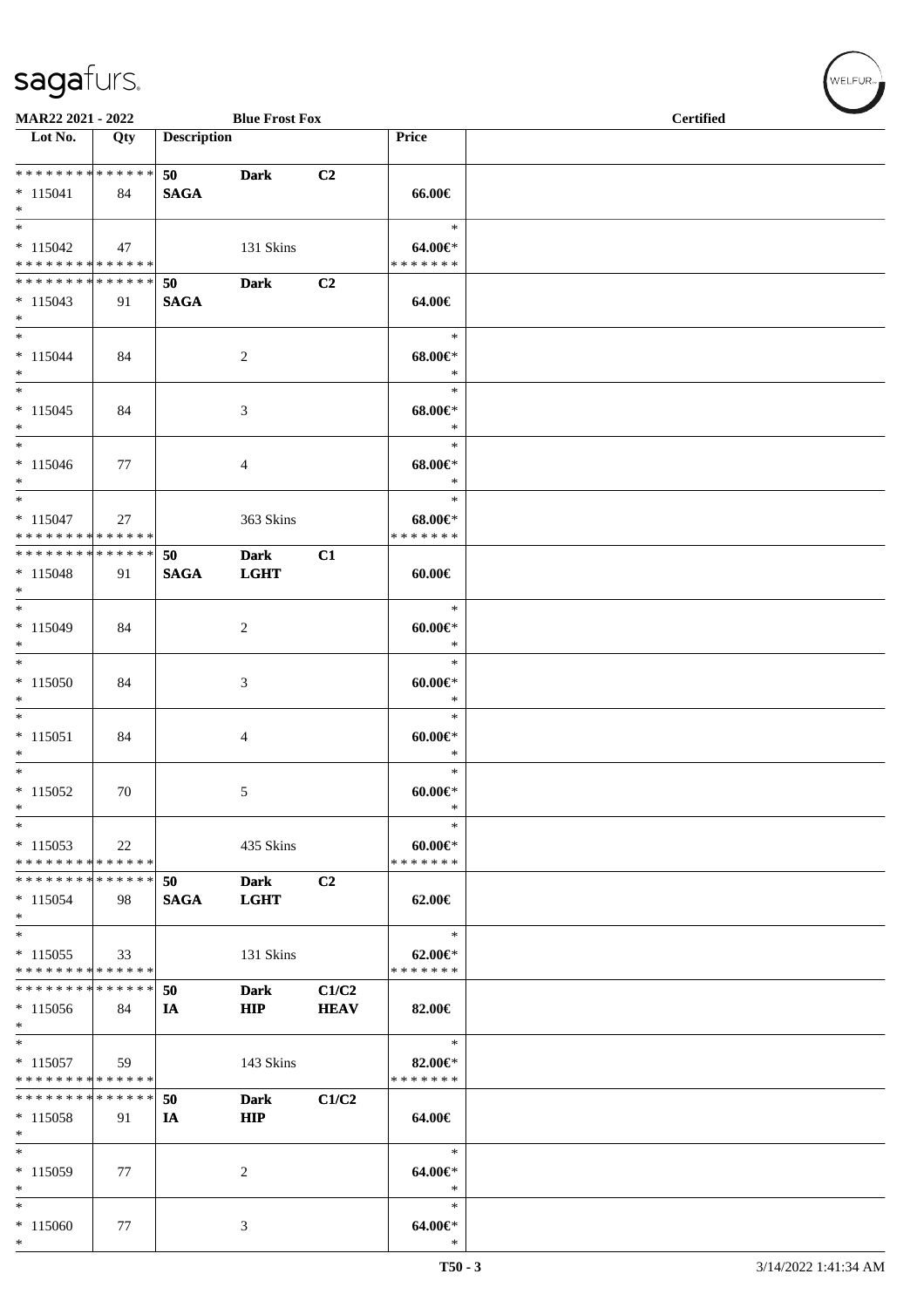| <b>MAR22 2021 - 2022</b>                                          |     |                    | <b>Blue Frost Fox</b>      |                |                                          | <b>Certified</b> |  |
|-------------------------------------------------------------------|-----|--------------------|----------------------------|----------------|------------------------------------------|------------------|--|
| Lot No.                                                           | Qty | <b>Description</b> |                            |                | <b>Price</b>                             |                  |  |
| $*$<br>$* 115061$<br>$*$                                          | 77  | 50<br>IA           | Dark<br>HIP                | C1/C2          | $\ast$<br>$64.00 \in$<br>$\ast$          |                  |  |
| $*$<br>$*115062$<br>* * * * * * * * <mark>* * * * * * *</mark>    | 78  |                    | 400 Skins                  |                | $\ast$<br>$68.00 \in$<br>* * * * * * *   |                  |  |
| * * * * * * * * <mark>* * * * * *</mark><br>$*115063$<br>$*$      | 91  | 50<br>IA           | XD/DK<br><b>SPAR</b>       | C1/C2          | 58.00€                                   |                  |  |
| $*$<br>$* 115064$<br>* * * * * * * * * * * * * *                  | 36  |                    | 127 Skins                  |                | $\ast$<br>59.00€*<br>* * * * * * *       |                  |  |
| * * * * * * * * * * * * * *<br>$*115065$<br>$\ast$                | 98  | 50<br>SI           | <b>Dark</b>                | C1             | $60.00 \in$                              |                  |  |
| $*$<br>$*115066$<br>* * * * * * * * * * * * * *                   | 69  |                    | 167 Skins                  |                | $\ast$<br>$62.00 \in$ *<br>* * * * * * * |                  |  |
| * * * * * * * * <mark>* * * * * * *</mark><br>$*115067$<br>$\ast$ | 89  | 50<br>SI           | <b>Dark</b>                | C <sub>2</sub> | 58.00€                                   |                  |  |
| $*$<br>* 115068<br>* * * * * * * * <mark>* * * * * * *</mark>     | 21  |                    | 110 Skins                  |                | $\ast$<br>$62.00 \in$<br>* * * * * * *   |                  |  |
| * * * * * * * * * * * * * * *<br>$*115069$<br>$*$                 | 105 | 50<br>SI           | <b>Dark</b><br><b>LGHT</b> | C1/C2          | 49.00€                                   |                  |  |
| $*$<br>$* 115070$<br>* * * * * * * * * * * * * *                  | 80  |                    | 185 Skins                  |                | $\ast$<br>49.00€*<br>* * * * * * *       |                  |  |
| * * * * * * * * * * * * * *<br>$* 115071$<br>$*$                  | 98  | 50<br>IB.          | <b>Dark</b><br><b>HIP</b>  | C1/C2          | 49.00€                                   |                  |  |
| $*$<br>$* 115072$<br>* * * * * * * * * * * * * *                  | 54  |                    | 152 Skins                  |                | $\ast$<br>$51.00 \in$<br>*******         |                  |  |
| * * * * * * * * * * * * * * *<br>$*115073$<br>*                   | 77  | 50<br><b>SROY</b>  | <b>MED</b><br><b>HEAV</b>  | C1             | 82.00€                                   |                  |  |
| $*$<br>$* 115074$<br>$*$                                          | 70  |                    | 2                          |                | $\ast$<br>84.00€*<br>$\ast$              |                  |  |
| $*$<br>$*115075$<br>* * * * * * * * * * * * * *                   | 53  |                    | 200 Skins                  |                | $\ast$<br>86.00€*<br>* * * * * * *       |                  |  |
| * * * * * * * * * * * * * * *<br>$*115076$<br>$*$                 | 84  | 50<br><b>SROY</b>  | <b>MED</b>                 | C1             | 78.00€                                   |                  |  |
| $\overline{\phantom{0}}$<br>$* 115077$<br>$*$                     | 77  |                    | 2                          |                | $\ast$<br>78.00€*<br>$\ast$              |                  |  |
| $\ast$<br>$* 115078$<br>$*$                                       | 73  |                    | 3                          |                | $\ast$<br>78.00€*<br>$\ast$              |                  |  |
| $*$<br>$*115079$<br>* * * * * * * * * * * * * *                   | 21  |                    | 255 Skins                  |                | $\ast$<br>78.00€*<br>* * * * * * *       |                  |  |
| * * * * * * * * * * * * * *<br>$*115080$<br>$*$                   | 91  | 50<br><b>SAGA</b>  | <b>MED</b>                 | C1             | 66.00€                                   |                  |  |

 $w$ ELFUR-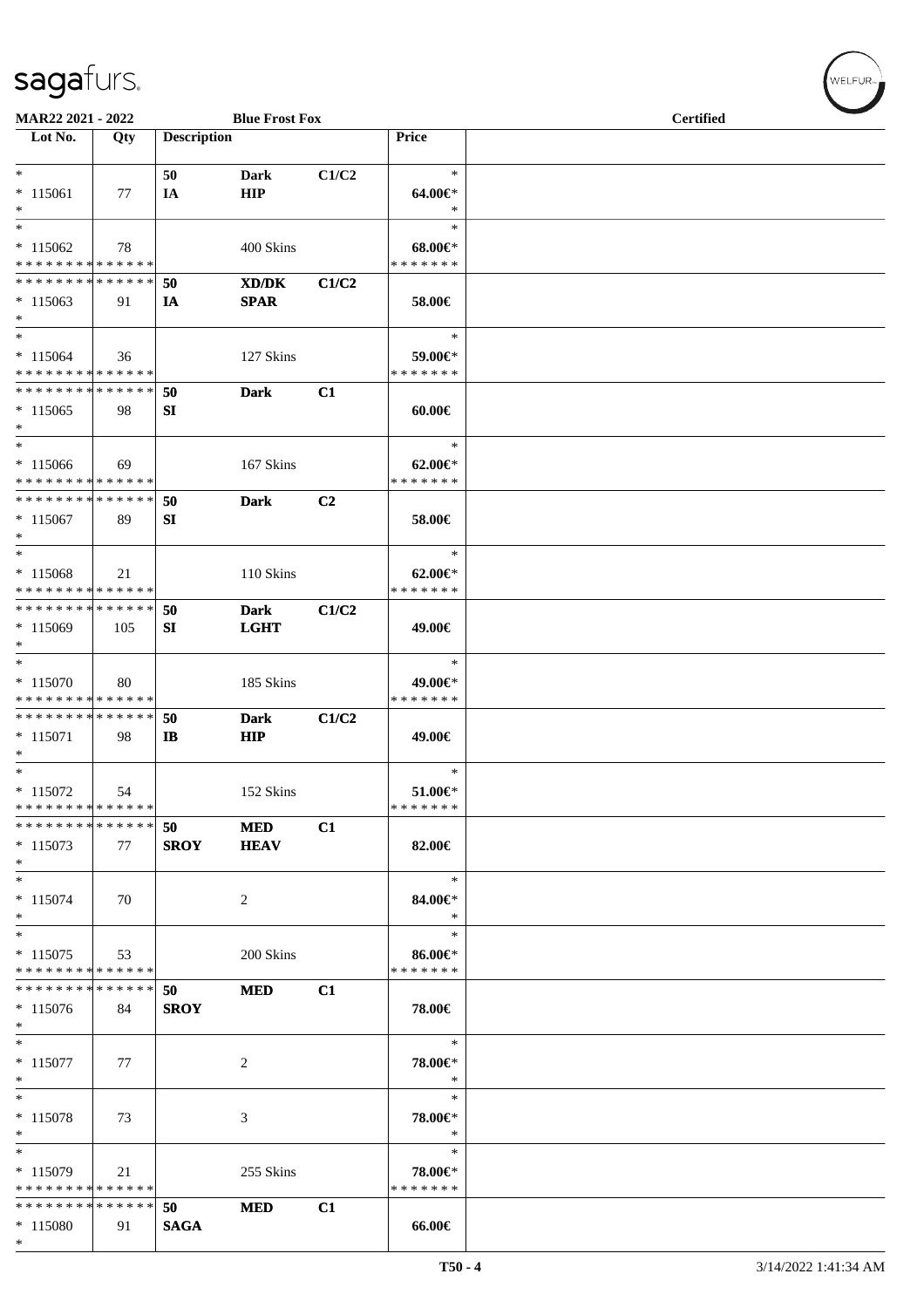\*

| MAR22 2021 - 2022                                    |     |                    | <b>Blue Frost Fox</b>     |                |                                           | <b>Certified</b> |  |
|------------------------------------------------------|-----|--------------------|---------------------------|----------------|-------------------------------------------|------------------|--|
| Lot No.                                              | Qty | <b>Description</b> |                           |                | Price                                     |                  |  |
| $*$<br>$* 115081$<br>$*$                             | 84  | 50<br><b>SAGA</b>  | $\bf MED$                 | C1             | $\ast$<br>$66.00 \in$<br>$\ast$           |                  |  |
| $* 115082$<br>$*$<br>$\overline{\phantom{0}}$        | 84  |                    | 3                         |                | $\ast$<br>$66.00 \in$<br>$\ast$           |                  |  |
| $* 115083$<br>$*$<br>$*$                             | 84  |                    | 4                         |                | $\ast$<br>$66.00 \in$<br>$\ast$<br>$\ast$ |                  |  |
| $* 115084$<br>$*$<br>$*$                             | 84  |                    | 5                         |                | $66.00 \text{E}^*$<br>$\ast$<br>$\ast$    |                  |  |
| $* 115085$<br>$*$<br>$\ast$                          | 84  |                    | 6                         |                | $66.00 \in$<br>$\ast$                     |                  |  |
| $* 115086$<br>$*$                                    | 84  |                    | $\tau$                    |                | $\ast$<br>$68.00 \in$<br>$\ast$           |                  |  |
| $* 115087$<br>$*$                                    | 84  |                    | 8                         |                | $\ast$<br>$68.00 \in$ *<br>$\ast$         |                  |  |
| $*$<br>$*$ 115088<br>$\ast$                          | 84  |                    | 9                         |                | $\ast$<br>$68.00 \in$<br>$\ast$           |                  |  |
| * 115089<br>* * * * * * * * * * * * * *              | 53  |                    | 816 Skins                 |                | $\ast$<br>$66.00 \in$<br>* * * * * * *    |                  |  |
| ******** <mark>******</mark><br>$*115090$<br>$*$     | 91  | 50<br><b>SAGA</b>  | <b>MED</b>                | C <sub>2</sub> | 64.00€                                    |                  |  |
| $*$<br>$* 115091$<br>$*$<br>$*$                      | 84  |                    | $\overline{c}$            |                | $\ast$<br>$66.00 \in$<br>$\ast$           |                  |  |
| $*115092$<br>$*$                                     | 84  |                    | 3                         |                | $\ast$<br>$66.00 \in$<br>$\ast$           |                  |  |
| $*$<br>$*115093$<br>* * * * * * * * * * * * * * *    | 60  |                    | 319 Skins                 |                | $\ast$<br>64.00€*<br>* * * * * * *        |                  |  |
| * * * * * * * * * * * * * * *<br>$* 115094$<br>$*$   | 98  | 50<br><b>SAGA</b>  | <b>MED</b><br><b>LGHT</b> | C1             | $60.00 \in$                               |                  |  |
| $*$<br>$*115095$<br>$*$                              | 91  |                    | 2                         |                | $\ast$<br>$60.00 \in$<br>$\ast$           |                  |  |
| $*115096$<br>$*$                                     | 91  |                    | 3                         |                | $\ast$<br>$60.00 \in$<br>$\ast$           |                  |  |
| $*$<br>$* 115097$<br>$*$                             | 91  |                    | 4                         |                | $\ast$<br>$60.00 \in$<br>$\ast$           |                  |  |
| $*$<br>* 115098<br>$*$                               | 91  |                    | 5                         |                | $\ast$<br>$60.00 \in$<br>$\ast$           |                  |  |
| $\ast$<br>$*115099$<br>* * * * * * * * * * * * * * * | 79  |                    | 541 Skins                 |                | $\ast$<br>$60.00 \in$ *<br>* * * * * * *  |                  |  |
| * * * * * * * * * * * * * * *<br>$* 115100$          | 98  | 50<br><b>SAGA</b>  | <b>MED</b><br><b>LGHT</b> | C <sub>2</sub> | 60.00€                                    |                  |  |

 $w$ ELFUR<sub><sup>n</sub></sub></sub></sup>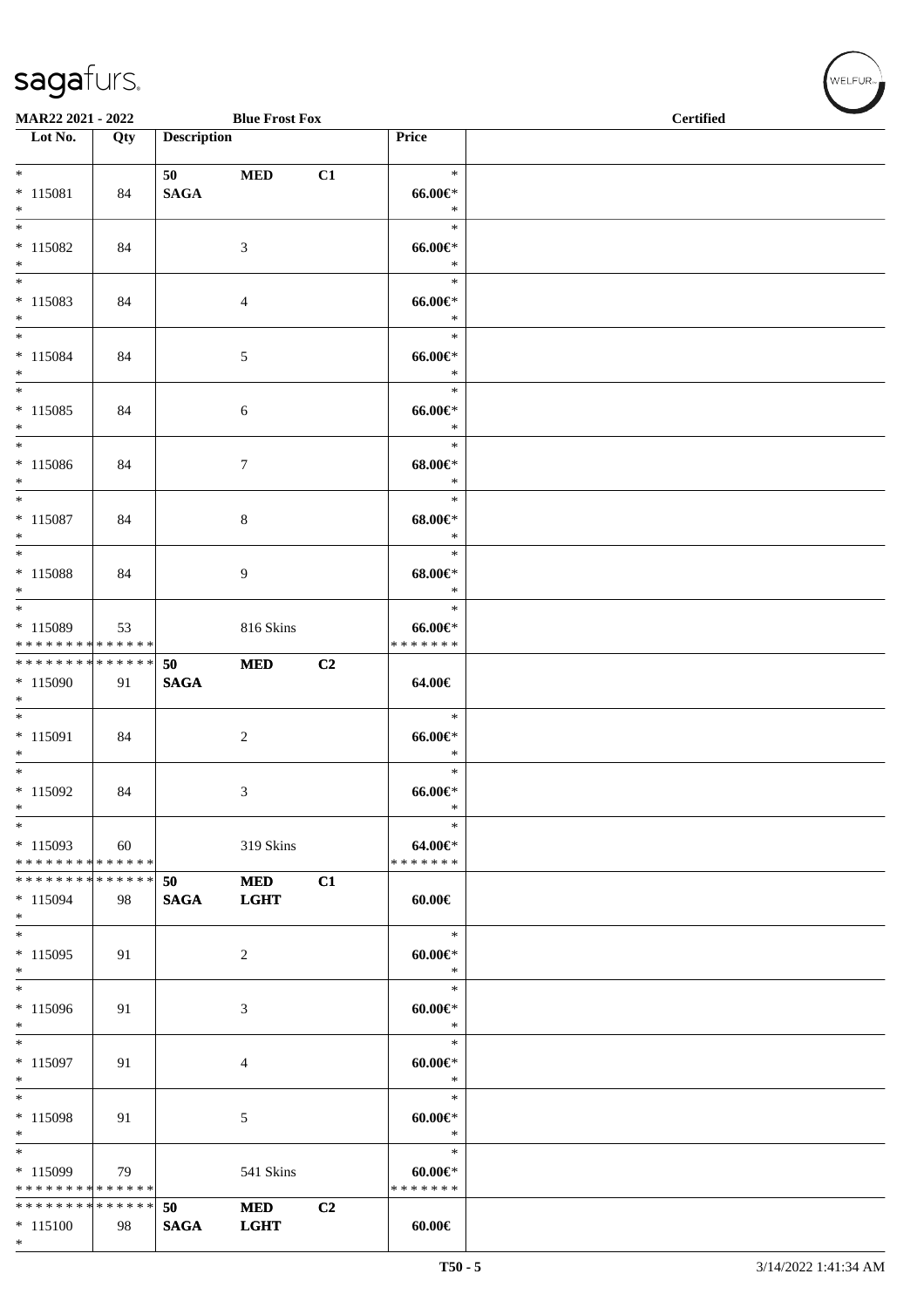| MAR22 2021 - 2022                         |     |                    | <b>Blue Frost Fox</b> |                |                          | <b>Certified</b> |
|-------------------------------------------|-----|--------------------|-----------------------|----------------|--------------------------|------------------|
| Lot No.                                   | Qty | <b>Description</b> |                       |                | <b>Price</b>             |                  |
|                                           |     |                    |                       |                |                          |                  |
| $*$                                       |     | 50                 | <b>MED</b>            | C2             | $\ast$                   |                  |
|                                           |     |                    |                       |                |                          |                  |
| $* 115101$<br>* * * * * * * * * * * * * * | 74  | <b>SAGA</b>        | <b>LGHT</b>           |                | 59.00€*<br>* * * * * * * |                  |
|                                           |     |                    |                       |                |                          |                  |
| * * * * * * * * * * * * * * *             |     | 50                 | <b>MED</b>            | C1/C2          |                          |                  |
| $* 115102$                                | 68  | IA                 | <b>HIP</b>            | <b>HEAV</b>    | 70.00€                   |                  |
| $*$                                       |     |                    |                       |                |                          |                  |
| $\overline{\ast}$                         |     |                    |                       |                | $\ast$                   |                  |
| $* 115103$                                | 21  |                    | 89 Skins              |                | 70.00€*                  |                  |
| * * * * * * * * * * * * * *               |     |                    |                       |                | * * * * * * *            |                  |
| * * * * * * * * * * * * * *               |     | 50                 | <b>MED</b>            | C1/C2          |                          |                  |
| $* 115104$                                | 91  | IA                 | HIP                   |                | 64.00€                   |                  |
| $*$                                       |     |                    |                       |                |                          |                  |
| $*$                                       |     |                    |                       |                | $\ast$                   |                  |
|                                           |     |                    |                       |                |                          |                  |
| $* 115105$                                | 77  |                    | 2                     |                | $62.00 \in$              |                  |
| $*$                                       |     |                    |                       |                | $\ast$                   |                  |
| $*$                                       |     |                    |                       |                | $\ast$                   |                  |
| $* 115106$                                | 77  |                    | 3                     |                | $62.00 \in$ *            |                  |
| $*$                                       |     |                    |                       |                | $\ast$                   |                  |
| $\overline{\ast}$                         |     |                    |                       |                | $\ast$                   |                  |
| $* 115107$                                | 77  |                    | 4                     |                | $62.00 \in$ *            |                  |
| $*$                                       |     |                    |                       |                | $\ast$                   |                  |
| $*$                                       |     |                    |                       |                | $\ast$                   |                  |
|                                           |     |                    |                       |                |                          |                  |
| $* 115108$                                | 75  |                    | 397 Skins             |                | $62.00 \in$              |                  |
| * * * * * * * * * * * * * *               |     |                    |                       |                | * * * * * * *            |                  |
| * * * * * * * * * * * * * * *             |     | 50                 | <b>MED</b>            | C1             |                          |                  |
| * 115109                                  | 98  | SI                 |                       |                | 62.00€                   |                  |
| $*$                                       |     |                    |                       |                |                          |                  |
| $\overline{\ast}$                         |     |                    |                       |                | $\ast$                   |                  |
| $* 115110$                                | 92  |                    | 190 Skins             |                | $60.00 \in$              |                  |
| * * * * * * * * * * * * * *               |     |                    |                       |                | * * * * * * *            |                  |
| * * * * * * * * * * * * * *               |     | 50                 | <b>MED</b>            | C <sub>2</sub> |                          |                  |
| $* 115111$                                | 91  | SI                 |                       |                | 62.00€                   |                  |
| $\ast$                                    |     |                    |                       |                |                          |                  |
| $*$                                       |     |                    |                       |                |                          |                  |
|                                           |     |                    |                       |                | $\ast$                   |                  |
| $* 115112$                                | 22  |                    | 113 Skins             |                | $60.00 \in$              |                  |
| * * * * * * * * * * * * * *               |     |                    |                       |                | * * * * * * *            |                  |
|                                           |     | 50                 | <b>MED</b>            | C1/C2          |                          |                  |
| 115113                                    | 97  | SI                 | <b>LGHT</b>           |                | 51.00€                   |                  |
|                                           |     |                    |                       |                |                          |                  |
| * * * * * * * * * * * * * *               |     | 50                 | <b>MED</b>            | C1/C2          |                          |                  |
| $* 115114$                                | 98  | IB                 | <b>HIP</b>            |                | 52.00€                   |                  |
| $*$                                       |     |                    |                       |                |                          |                  |
| $*$                                       |     |                    |                       |                | $\ast$                   |                  |
|                                           |     |                    |                       |                |                          |                  |
| $* 115115$                                | 65  |                    | 163 Skins             |                | 52.00€*                  |                  |
| * * * * * * * * * * * * * *               |     |                    |                       |                | * * * * * * *            |                  |
| * * * * * * * * * * * * * *               |     | 50                 | <b>PALE</b>           | C1             |                          |                  |
| $* 115116$                                | 77  | <b>SROY</b>        | <b>HEAV</b>           |                | 78.00€                   |                  |
| $*$                                       |     |                    |                       |                |                          |                  |
| $*$                                       |     |                    |                       |                | $\ast$                   |                  |
| $* 115117$                                | 30  |                    | 107 Skins             |                | 78.00€*                  |                  |
| * * * * * * * * * * * * * *               |     |                    |                       |                | * * * * * * *            |                  |
| * * * * * * * * * * * * * *               |     | 50                 |                       |                |                          |                  |
|                                           |     |                    | <b>PALE</b>           | C1             |                          |                  |
| $* 115118$                                | 84  | <b>SROY</b>        |                       |                | 72.00€                   |                  |
| $*$                                       |     |                    |                       |                |                          |                  |
| $\ast$                                    |     |                    |                       |                | $\ast$                   |                  |
| $* 115119$                                | 78  |                    | 162 Skins             |                | 72.00€*                  |                  |
| * * * * * * * * * * * * * *               |     |                    |                       |                | * * * * * * *            |                  |
| * * * * * * * * * * * * * *               |     | 50                 | <b>PALE</b>           | C1             |                          |                  |
| $* 115120$                                | 91  | <b>SAGA</b>        |                       |                | 64.00€                   |                  |
| $*$                                       |     |                    |                       |                |                          |                  |
|                                           |     |                    |                       |                |                          |                  |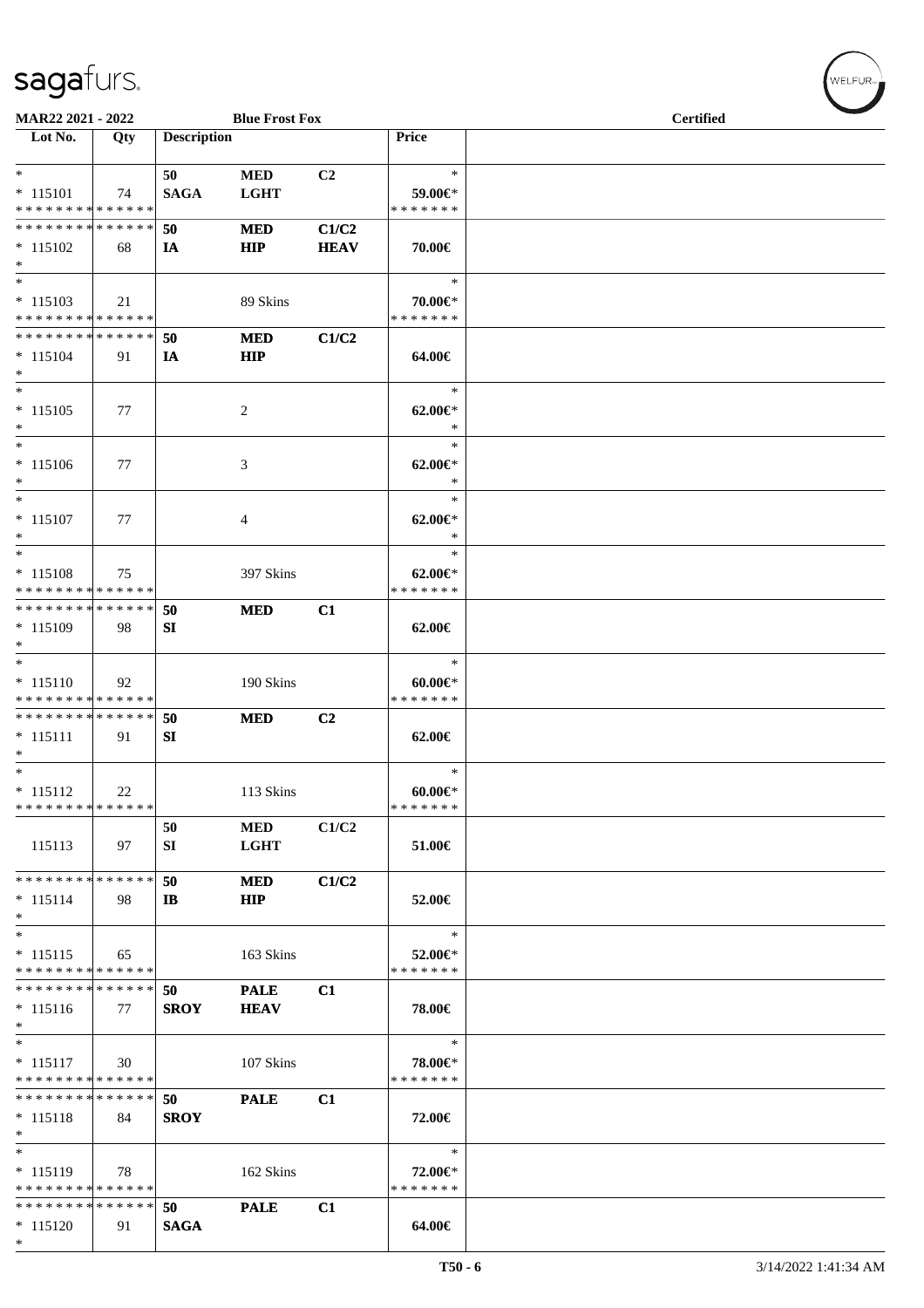|                                                                       | <b>Blue Frost Fox</b><br>MAR22 2021 - 2022 |                    |                            |                      |                                        | <b>Certified</b> |
|-----------------------------------------------------------------------|--------------------------------------------|--------------------|----------------------------|----------------------|----------------------------------------|------------------|
| $\overline{\phantom{1}}$ Lot No.                                      | Qty                                        | <b>Description</b> |                            |                      | Price                                  |                  |
| $*$<br>$* 115121$<br>$\ast$                                           | 84                                         | 50<br><b>SAGA</b>  | <b>PALE</b>                | C1                   | $\ast$<br>64.00€*<br>$\ast$            |                  |
| $\overline{\phantom{a}^*}$<br>$* 115122$<br>$*$                       | 84                                         |                    | 3                          |                      | $\ast$<br>64.00€*<br>$\ast$            |                  |
| $*$<br>$* 115123$<br>$\ast$                                           | 84                                         |                    | 4                          |                      | $\ast$<br>64.00€*<br>$\ast$            |                  |
| $\overline{\phantom{0}}$<br>$* 115124$<br>$*$                         | 84                                         |                    | 5                          |                      | $\ast$<br>64.00€*<br>$\ast$            |                  |
| $\overline{\phantom{0}}$<br>$* 115125$<br>* * * * * * * * * * * * * * | 84                                         |                    | 511 Skins                  |                      | $\ast$<br>64.00€*<br>* * * * * * *     |                  |
| * * * * * * * * * * * * * *<br>$* 115126$<br>$*$                      | 91                                         | 50<br><b>SAGA</b>  | <b>PALE</b>                | C2                   | 64.00€                                 |                  |
| $*$<br>$* 115127$<br>$*$                                              | 82                                         |                    | 2                          |                      | $\ast$<br>64.00€*<br>$\ast$            |                  |
| $\overline{\phantom{0}}$<br>$* 115128$<br>* * * * * * * * * * * * * * | 21                                         |                    | 194 Skins                  |                      | $\ast$<br>64.00€*<br>* * * * * * *     |                  |
| * * * * * * * * * * * * * *<br>* 115129<br>$\ast$                     | 98                                         | 50<br><b>SAGA</b>  | <b>PALE</b><br><b>LGHT</b> | C1                   | 58.00€                                 |                  |
| $* 115130$<br>$*$                                                     | 91                                         |                    | 2                          |                      | $\ast$<br>58.00€*<br>$\ast$            |                  |
| $\overline{\phantom{0}}$<br>$* 115131$<br>* * * * * * * * * * * * * * | 79                                         |                    | 268 Skins                  |                      | $\ast$<br>58.00€*<br>* * * * * * *     |                  |
| 115132                                                                | 75                                         | 50<br><b>SAGA</b>  | <b>PALE</b><br><b>LGHT</b> | C2                   | 58.00€                                 |                  |
| 115133                                                                | 85                                         | 50<br>IA           | <b>PALE</b><br>HIP         | C1/C2<br><b>HEAV</b> | 64.00€                                 |                  |
| * * * * * * * * * * * * * *<br>$* 115134$<br>$\ast$                   | 91                                         | 50<br>IA           | <b>PALE</b><br><b>HIP</b>  | C1/C2                | 62.00€                                 |                  |
| $*$<br>$* 115135$<br>$\ast$                                           | 84                                         |                    | 2                          |                      | $\ast$<br>$62.00 \in$ *<br>$\ast$      |                  |
| $\ast$<br>$* 115136$<br>$*$                                           | 70                                         |                    | 3                          |                      | $\ast$<br>$62.00 \in$ *<br>$\ast$      |                  |
| $\overline{\phantom{0}}$<br>$* 115137$<br>* * * * * * * * * * * * * * | 21                                         |                    | 266 Skins                  |                      | $\ast$<br>$62.00 \in$<br>* * * * * * * |                  |
| * * * * * * * * * * * * * *<br>$* 115138$<br>$*$                      | 98                                         | 50<br>SI           | <b>PALE</b>                | C1                   | $60.00 \in$                            |                  |
| $\ast$<br>$* 115139$<br>* * * * * * * * * * * * * *                   | 31                                         |                    | 129 Skins                  |                      | $\ast$<br>$60.00 \in$<br>* * * * * * * |                  |
| 115140                                                                | 50                                         | 50<br>SI           | <b>PALE</b>                | C <sub>2</sub>       | 59.00€                                 |                  |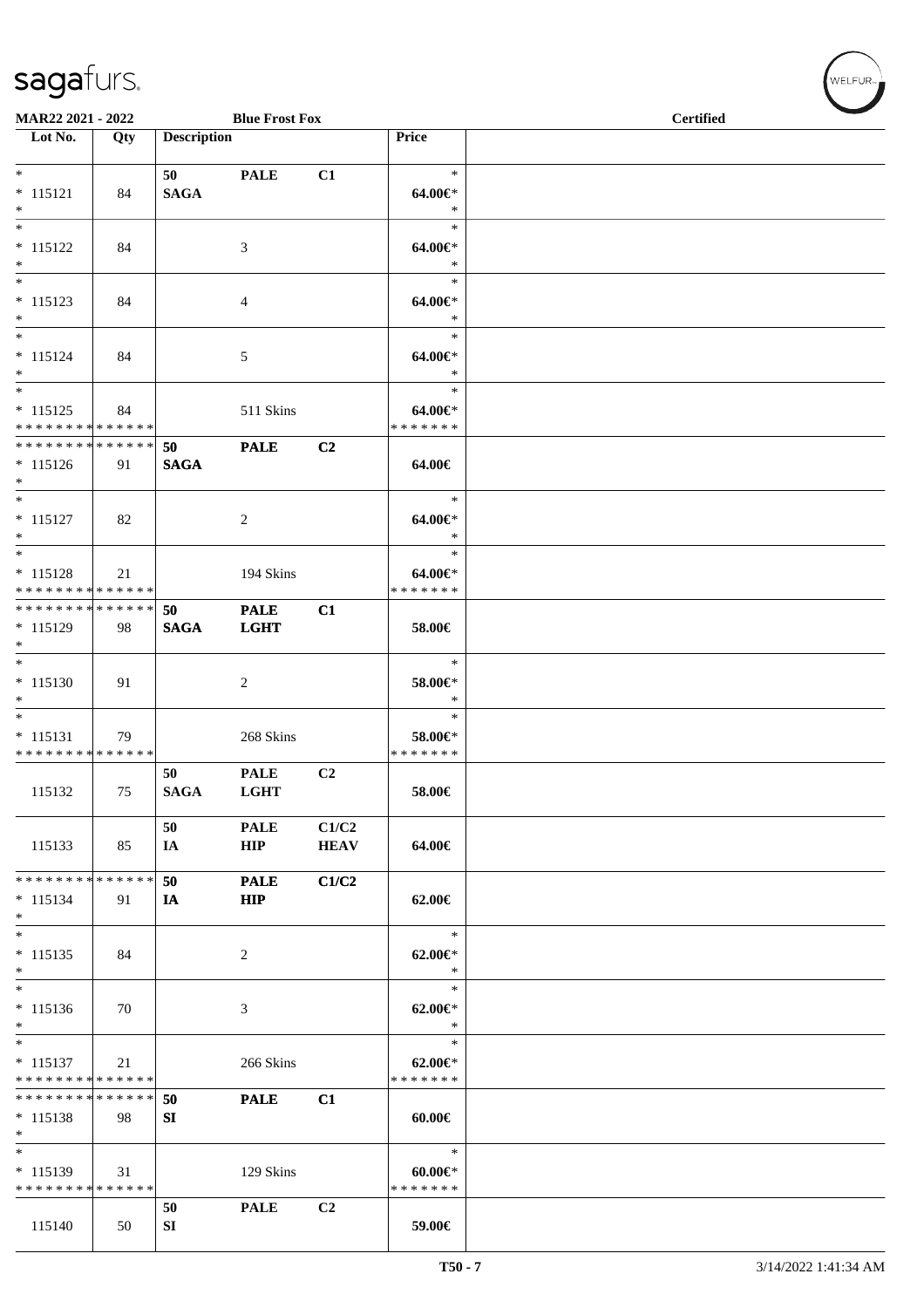| <b>MAR22 2021 - 2022</b> |     |                    | <b>Blue Frost Fox</b> |            |              | <b>Certified</b> |  |  |  |  |
|--------------------------|-----|--------------------|-----------------------|------------|--------------|------------------|--|--|--|--|
| Lot No.                  | Qty | <b>Description</b> |                       |            | <b>Price</b> |                  |  |  |  |  |
|                          |     | 50                 | <b>PALE</b>           | C1/C2      |              |                  |  |  |  |  |
| 115141                   | 95  | <b>SI</b>          | <b>LGHT</b>           |            | 49.00€       |                  |  |  |  |  |
|                          |     | 50                 | <b>PALE</b>           | C1/C2      |              |                  |  |  |  |  |
| 115142                   | 98  | IB                 | <b>HIP</b>            |            | 49.00€       |                  |  |  |  |  |
|                          |     | 50                 | <b>MED</b>            | C1         |              |                  |  |  |  |  |
| 115143                   | 6   | <b>LUMI</b>        | <b>HEAV</b>           | <b>TOP</b> | 470.00€      |                  |  |  |  |  |
|                          |     |                    |                       |            |              |                  |  |  |  |  |

 $w$ ELFUR<sub>m</sub>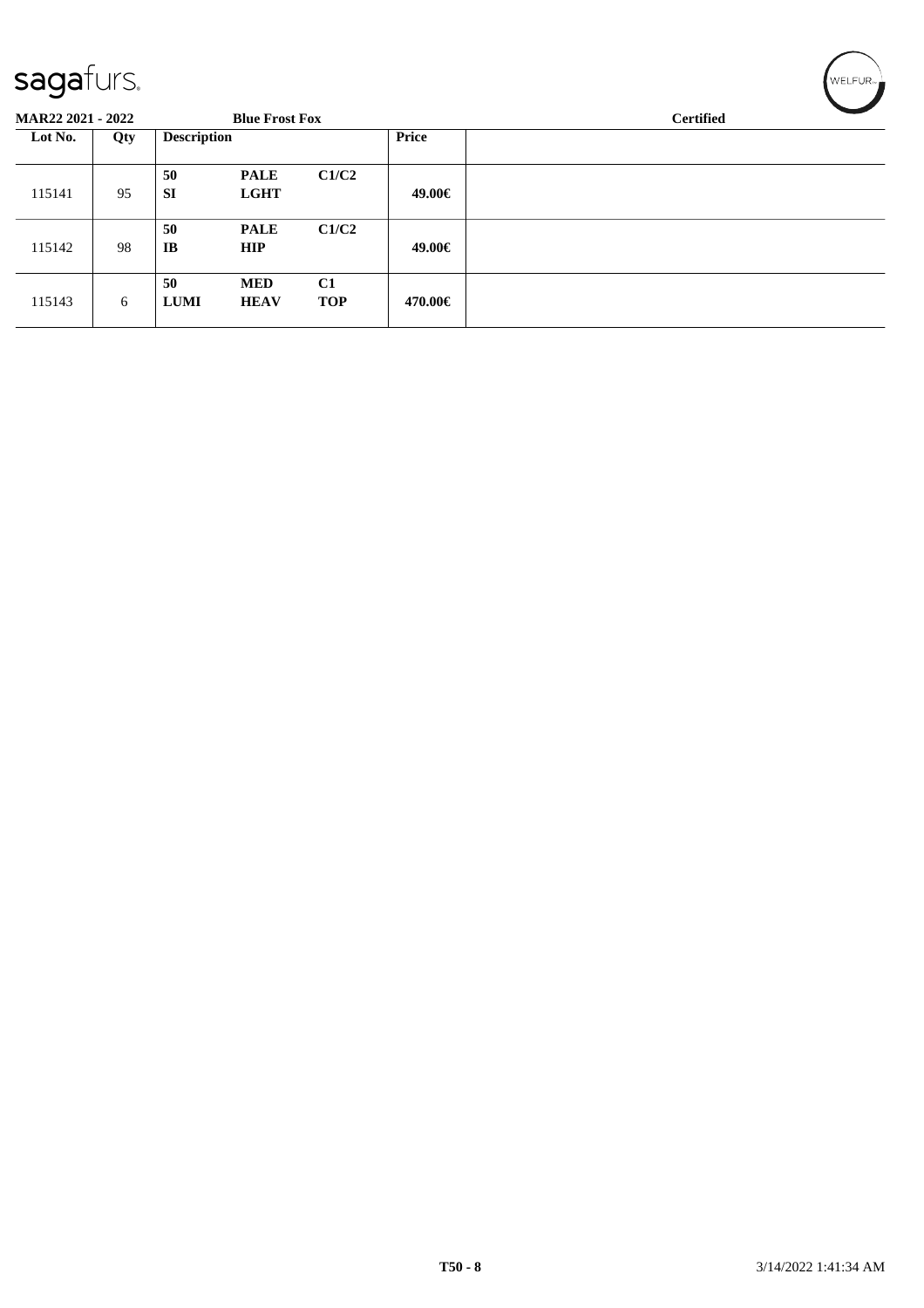| MAR22 2021 - 2022<br><b>Blue Frost Fox</b>                 |     |                    |                |       | <b>Certified</b>         |  |  |
|------------------------------------------------------------|-----|--------------------|----------------|-------|--------------------------|--|--|
| Lot No.                                                    | Qty | <b>Description</b> |                |       | <b>Price</b>             |  |  |
| **************                                             |     | 40                 | <b>XD</b>      | C1/C2 |                          |  |  |
| $* 115181$                                                 | 91  | <b>SROY</b>        |                |       | $60.00 \in$              |  |  |
| $*$<br>$\ast$                                              |     |                    |                |       | $\ast$                   |  |  |
| $* 115182$                                                 | 24  |                    | 115 Skins      |       | $60.00 \in$              |  |  |
| * * * * * * * * * * * * * *                                |     |                    |                |       | * * * * * * *            |  |  |
| * * * * * * * * * * * * * *                                |     | 40                 | <b>XD</b>      | C1    |                          |  |  |
| $* 115183$                                                 | 98  | <b>SAGA</b>        |                |       | 52.00€                   |  |  |
| $*$<br>$*$                                                 |     |                    |                |       |                          |  |  |
| $* 115184$                                                 | 91  |                    | $\overline{c}$ |       | $\ast$<br>52.00€*        |  |  |
| $*$                                                        |     |                    |                |       | $\ast$                   |  |  |
| $*$                                                        |     |                    |                |       | $\ast$                   |  |  |
| $* 115185$                                                 | 91  |                    | $\mathfrak{Z}$ |       | 52.00€*                  |  |  |
| $*$<br>$\ast$                                              |     |                    |                |       | $\ast$<br>$\ast$         |  |  |
| $* 115186$                                                 | 91  |                    | 4              |       | 52.00€*                  |  |  |
| $*$                                                        |     |                    |                |       | $\ast$                   |  |  |
| $\overline{\phantom{a}^*}$                                 |     |                    |                |       | $\ast$                   |  |  |
| $* 115187$                                                 | 41  |                    | 412 Skins      |       | 54.00€*                  |  |  |
| * * * * * * * * * * * * * *<br>* * * * * * * * * * * * * * |     |                    |                |       | * * * * * * *            |  |  |
| $* 115188$                                                 | 98  | 40<br><b>SAGA</b>  | <b>XD</b>      | C2    | $50.00 \in$              |  |  |
| $\ast$                                                     |     |                    |                |       |                          |  |  |
| $\overline{\phantom{0}}$                                   |     |                    |                |       | $\ast$                   |  |  |
| * 115189                                                   | 91  |                    | $\overline{c}$ |       | $50.00 \in$ *            |  |  |
| $\ast$<br>$\overline{\phantom{0}}$                         |     |                    |                |       | $\ast$<br>$\ast$         |  |  |
| * 115190                                                   | 59  |                    | 248 Skins      |       | 52.00€*                  |  |  |
| * * * * * * * * * * * * * *                                |     |                    |                |       | * * * * * * *            |  |  |
| **************                                             |     | 40                 | <b>XD</b>      | C1    |                          |  |  |
| $* 115191$                                                 | 105 | <b>SAGA</b>        | <b>LGHT</b>    |       | $(48.00\epsilon)$        |  |  |
| $\ast$<br>$\overline{\phantom{0}}$                         |     |                    |                |       | $\ast$                   |  |  |
| $* 115192$                                                 | 80  |                    | 185 Skins      |       | $(48.00\epsilon)$ *      |  |  |
| * * * * * * * * * * * * * *                                |     |                    |                |       | * * * * * * *            |  |  |
|                                                            |     | 40                 | <b>XD</b>      | C2    |                          |  |  |
| 115193                                                     | 92  | <b>SAGA</b>        | <b>LGHT</b>    |       | $(46.00\epsilon)$        |  |  |
| * * * * * * * * * * * * * *                                |     | 40                 | <b>XD</b>      | C1    |                          |  |  |
| $* 115194$                                                 | 81  | IA                 | <b>HIP</b>     |       | 48.00€                   |  |  |
| $\ast$                                                     |     |                    |                |       |                          |  |  |
| $_{\ast}$                                                  |     |                    |                |       | $\ast$                   |  |  |
| $* 115195$<br>* * * * * * * * * * * * * *                  | 21  |                    | 102 Skins      |       | 48.00€*<br>* * * * * * * |  |  |
|                                                            |     | 40                 | <b>XD</b>      | C2    |                          |  |  |
| 115196                                                     | 47  | IA                 | <b>HIP</b>     |       | 46.00€                   |  |  |
|                                                            |     |                    |                |       |                          |  |  |
| **************                                             |     | 40                 | <b>XD</b>      | C1    |                          |  |  |
| $* 115197$<br>$\ast$                                       | 105 | SI                 |                |       | 44.00€                   |  |  |
| $\ast$                                                     |     |                    |                |       | $\ast$                   |  |  |
| $* 115198$                                                 | 98  |                    | 2              |       | 44.00€*                  |  |  |
| $\ast$                                                     |     |                    |                |       | $\ast$                   |  |  |
| $\overline{\phantom{a}^*}$                                 |     |                    |                |       | $\ast$                   |  |  |
| * 115199<br>$\ast$                                         | 98  |                    | 3              |       | 44.00€*<br>$\ast$        |  |  |
| $\ast$                                                     |     |                    |                |       | $\ast$                   |  |  |
| $*115200$                                                  | 78  |                    | 379 Skins      |       | 44.00€*                  |  |  |
| * * * * * * * * * * * * * *                                |     |                    |                |       | * * * * * * *            |  |  |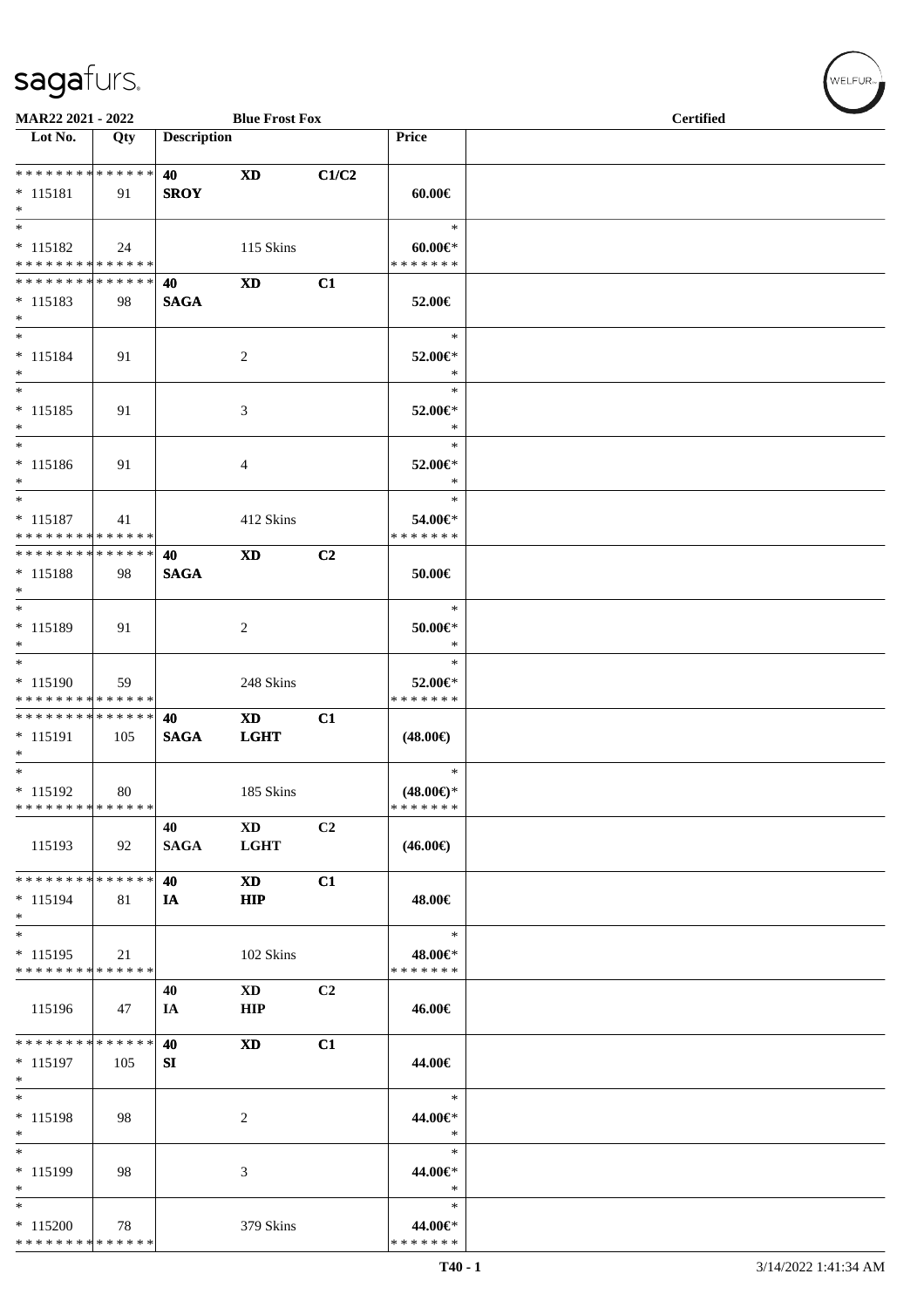\*

| MAR22 2021 - 2022                                                     |     |                              | <b>Blue Frost Fox</b>                              |                |                                          | <b>Certified</b> |  |
|-----------------------------------------------------------------------|-----|------------------------------|----------------------------------------------------|----------------|------------------------------------------|------------------|--|
| $\overline{\phantom{1}}$ Lot No.                                      | Qty | <b>Description</b>           |                                                    |                | Price                                    |                  |  |
| * * * * * * * * * * * * * * *<br>$* 115201$<br>$*$                    | 105 | 40<br>SI                     | <b>XD</b>                                          | C2             | 42.00€                                   |                  |  |
| $*$<br>$*115202$<br>$*$                                               | 82  |                              | $\overline{2}$                                     |                | $\ast$<br>42.00€*<br>$\ast$              |                  |  |
| $*$<br>$* 115203$<br>* * * * * * * * * * * * * *                      | 22  |                              | 209 Skins                                          |                | $\ast$<br>42.00€*<br>* * * * * * *       |                  |  |
| 115204                                                                | 75  | 40<br>$\mathbf{I}\mathbf{B}$ | $\mathbf{X}\mathbf{D}$<br><b>HIP</b>               | C1/C2          | 42.00€                                   |                  |  |
| 115205                                                                | 73  | 40<br><b>SROY</b>            | $\bold{X}\bold{D}/\bold{D}\bold{K}$<br><b>HEAV</b> | C1/C2          | 64.00€                                   |                  |  |
| * * * * * * * * * * * * * * *<br>$* 115206$<br>$*$                    | 91  | 40<br><b>SROY</b>            | <b>Dark</b>                                        | C1/C2          | 62.00€                                   |                  |  |
| $*$<br>$* 115207$<br>$*$                                              | 84  |                              | 2                                                  |                | $\ast$<br>$62.00 \in$<br>$\ast$          |                  |  |
| $*$<br>$* 115208$<br>* * * * * * * * * * * * * *                      | 47  |                              | 222 Skins                                          |                | $\ast$<br>$62.00 \in$<br>* * * * * * *   |                  |  |
| * * * * * * * * * * * * * * *<br>* 115209<br>$*$                      | 98  | 40<br><b>SAGA</b>            | <b>Dark</b>                                        | C1             | $(54.00\epsilon)$                        |                  |  |
| $* 115210$<br>$*$                                                     | 91  |                              | 2                                                  |                | $\ast$<br>$(54.00ε)$ *<br>$\ast$         |                  |  |
| $*$<br>$* 115211$<br>$*$                                              | 91  |                              | 3                                                  |                | $\ast$<br>54.00€*<br>$\ast$              |                  |  |
| $*$<br>$* 115212$<br>$\ast$                                           | 91  |                              | 4                                                  |                | $\ast$<br>$(54.00\epsilon)$ *<br>$\ast$  |                  |  |
| $*$<br>$* 115213$<br>$*$                                              | 91  |                              | 5                                                  |                | $\ast$<br>$(54.00\epsilon)$ *<br>$\ast$  |                  |  |
| $*$<br>$* 115214$<br>$*$                                              | 91  |                              | 6                                                  |                | $\ast$<br>$(54.00ε)$ *<br>$\ast$         |                  |  |
| $*$<br>$* 115215$<br>$\ast$                                           | 91  |                              | 7                                                  |                | $\ast$<br>$(54.00ε)$ *<br>$\ast$         |                  |  |
| $* 115216$<br>$*$                                                     | 91  |                              | 8                                                  |                | $\ast$<br>$(54.00ε)$ *<br>$\ast$         |                  |  |
| $\overline{\phantom{0}}$<br>$* 115217$<br>* * * * * * * * * * * * * * | 50  |                              | 785 Skins                                          |                | $\ast$<br>$(54.00ε)$ *<br>* * * * * * *  |                  |  |
| * * * * * * * * * * * * * *<br>$* 115218$<br>$*$                      | 84  | 40<br><b>SAGA</b>            | <b>Dark</b>                                        | C1             | 52.00€                                   |                  |  |
| $*115219$<br>* * * * * * * * * * * * * * *                            | 30  |                              | 114 Skins                                          |                | $\ast$<br>$50.00 \in$ *<br>* * * * * * * |                  |  |
| * * * * * * * * * * * * * * *<br>$* 115220$                           | 98  | 40<br><b>SAGA</b>            | <b>Dark</b>                                        | C <sub>2</sub> | 52.00€                                   |                  |  |

 $(\forall ELFUR_{\text{max}})$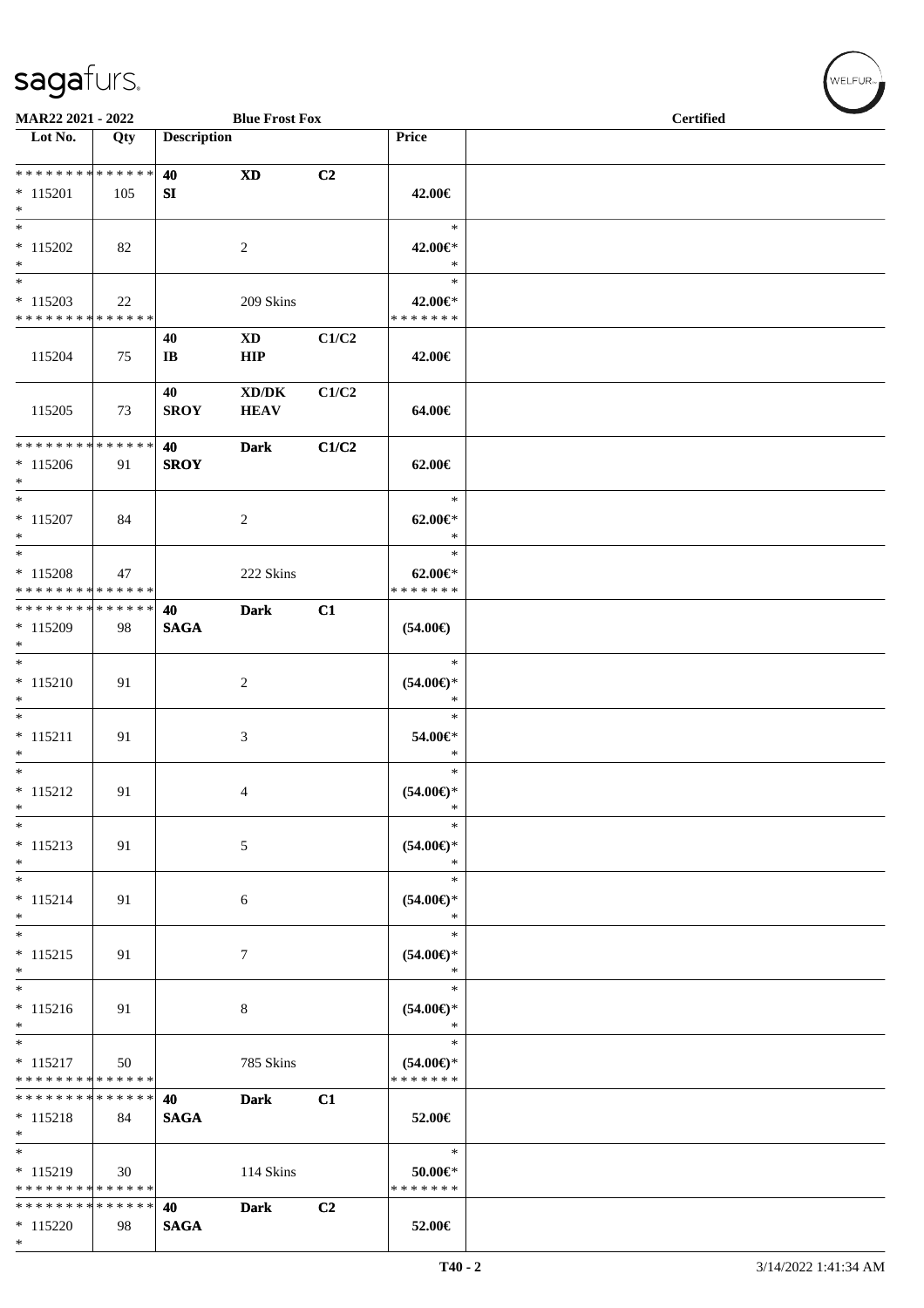\*

| MAR22 2021 - 2022                                  |     |                    | <b>Blue Frost Fox</b>      |       |                                                | <b>Certified</b> |  |
|----------------------------------------------------|-----|--------------------|----------------------------|-------|------------------------------------------------|------------------|--|
| $\overline{\phantom{1}}$ Lot No.                   | Qty | <b>Description</b> |                            |       | Price                                          |                  |  |
| $*$<br>$* 115221$<br>$*$                           | 91  | 40<br><b>SAGA</b>  | <b>Dark</b>                | C2    | $\ast$<br>52.00€*<br>$\ast$                    |                  |  |
| $\overline{\ast}$<br>$* 115222$<br>$*$             | 91  |                    | 3                          |       | $\ast$<br>52.00€*<br>$\ast$                    |                  |  |
| $*$<br>$* 115223$<br>* * * * * * * * * * * * * *   | 79  |                    | 359 Skins                  |       | $\ast$<br>52.00€*<br>* * * * * * *             |                  |  |
| * * * * * * * * * * * * * * *<br>$* 115224$<br>$*$ | 91  | 40<br><b>SAGA</b>  | <b>Dark</b>                | C2    | 50.00€                                         |                  |  |
| $*$<br>$* 115225$<br>$*$                           | 91  |                    | 2                          |       | $\ast$<br>$50.00 \in$<br>$\ast$                |                  |  |
| $*$<br>$* 115226$<br>$*$                           | 91  |                    | 3                          |       | $\ast$<br>50.00€*<br>$\ast$                    |                  |  |
| $*$<br>$* 115227$<br>$\ast$                        | 91  |                    | 4                          |       | $\ast$<br>$50.00 \in$ *<br>$\ast$              |                  |  |
| $*$<br>$* 115228$<br>$*$                           | 91  |                    | 5                          |       | $\ast$<br>$50.00 \in$ *<br>$\ast$              |                  |  |
| $*$<br>$* 115229$<br>* * * * * * * * * * * * * *   | 91  |                    | 546 Skins                  |       | $\ast$<br>$50.00 \in$ *<br>* * * * * * *       |                  |  |
| * * * * * * * * * * * * * *<br>$* 115230$<br>$*$   | 105 | 40<br><b>SAGA</b>  | <b>Dark</b><br><b>LGHT</b> | C1    | 49.00€                                         |                  |  |
| $*$<br>$* 115231$<br>$*$                           | 98  |                    | $\overline{c}$             |       | $\ast$<br>49.00€*<br>$\ast$                    |                  |  |
| $*$<br>$* 115232$<br>$*$                           | 98  |                    | $\mathfrak{Z}$             |       | $\ast$<br>49.00€*<br>$\ast$                    |                  |  |
| $*$<br>$* 115233$<br>$\ast$                        | 98  |                    | $\overline{4}$             |       | $\ast$<br>49.00€*<br>$\ast$                    |                  |  |
| $*$<br>$* 115234$<br>* * * * * * * * * * * * * *   | 23  |                    | 422 Skins                  |       | $\ast$<br>48.00€*<br>* * * * * * *             |                  |  |
| * * * * * * * * * * * * * *<br>$* 115235$<br>$*$   | 98  | 40<br><b>SAGA</b>  | <b>Dark</b><br><b>LGHT</b> | C1/C2 | $(47.00\epsilon)$                              |                  |  |
| $*$<br>$* 115236$<br>$*$                           | 98  |                    | $\overline{2}$             |       | $\ast$<br>$(47.00\epsilon)$ *<br>$\ast$        |                  |  |
| $*$<br>$* 115237$<br>$\ast$                        | 98  |                    | 3                          |       | $\ast$<br>$(47.00\epsilon)$ *<br>$\ast$        |                  |  |
| $*$<br>* 115238<br>$*$                             | 98  |                    | 4                          |       | $\ast$<br>$(47.00\epsilon)$ *<br>$\ast$        |                  |  |
| $*$<br>* 115239<br>* * * * * * * * * * * * * *     | 73  |                    | 465 Skins                  |       | $\ast$<br>$(47.00\epsilon)$ *<br>* * * * * * * |                  |  |
| * * * * * * * * * * * * * * *<br>$* 115240$        | 105 | 40<br><b>SAGA</b>  | <b>Dark</b><br><b>LGHT</b> | C2    | $(48.00\epsilon)$                              |                  |  |

 $(w$ ELFUR<sub>m</sub>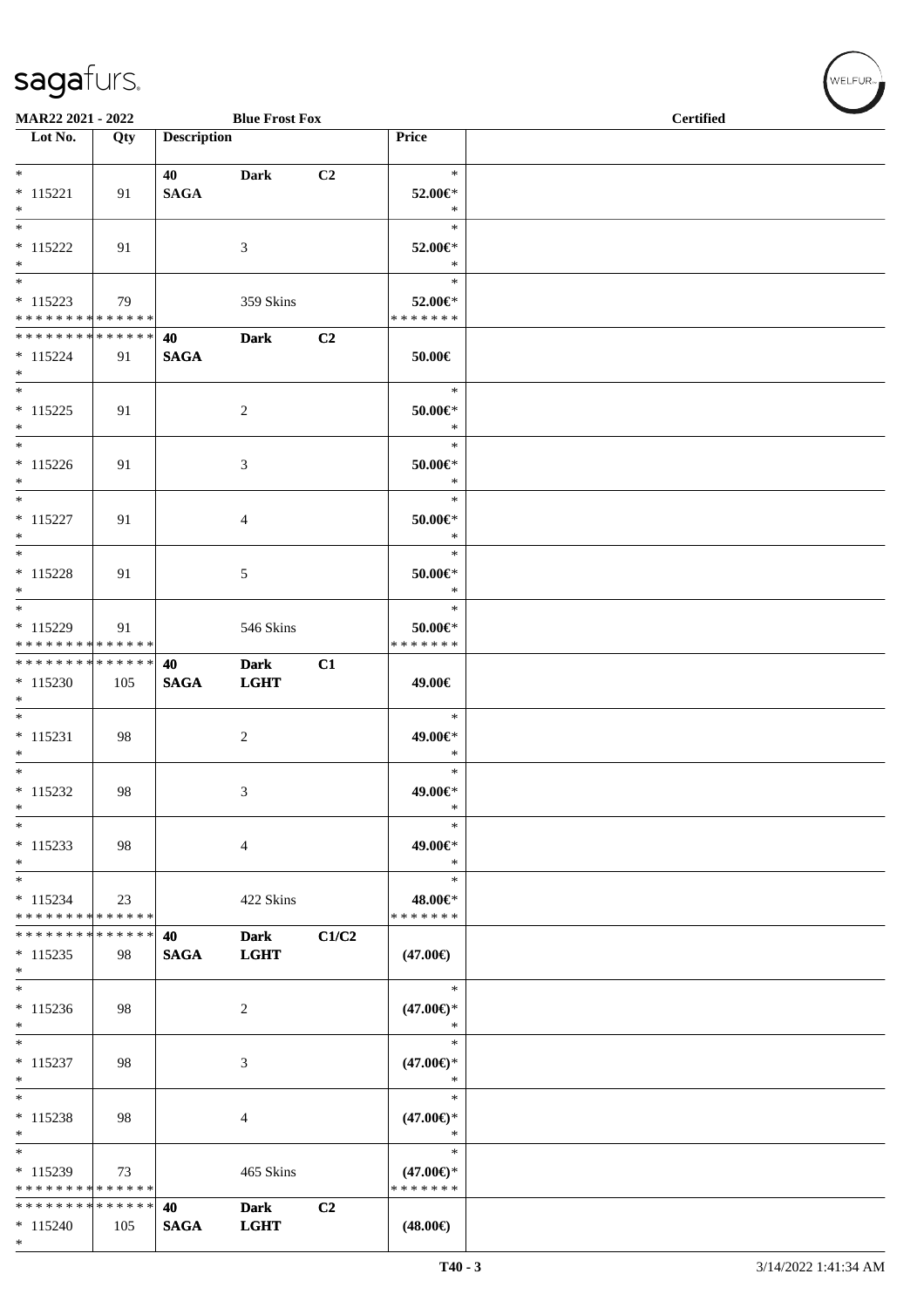\*

| MAR22 2021 - 2022             |     |                    | <b>Blue Frost Fox</b> |       |                               | <b>Certified</b> |
|-------------------------------|-----|--------------------|-----------------------|-------|-------------------------------|------------------|
| Lot No.                       | Qty | <b>Description</b> |                       |       | <b>Price</b>                  |                  |
|                               |     |                    |                       |       |                               |                  |
| $*$                           |     | 40                 | <b>Dark</b>           | C2    | $\ast$                        |                  |
| $* 115241$                    | 41  | <b>SAGA</b>        | <b>LGHT</b>           |       | $(48.00\epsilon)$ *           |                  |
| * * * * * * * * * * * * * *   |     |                    |                       |       | * * * * * * *                 |                  |
| * * * * * * * * * * * * * * * |     | 40                 | <b>Dark</b>           | C1    |                               |                  |
| $* 115242$                    | 98  | IA                 | <b>HIP</b>            |       | $(49.00\epsilon)$             |                  |
| $\ast$                        |     |                    |                       |       |                               |                  |
|                               |     |                    |                       |       | $\ast$                        |                  |
|                               |     |                    |                       |       |                               |                  |
| $* 115243$<br>$*$             | 91  |                    | 2                     |       | $(49.00\epsilon)$ *<br>$\ast$ |                  |
| $*$                           |     |                    |                       |       |                               |                  |
|                               |     |                    |                       |       | $\ast$                        |                  |
| $* 115244$                    | 91  |                    | 3                     |       | $(49.00\epsilon)$ *           |                  |
| $*$                           |     |                    |                       |       | $\ast$                        |                  |
| $*$                           |     |                    |                       |       | $\ast$                        |                  |
| $* 115245$                    | 41  |                    | 321 Skins             |       | $(49.00\epsilon)$ *           |                  |
| * * * * * * * * * * * * * *   |     |                    |                       |       | *******                       |                  |
| * * * * * * * * * * * * * * * |     | 40                 | <b>Dark</b>           | C2    |                               |                  |
| $* 115246$                    | 88  | IA                 | <b>HIP</b>            |       | $(48.00\epsilon)$             |                  |
| $*$                           |     |                    |                       |       |                               |                  |
| $*$                           |     |                    |                       |       | $\ast$                        |                  |
| $* 115247$                    | 21  |                    | 109 Skins             |       | $(48.00\epsilon)$ *           |                  |
| * * * * * * * * * * * * * *   |     |                    |                       |       | * * * * * * *                 |                  |
| * * * * * * * * * * * * * * * |     | 40                 | <b>Dark</b>           | C1    |                               |                  |
|                               |     |                    |                       |       |                               |                  |
| $* 115248$                    | 105 | SI                 |                       |       | $(46.00\epsilon)$             |                  |
| $\ast$                        |     |                    |                       |       |                               |                  |
|                               |     |                    |                       |       | $\ast$                        |                  |
| * 115249                      | 98  |                    | 2                     |       | 46.00€*                       |                  |
| $*$                           |     |                    |                       |       | $\ast$                        |                  |
| $*$                           |     |                    |                       |       | $\ast$                        |                  |
| $* 115250$                    | 98  |                    | 3                     |       | 46.00€*                       |                  |
| $*$                           |     |                    |                       |       | $\ast$                        |                  |
| $*$                           |     |                    |                       |       | $\ast$                        |                  |
| $* 115251$                    | 98  |                    | 4                     |       | $(46.00\epsilon)$ *           |                  |
| $*$                           |     |                    |                       |       | $\ast$                        |                  |
| $*$                           |     |                    |                       |       | $\ast$                        |                  |
| $* 115252$                    | 98  |                    | 5                     |       | $(46.00\epsilon)$ *           |                  |
| $\ast$                        |     |                    |                       |       | *                             |                  |
| $\ast$                        |     |                    |                       |       | $\ast$                        |                  |
|                               |     |                    |                       |       |                               |                  |
| $* 115253$                    | 98  |                    | 6                     |       | $(46.00\epsilon)$ *           |                  |
| $\ast$                        |     |                    |                       |       | $\ast$                        |                  |
| $*$                           |     |                    |                       |       | $\ast$                        |                  |
| $* 115254$                    | 98  |                    | $\tau$                |       | $(46.00\epsilon)$ *           |                  |
| $\ast$                        |     |                    |                       |       | $\ast$                        |                  |
| $\overline{\ast}$             |     |                    |                       |       | $\ast$                        |                  |
| $* 115255$                    | 98  |                    | 8                     |       | $(46.00\epsilon)$ *           |                  |
| $*$                           |     |                    |                       |       | $\ast$                        |                  |
| $\overline{\phantom{0}}$      |     |                    |                       |       | $\ast$                        |                  |
| $* 115256$                    | 60  |                    | 851 Skins             |       | $(46.00\epsilon)$ *           |                  |
| * * * * * * * * * * * * * *   |     |                    |                       |       | * * * * * * *                 |                  |
|                               |     | 40                 | <b>Dark</b>           | C1/C2 |                               |                  |
|                               | 87  |                    |                       |       | 43.00€                        |                  |
| 115257                        |     | SI                 |                       |       |                               |                  |
| * * * * * * * * * * * * * *   |     |                    |                       |       |                               |                  |
|                               |     | 40                 | <b>Dark</b>           | C1/C2 |                               |                  |
| $* 115258$                    | 105 | ${\bf S}{\bf I}$   |                       |       | 43.00€                        |                  |
| $*$                           |     |                    |                       |       |                               |                  |
| $*$                           |     |                    |                       |       | $\ast$                        |                  |
| * 115259                      | 98  |                    | 2                     |       | 43.00€*                       |                  |
| $*$                           |     |                    |                       |       | $\ast$                        |                  |
| $*$                           |     |                    |                       |       | $\ast$                        |                  |
| $* 115260$                    | 98  |                    | 3                     |       | 43.00€*                       |                  |
| $*$                           |     |                    |                       |       | $\ast$                        |                  |

 $(w$ ELFUR<sub><sup>n</sub></sub></sub></sup>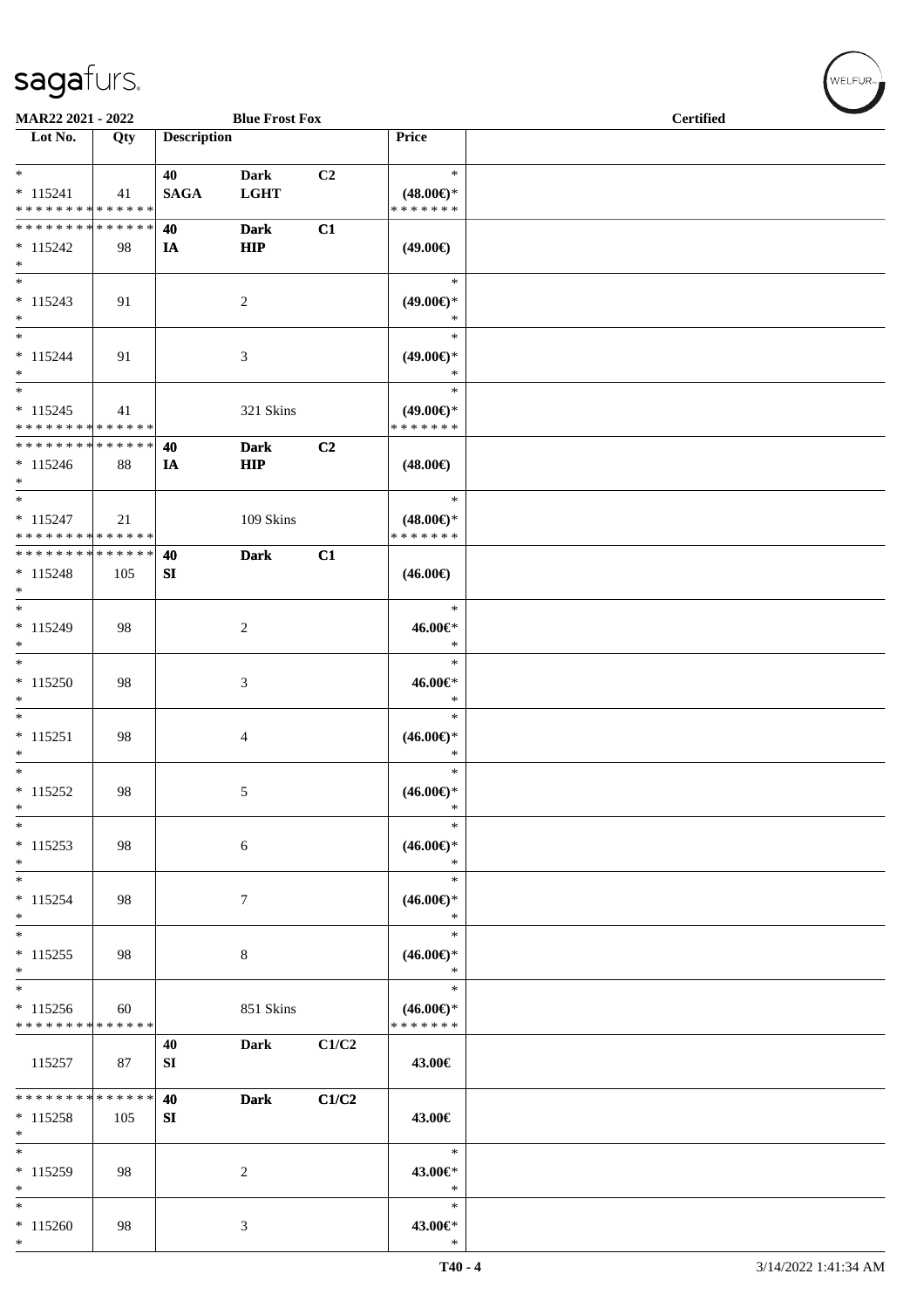| MAR22 2021 - 2022                         |     |                    | <b>Blue Frost Fox</b>                       |       |                                         | <b>Certified</b> |  |  |  |
|-------------------------------------------|-----|--------------------|---------------------------------------------|-------|-----------------------------------------|------------------|--|--|--|
| $\overline{\phantom{1}}$ Lot No.          | Qty | <b>Description</b> |                                             |       | Price                                   |                  |  |  |  |
| $*$<br>$* 115261$                         | 98  | 40<br>SI           | <b>Dark</b>                                 | C1/C2 | $\ast$<br>43.00€*                       |                  |  |  |  |
| * * * * * * * * * * * * * *               |     |                    |                                             |       | * * * * * * *                           |                  |  |  |  |
| * * * * * * * * * * * * * *               |     | 40                 | <b>Dark</b>                                 | C2    |                                         |                  |  |  |  |
| $*115262$                                 | 105 | SI                 |                                             |       | $(44.00\epsilon)$                       |                  |  |  |  |
| $*$                                       |     |                    |                                             |       |                                         |                  |  |  |  |
| $*$<br>$* 115263$<br>$*$                  | 98  |                    | 2                                           |       | $\ast$<br>$(44.00\epsilon)$ *<br>$\ast$ |                  |  |  |  |
| $\ast$                                    |     |                    |                                             |       | $\ast$                                  |                  |  |  |  |
| $* 115264$<br>* * * * * * * * * * * * * * | 84  |                    | 287 Skins                                   |       | $(44.00\epsilon)$ *<br>* * * * * * *    |                  |  |  |  |
| * * * * * * * * * * * * * *               |     | 40                 | $\mathbf{X}\mathbf{D}/\mathbf{D}\mathbf{K}$ | C1/C2 |                                         |                  |  |  |  |
| $*115265$<br>$*$                          | 112 | SI                 | <b>LGHT</b>                                 |       | 40.00€                                  |                  |  |  |  |
| $*$                                       |     |                    |                                             |       | $\ast$                                  |                  |  |  |  |
| $* 115266$                                | 46  |                    | 158 Skins                                   |       | 40.00€*                                 |                  |  |  |  |
| * * * * * * * * * * * * * *               |     |                    |                                             |       | * * * * * * *                           |                  |  |  |  |
| * * * * * * * * * * * * * *               |     | 40                 | <b>Dark</b>                                 | C1/C2 |                                         |                  |  |  |  |
| $*115267$<br>$*$                          | 105 | $\mathbf{I}$       | HIP                                         |       | $(42.00\epsilon)$                       |                  |  |  |  |
| $\ast$                                    |     |                    |                                             |       | $\ast$                                  |                  |  |  |  |
| $* 115268$<br>* * * * * * * * * * * * * * | 86  |                    | 191 Skins                                   |       | $(42.00\epsilon)$ *<br>* * * * * * *    |                  |  |  |  |
|                                           |     | 40                 | <b>MED</b>                                  | C1/C2 |                                         |                  |  |  |  |
| 115269                                    | 40  | <b>SROY</b>        | <b>HEAV</b>                                 |       | 66.00€                                  |                  |  |  |  |
| * * * * * * * * * * * * * *               |     | 40                 | <b>MED</b>                                  | C1    |                                         |                  |  |  |  |
| $* 115270$                                | 91  | <b>SROY</b>        |                                             |       | 64.00€                                  |                  |  |  |  |
| $*$                                       |     |                    |                                             |       |                                         |                  |  |  |  |
| $*$                                       |     |                    |                                             |       | $\ast$                                  |                  |  |  |  |
| $* 115271$                                | 84  |                    | $\overline{c}$                              |       | 64.00€*                                 |                  |  |  |  |
| $*$                                       |     |                    |                                             |       | $\ast$                                  |                  |  |  |  |
| $*$                                       |     |                    |                                             |       | $\ast$                                  |                  |  |  |  |
| $* 115272$                                | 78  |                    | 253 Skins                                   |       | 64.00€*                                 |                  |  |  |  |
| * * * * * * * * * * * * * *               |     |                    |                                             |       | * * * * * * *                           |                  |  |  |  |
| 115273                                    | 60  | 40<br><b>SROY</b>  | <b>MED</b>                                  | C2    | 62.00€                                  |                  |  |  |  |
| * * * * * * * * * * * * * *               |     | 40                 | <b>MED</b>                                  | C1    |                                         |                  |  |  |  |
| $* 115274$<br>$*$                         | 98  | <b>SAGA</b>        |                                             |       | 54.00€                                  |                  |  |  |  |
| $*$                                       |     |                    |                                             |       | $\ast$                                  |                  |  |  |  |
| $* 115275$<br>$*$                         | 91  |                    | 2                                           |       | 54.00€*<br>$\ast$                       |                  |  |  |  |
| $*$                                       |     |                    |                                             |       | $\ast$                                  |                  |  |  |  |
| $* 115276$<br>$*$                         | 91  |                    | 3                                           |       | $(54.00ε)$ *<br>$\ast$                  |                  |  |  |  |
| $*$                                       |     |                    |                                             |       | $\ast$                                  |                  |  |  |  |
| $* 115277$<br>$*$                         | 91  |                    | $\overline{4}$                              |       | 54.00€*<br>$\ast$                       |                  |  |  |  |
| $*$                                       |     |                    |                                             |       | $\ast$                                  |                  |  |  |  |
| $* 115278$                                | 91  |                    | 5                                           |       | 54.00€*                                 |                  |  |  |  |
| $*$                                       |     |                    |                                             |       | $\ast$                                  |                  |  |  |  |
| $*$                                       |     |                    |                                             |       | $\ast$                                  |                  |  |  |  |
| $* 115279$<br>$*$                         | 91  |                    | 6                                           |       | 54.00€*<br>$\ast$                       |                  |  |  |  |
| $*$                                       |     |                    |                                             |       | $\ast$                                  |                  |  |  |  |
| * 115280<br>$*$                           | 91  |                    | $\tau$                                      |       | 54.00€*<br>$\ast$                       |                  |  |  |  |

 $w$ elfur<sub>m</sub>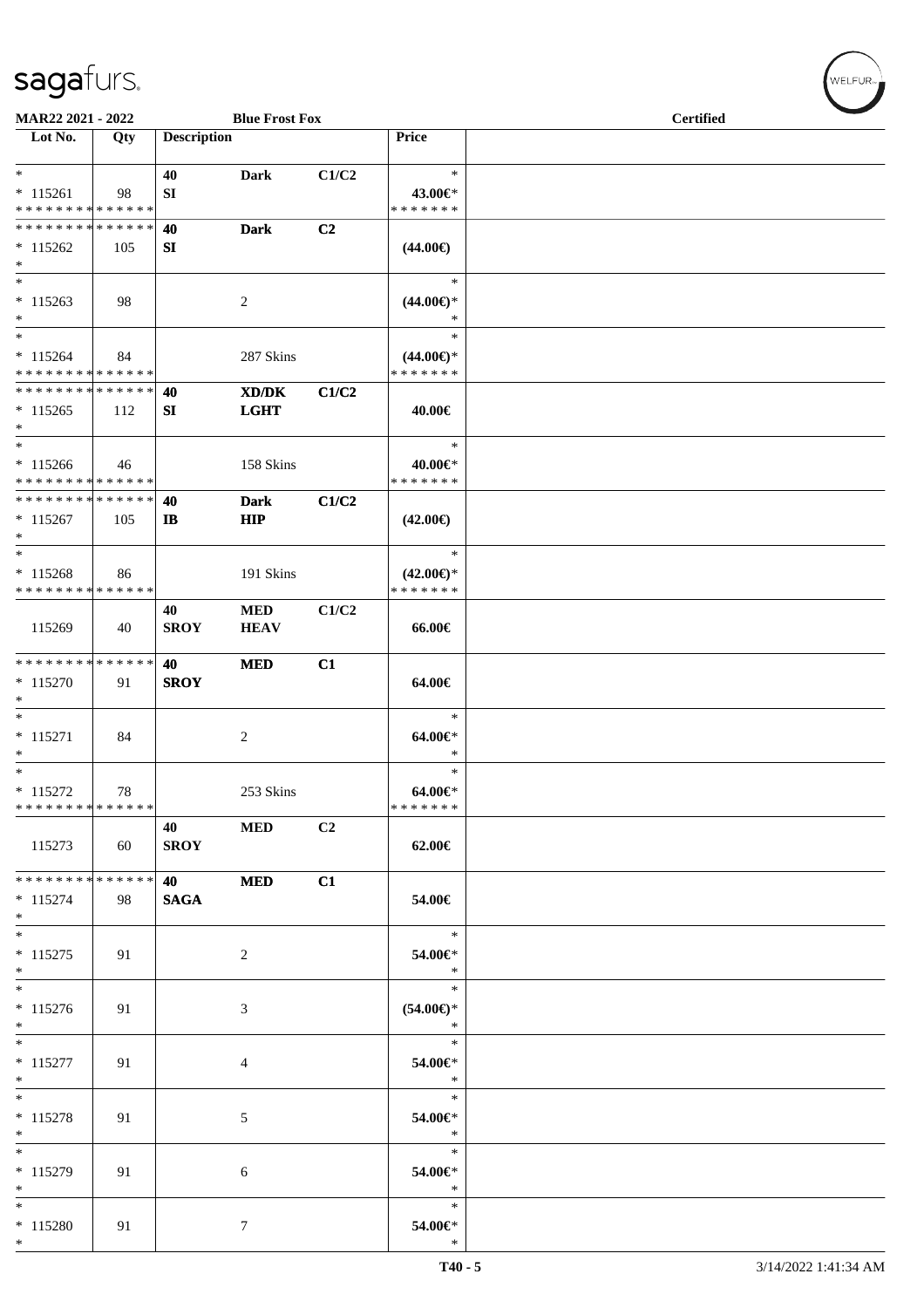| MAR22 2021 - 2022                                          |     |                    | <b>Blue Frost Fox</b>     |       |                                                | <b>Certified</b> |  |  |
|------------------------------------------------------------|-----|--------------------|---------------------------|-------|------------------------------------------------|------------------|--|--|
| Lot No.                                                    | Qty | <b>Description</b> |                           |       | Price                                          |                  |  |  |
| $*$<br>$* 115281$<br>$*$                                   | 91  | 40<br><b>SAGA</b>  | $\bf MED$                 | C1    | $\ast$<br>54.00€*<br>$\ast$                    |                  |  |  |
| $\overline{\phantom{0}}$<br>$* 115282$<br>$*$              | 91  |                    | 9                         |       | $\ast$<br>54.00€*<br>$\ast$                    |                  |  |  |
| $* 115283$<br>$*$                                          | 91  |                    | $10\,$                    |       | $\ast$<br>54.00€*<br>$\ast$                    |                  |  |  |
| $*$<br>$* 115284$<br>$*$                                   | 91  |                    | $11\,$                    |       | $\ast$<br>54.00€*<br>$\ast$                    |                  |  |  |
| $*$<br>$* 115285$<br>$*$                                   | 91  |                    | 12                        |       | $\ast$<br>54.00€*<br>$\ast$                    |                  |  |  |
| $*$<br>$* 115286$<br>* * * * * * * * * * * * * *           | 31  |                    | 1130 Skins                |       | $\ast$<br>54.00€*<br>* * * * * * *             |                  |  |  |
| ******** <mark>******</mark><br>$* 115287$<br>$*$          | 98  | 40<br><b>SAGA</b>  | $\bf MED$                 | C2    | 52.00€                                         |                  |  |  |
| $* 115288$<br>$*$                                          | 91  |                    | $\overline{2}$            |       | $\ast$<br>52.00€*<br>$\ast$                    |                  |  |  |
| * 115289<br>$*$<br>$\overline{\ast}$                       | 91  |                    | 3                         |       | $\ast$<br>52.00€*<br>$\ast$                    |                  |  |  |
| $* 115290$<br>$*$<br>$*$                                   | 84  |                    | $\overline{4}$            |       | $\ast$<br>52.00€*<br>$\ast$                    |                  |  |  |
| $* 115291$<br>* * * * * * * * * * * * * *                  | 21  |                    | 385 Skins                 |       | $\ast$<br>52.00€*<br>* * * * * * *             |                  |  |  |
| ******** <mark>******</mark><br>$*115292$<br>$\ast$        | 105 | 40<br><b>SAGA</b>  | <b>MED</b><br><b>LGHT</b> | C1    | $(49.00\epsilon)$                              |                  |  |  |
| $\ast$<br>$* 115293$<br>$\ast$<br>$\overline{\phantom{0}}$ | 98  |                    | $\overline{2}$            |       | $\ast$<br>$(49.00\epsilon)$ *<br>$\ast$        |                  |  |  |
| $* 115294$<br>$*$<br>$\ast$                                | 98  |                    | 3                         |       | $\ast$<br>$(49.00\epsilon)$ *<br>$\ast$        |                  |  |  |
| $* 115295$<br>$*$<br>$\overline{\phantom{0}}$              | 98  |                    | 4                         |       | $\ast$<br>$(49.00\epsilon)$ *<br>$\ast$        |                  |  |  |
| $* 115296$<br>$\ast$<br>$\overline{\ast}$                  | 98  |                    | 5                         |       | $\ast$<br>$(49.00\epsilon)$ *<br>$\ast$        |                  |  |  |
| * 115297<br>$*$                                            | 98  |                    | 6                         |       | $\ast$<br>$(49.00\epsilon)$ *<br>$\ast$        |                  |  |  |
| $*$<br>* 115298<br>* * * * * * * * * * * * * *             | 50  |                    | 645 Skins                 |       | $\ast$<br>$(49.00\epsilon)$ *<br>* * * * * * * |                  |  |  |
| * * * * * * * * * * * * * *<br>$*115299$<br>$\ast$         | 98  | 40<br><b>SAGA</b>  | <b>MED</b><br><b>LGHT</b> | C1/C2 | 47.00€                                         |                  |  |  |
| $*$<br>$* 115300$<br>$*$                                   | 98  |                    | $\overline{c}$            |       | $\ast$<br>47.00€*<br>$\ast$                    |                  |  |  |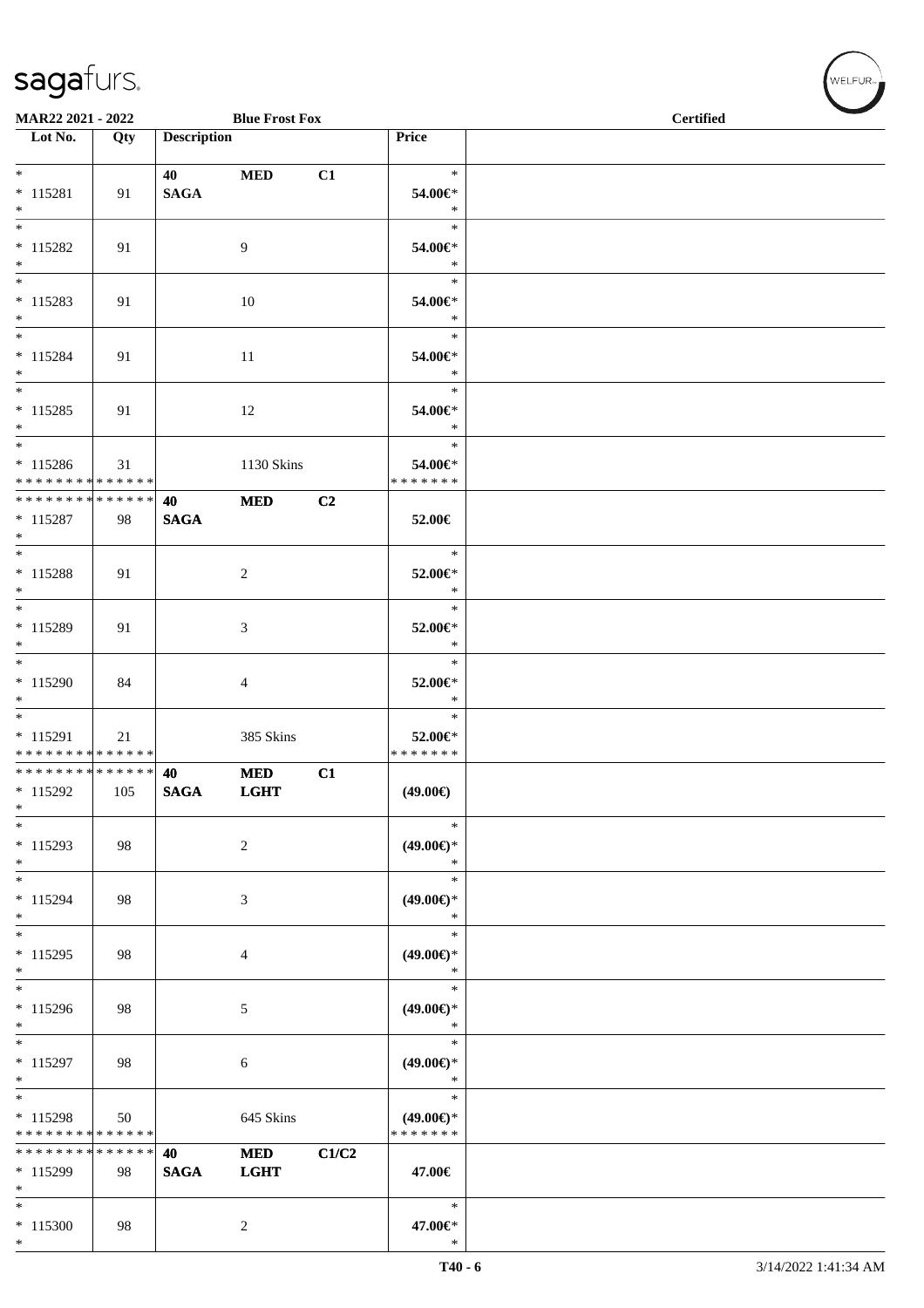| MAR22 2021 - 2022                                   |     |                    | <b>Blue Frost Fox</b>    |       |                                                | <b>Certified</b> |
|-----------------------------------------------------|-----|--------------------|--------------------------|-------|------------------------------------------------|------------------|
| $\overline{\phantom{1}}$ Lot No.                    | Qty | <b>Description</b> |                          |       | Price                                          |                  |
| $*$<br>$* 115301$<br>$\ast$                         | 98  | 40<br><b>SAGA</b>  | $\bf MED$<br><b>LGHT</b> | C1/C2 | $\ast$<br>47.00€*<br>$\ast$                    |                  |
| $\ast$<br>$*115302$<br>$\ast$                       | 98  |                    | $\overline{4}$           |       | $\ast$<br>47.00€*<br>$\ast$                    |                  |
| $\ast$<br>$*115303$<br>$*$                          | 98  |                    | 5                        |       | $\ast$<br>47.00€*<br>$\ast$                    |                  |
| $\ast$<br>$* 115304$<br>$*$<br>$\ast$               | 98  |                    | 6                        |       | $\ast$<br>47.00€*<br>$\ast$                    |                  |
| $* 115305$<br>$*$                                   | 98  |                    | $\tau$                   |       | $\ast$<br>47.00€*<br>$\ast$                    |                  |
| $\ast$<br>$* 115306$<br>$*$                         | 98  |                    | $\,8\,$                  |       | $\ast$<br>$(47.00\epsilon)$ *<br>$\ast$        |                  |
| $\ast$<br>$* 115307$<br>* * * * * * * * * * * * * * | 98  |                    | 882 Skins                |       | $\ast$<br>$(47.00\epsilon)$ *<br>* * * * * * * |                  |
| * * * * * * * * * * * * * *<br>$* 115308$<br>$*$    | 105 | 40<br><b>SAGA</b>  | $\bf MED$<br><b>LGHT</b> | C2    | $(48.00\epsilon)$                              |                  |
| $\overline{\phantom{0}}$<br>* 115309<br>$\ast$      | 98  |                    | 2                        |       | $\ast$<br>$(48.00\epsilon)$ *<br>$\ast$        |                  |
| $*$<br>$* 115310$<br>$\ast$                         | 98  |                    | $\mathfrak{Z}$           |       | $\ast$<br>$(48.00\epsilon)$ *<br>$\ast$        |                  |
| $\ast$<br>$* 115311$<br>$\ast$                      | 91  |                    | $\overline{4}$           |       | $\ast$<br>48.00€*<br>$\ast$                    |                  |
| $*$<br>$* 115312$<br>* * * * * * * * * * * * * *    | 21  |                    | 413 Skins                |       | $\ast$<br>$(48.00\epsilon)$ *<br>* * * * * * * |                  |
| * * * * * * * * * * * * * *<br>$* 115313$<br>$\ast$ | 98  | 40<br>IA           | <b>MED</b><br>HIP        | C1/C2 | 49.00€                                         |                  |
| $\ast$<br>$* 115314$<br>$\ast$                      | 91  |                    | 2                        |       | $\ast$<br>$(49.00\epsilon)$ *<br>$\ast$        |                  |
| $\ast$<br>$* 115315$<br>* * * * * * * * * * * * * * | 30  |                    | 219 Skins                |       | $\ast$<br>$(49.00\epsilon)$ *<br>* * * * * * * |                  |
| * * * * * * * * * * * * * *<br>$* 115316$<br>$*$    | 105 | 40<br>${\bf SI}$   | <b>MED</b>               | C1    | $(46.00\epsilon)$                              |                  |
| $\ast$<br>$* 115317$<br>$\ast$                      | 98  |                    | $\overline{c}$           |       | $\ast$<br>$(46.00\epsilon)$ *<br>$\ast$        |                  |
| $\ast$<br>$* 115318$<br>$\ast$                      | 98  |                    | 3                        |       | $\ast$<br>$(46.00\epsilon)$ *<br>$\ast$        |                  |
| $\ast$<br>* 115319<br>$\ast$                        | 98  |                    | 4                        |       | $\ast$<br>$(46.00\epsilon)$ *<br>$\ast$        |                  |
| $\ast$<br>$*115320$<br>* * * * * * * * * * * * * *  | 59  |                    | 458 Skins                |       | $\ast$<br>$(46.00ε)$ *<br>* * * * * * *        |                  |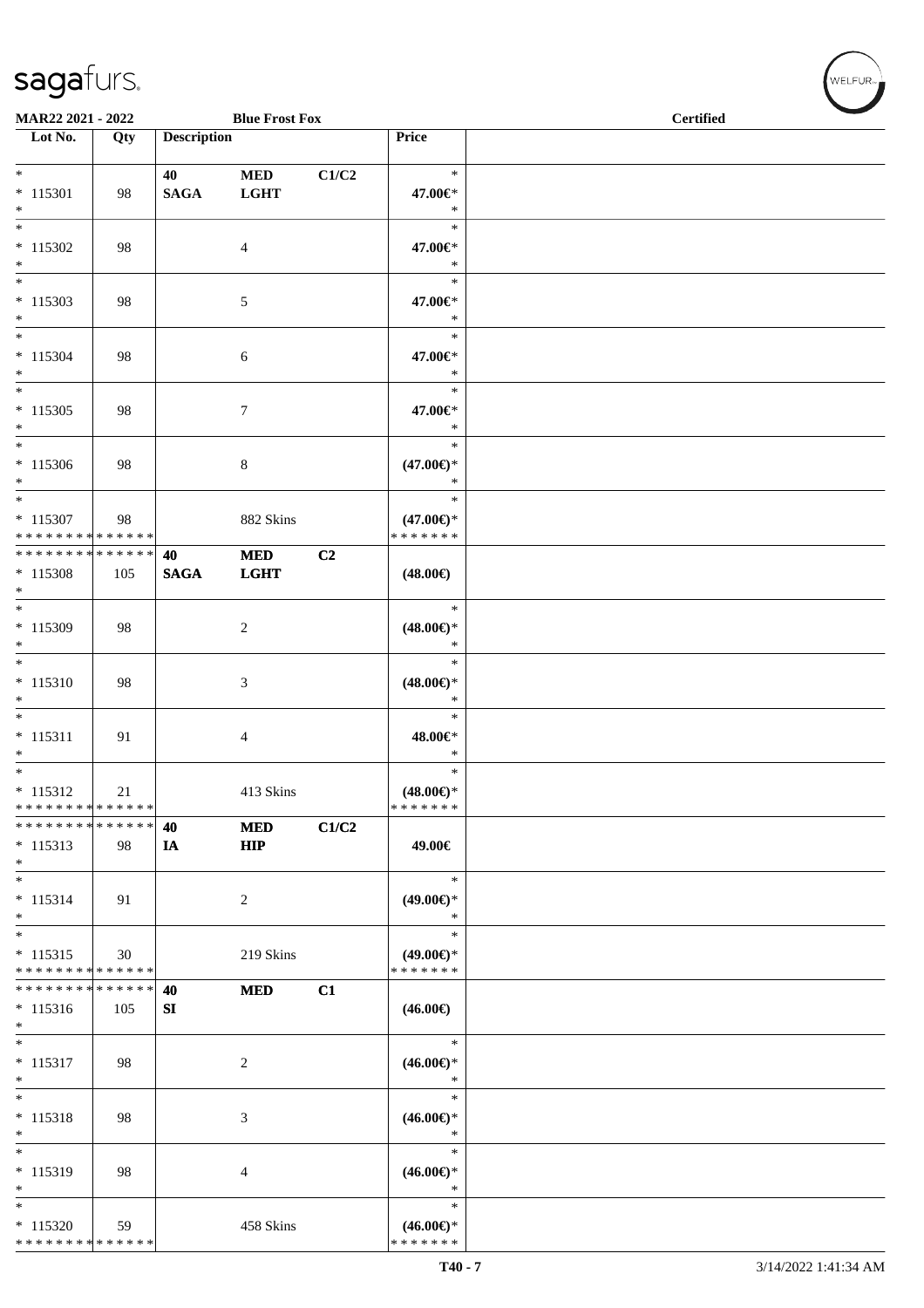| MAR22 2021 - 2022                                                     |     |                    | <b>Blue Frost Fox</b>    |       |                                                   | <b>Certified</b> |  |
|-----------------------------------------------------------------------|-----|--------------------|--------------------------|-------|---------------------------------------------------|------------------|--|
| $\overline{\phantom{1}}$ Lot No.                                      | Qty | <b>Description</b> |                          |       | Price                                             |                  |  |
| **************<br>$* 115321$<br>$\ast$                                | 105 | 40<br>SI           | <b>MED</b>               | C2    | 44.00€                                            |                  |  |
| $\ast$<br>$* 115322$<br>* * * * * * * * * * * * * *                   | 71  |                    | 176 Skins                |       | $\ast$<br>44.00€*<br>* * * * * * *                |                  |  |
| 115323                                                                | 87  | 40<br>SI           | $\bf MED$<br><b>LGHT</b> | C1    | 42.00€                                            |                  |  |
| 115324                                                                | 43  | 40<br>SI           | $\bf MED$<br><b>LGHT</b> | C2    | 40.00€                                            |                  |  |
| * * * * * * * * * * * * * *<br>$* 115325$<br>$\ast$                   | 105 | 40<br>$\mathbf{I}$ | <b>MED</b><br><b>HIP</b> | C1/C2 | $(44.00\epsilon)$                                 |                  |  |
| $\overline{\phantom{a}^*}$<br>$* 115326$<br>**************            | 39  |                    | 144 Skins                |       | $\ast$<br>$(44.00\epsilon)$ *<br>* * * * * * *    |                  |  |
| **************<br>$* 115327$<br>$\ast$                                | 91  | 40<br><b>SROY</b>  | <b>PALE</b>              | C1/C2 | (60.00)                                           |                  |  |
| $\overline{\phantom{0}}$<br>$* 115328$<br>* * * * * * * * * * * * * * | 49  |                    | 140 Skins                |       | $\ast$<br>$(60.00\varepsilon)$ *<br>* * * * * * * |                  |  |
| **************<br>$* 115329$<br>$\ast$                                | 98  | 40<br><b>SAGA</b>  | <b>PALE</b>              | C1    | 52.00€                                            |                  |  |
| $\ast$<br>$*115330$<br>$\ast$                                         | 91  |                    | $\boldsymbol{2}$         |       | $\ast$<br>52.00€*<br>$\ast$                       |                  |  |
| $\ast$<br>$* 115331$<br>$\ast$                                        | 91  |                    | 3                        |       | $\ast$<br>52.00€*<br>$\ast$                       |                  |  |
| $\overline{\phantom{0}}$<br>$* 115332$<br>$\ast$                      | 91  |                    | 4                        |       | $\ast$<br>52.00€*<br>∗                            |                  |  |
| $\ast$<br>$* 115333$<br>$*$                                           | 91  |                    | 5                        |       | $\ast$<br>52.00€*<br>$\ast$                       |                  |  |
| $*$<br>$* 115334$<br>$*$                                              | 91  |                    | 6                        |       | $\ast$<br>52.00€*<br>$\ast$                       |                  |  |
| $\overline{\phantom{1}}$<br>$* 115335$<br>$*$                         | 91  |                    | $\boldsymbol{7}$         |       | $\ast$<br>52.00€*<br>$\ast$                       |                  |  |
| $\overline{\ast}$<br>$* 115336$<br>$*$                                | 91  |                    | 8                        |       | $\ast$<br>52.00€*<br>$\ast$                       |                  |  |
| $*$<br>$* 115337$<br>$*$                                              | 91  |                    | 9                        |       | $\ast$<br>52.00€*<br>$\ast$                       |                  |  |
| $*$<br>$* 115338$<br>$*$                                              | 91  |                    | 10                       |       | $\ast$<br>52.00€*<br>$\ast$                       |                  |  |
| $\overline{\phantom{0}}$<br>$* 115339$<br>$*$                         | 91  |                    | 11                       |       | $\ast$<br>52.00€*<br>$\ast$                       |                  |  |
| $*$<br>$*115340$<br>* * * * * * * * * * * * * *                       | 44  |                    | 1052 Skins               |       | $\ast$<br>52.00€*<br>* * * * * * *                |                  |  |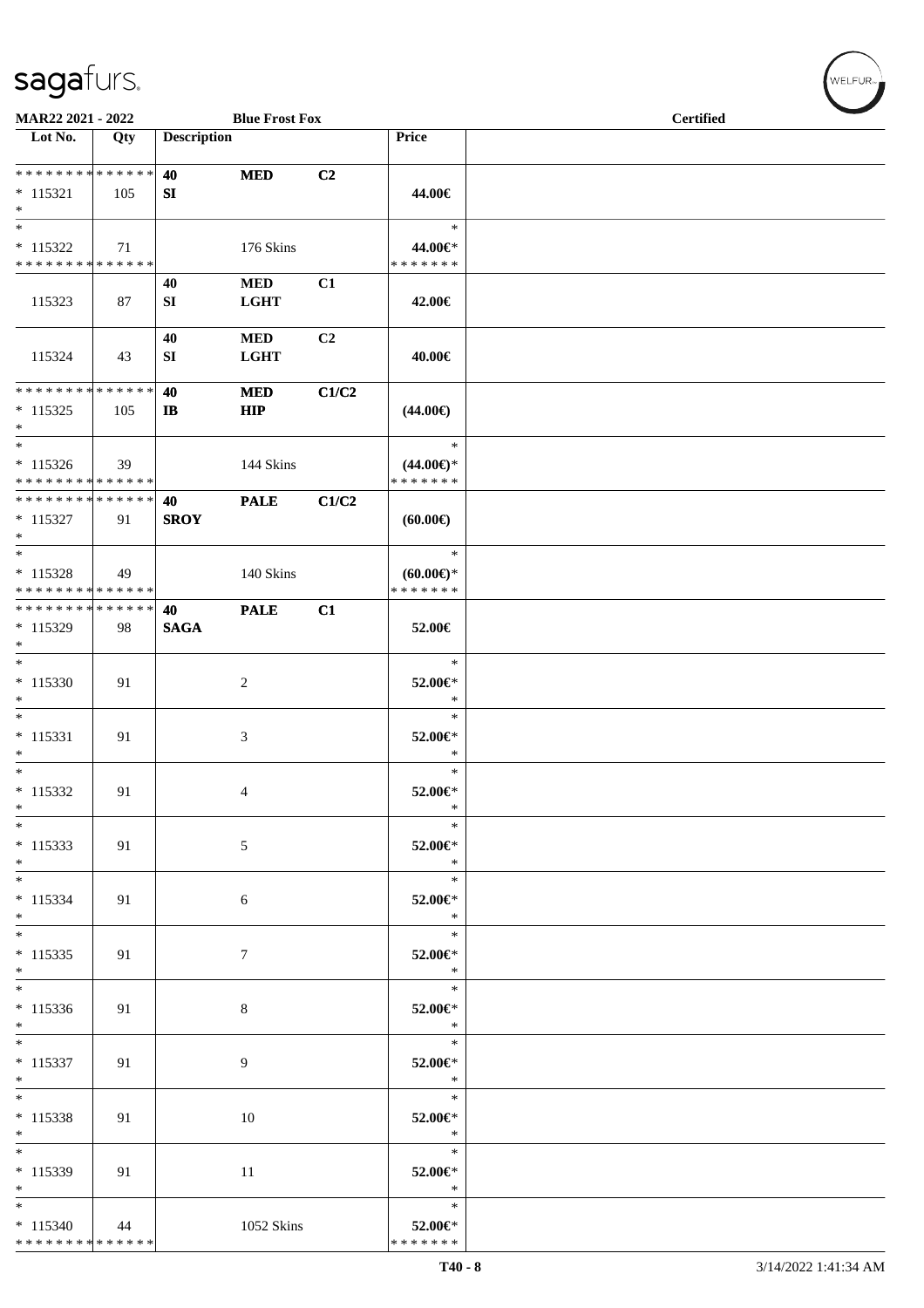| MAR22 2021 - 2022<br><b>Blue Frost Fox</b>                                                |     |                                                  |                            |    |                                          | <b>Certified</b> |  |  |
|-------------------------------------------------------------------------------------------|-----|--------------------------------------------------|----------------------------|----|------------------------------------------|------------------|--|--|
| $\overline{\phantom{1}}$ Lot No.                                                          | Qty | <b>Description</b>                               |                            |    | Price                                    |                  |  |  |
| * * * * * * * * <mark>* * * * * * *</mark><br>$* 115341$<br>$*$                           | 98  | <b>40</b> and the set of $\theta$<br><b>SAGA</b> | <b>PALE</b>                | C2 | 52.00€                                   |                  |  |  |
| $*$<br>$* 115342$<br>$*$                                                                  | 91  |                                                  | 2                          |    | $\ast$<br>52.00€*<br>$\ast$              |                  |  |  |
| $*$<br>$* 115343$<br>$\ast$                                                               | 91  |                                                  | 3                          |    | $\ast$<br>52.00€*<br>$\ast$              |                  |  |  |
| $*$<br>$* 115344$<br>$*$                                                                  | 91  |                                                  | 4                          |    | $\ast$<br>52.00€*<br>$\ast$              |                  |  |  |
| $* 115345$<br>$*$                                                                         | 91  |                                                  | $\sqrt{5}$                 |    | $\ast$<br>52.00€*<br>$\ast$              |                  |  |  |
| $*$<br>$* 115346$<br>$*$<br>$*$                                                           | 91  |                                                  | 6                          |    | $\ast$<br>52.00€*<br>$\ast$<br>$\ast$    |                  |  |  |
| $* 115347$<br>* * * * * * * * <mark>* * * * * * *</mark><br>* * * * * * * * * * * * * * * | 55  |                                                  | 608 Skins                  |    | 52.00€*<br>* * * * * * *                 |                  |  |  |
| $* 115348$<br>$*$<br>$*$                                                                  | 105 | 40<br><b>SAGA</b>                                | <b>PALE</b><br><b>LGHT</b> | C1 | $(48.00\epsilon)$<br>$\ast$              |                  |  |  |
| $* 115349$<br>$*$<br>$*$                                                                  | 84  |                                                  | 2                          |    | $(48.00\epsilon)$ *<br>$\ast$<br>$\ast$  |                  |  |  |
| $*115350$<br>* * * * * * * * * * * * * *                                                  | 21  |                                                  | 210 Skins                  |    | $(48.00\epsilon)$ *<br>* * * * * * *     |                  |  |  |
| * * * * * * * * * * * * * * *<br>$* 115351$<br>$*$                                        | 98  | 40<br><b>SAGA</b>                                | <b>PALE</b><br><b>LGHT</b> | C2 | $(46.00\epsilon)$                        |                  |  |  |
| $*$<br>$* 115352$<br>* * * * * * * * * * * * * * *<br>* * * * * * * * * * * * * * *       | 26  |                                                  | 124 Skins                  |    | $\ast$<br>$(46.00\epsilon)$ *<br>******* |                  |  |  |
| $*115353$<br>$*$                                                                          | 98  | 40<br>IA                                         | <b>PALE</b><br>HIP         | C1 | 51.00€                                   |                  |  |  |
| $*$<br>$* 115354$<br>$*$                                                                  | 79  |                                                  | 2                          |    | $\ast$<br>51.00€*<br>$\ast$              |                  |  |  |
| $*$<br>$* 115355$<br>* * * * * * * * * * * * * *<br>* * * * * * * * * * * * * * *         | 21  |                                                  | 198 Skins                  |    | $\ast$<br>51.00€*<br>* * * * * * *       |                  |  |  |
| $*115356$<br>$*$                                                                          | 87  | 40<br>IA                                         | <b>PALE</b><br><b>HIP</b>  | C2 | 51.00€                                   |                  |  |  |
| $*$<br>$* 115357$<br>* * * * * * * * * * * * * *<br>* * * * * * * * * * * * * * *         | 21  |                                                  | 108 Skins                  |    | $\ast$<br>51.00€*<br>* * * * * * *       |                  |  |  |
| $* 115358$<br>$*$<br>$*$                                                                  | 105 | 40<br>SI                                         | <b>PALE</b>                | C1 | 44.00€<br>$\ast$                         |                  |  |  |
| $*115359$<br>$*$<br>$*$                                                                   | 98  |                                                  | 2                          |    | 44.00€*<br>$\ast$<br>$\ast$              |                  |  |  |
| $*115360$<br>$*$                                                                          | 98  |                                                  | 3                          |    | 44.00€*<br>$\ast$                        |                  |  |  |

 $w$ ELFUR<sub><sup>n</sub></sub></sub></sup>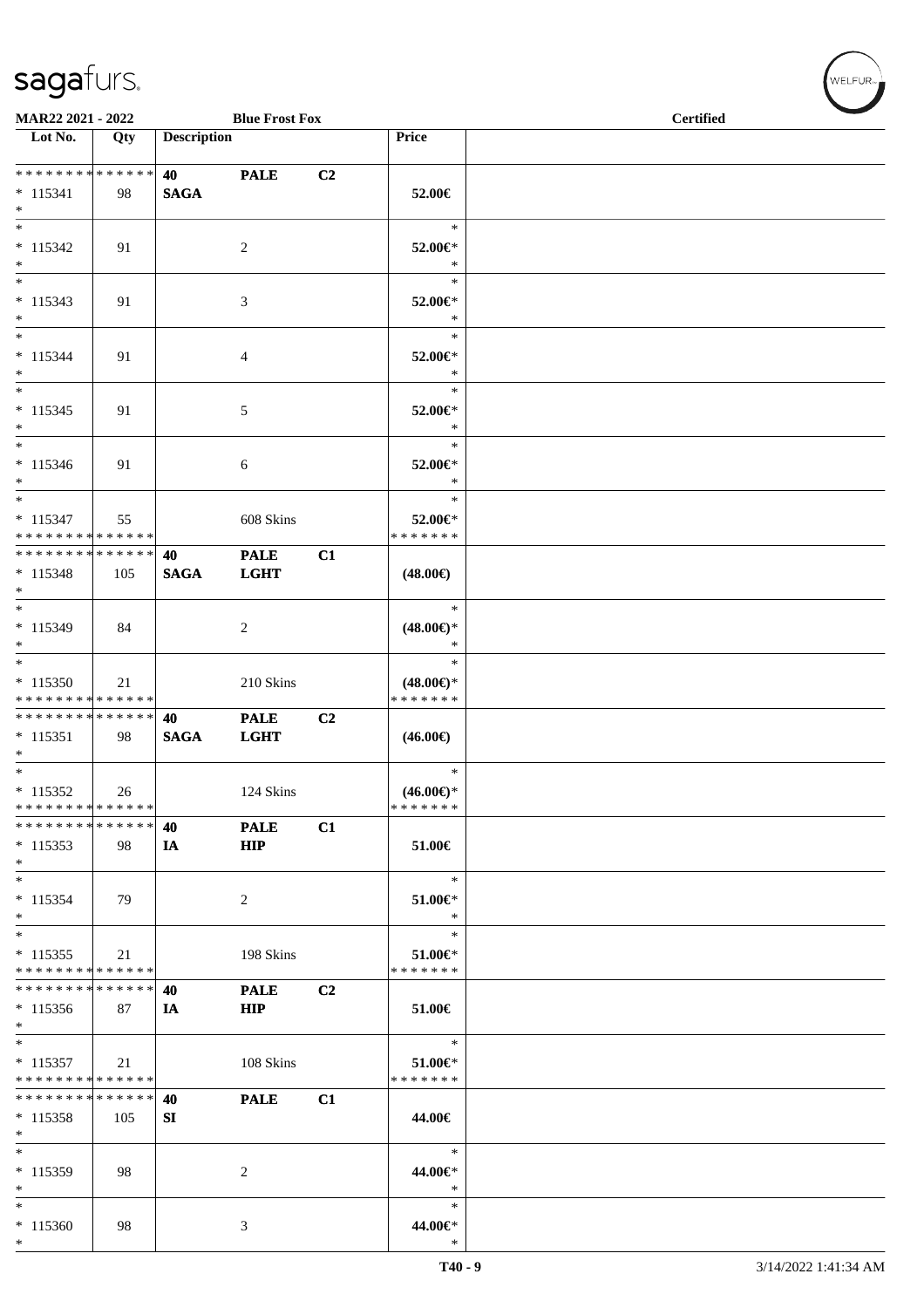| ~                                |     |                    |                            |                |                    |                  |  |  |
|----------------------------------|-----|--------------------|----------------------------|----------------|--------------------|------------------|--|--|
| <b>MAR22 2021 - 2022</b>         |     |                    | <b>Blue Frost Fox</b>      |                |                    | <b>Certified</b> |  |  |
| Lot No.                          | Qty | <b>Description</b> |                            |                | <b>Price</b>       |                  |  |  |
| $*$                              |     | 40                 | <b>PALE</b>                | C1             | $\ast$             |                  |  |  |
| $*115361$                        | 60  | <b>SI</b>          |                            |                | 44.00€*            |                  |  |  |
| **************<br>************** |     | 40                 | <b>PALE</b>                | C <sub>2</sub> | *******            |                  |  |  |
| $*115362$                        | 105 | <b>SI</b>          |                            |                | 44.00€             |                  |  |  |
| $\ast$<br>$*$                    |     |                    |                            |                | $\ast$             |                  |  |  |
| $* 115363$<br>$\ast$             | 98  |                    | 2                          |                | 44.00€*<br>*       |                  |  |  |
| $*$                              |     |                    |                            |                | $\ast$             |                  |  |  |
| $* 115364$<br>**************     | 41  |                    | 244 Skins                  |                | 44.00€*<br>******* |                  |  |  |
| 115365                           | 61  | 40<br><b>SI</b>    | <b>PALE</b><br><b>LGHT</b> | C1/C2          | 38.00€             |                  |  |  |
| 115366                           | 60  | 40<br>IB           | <b>PALE</b><br><b>HIP</b>  | C1/C2          | 40.00€             |                  |  |  |

 $w$ ELFUR<sub>m</sub>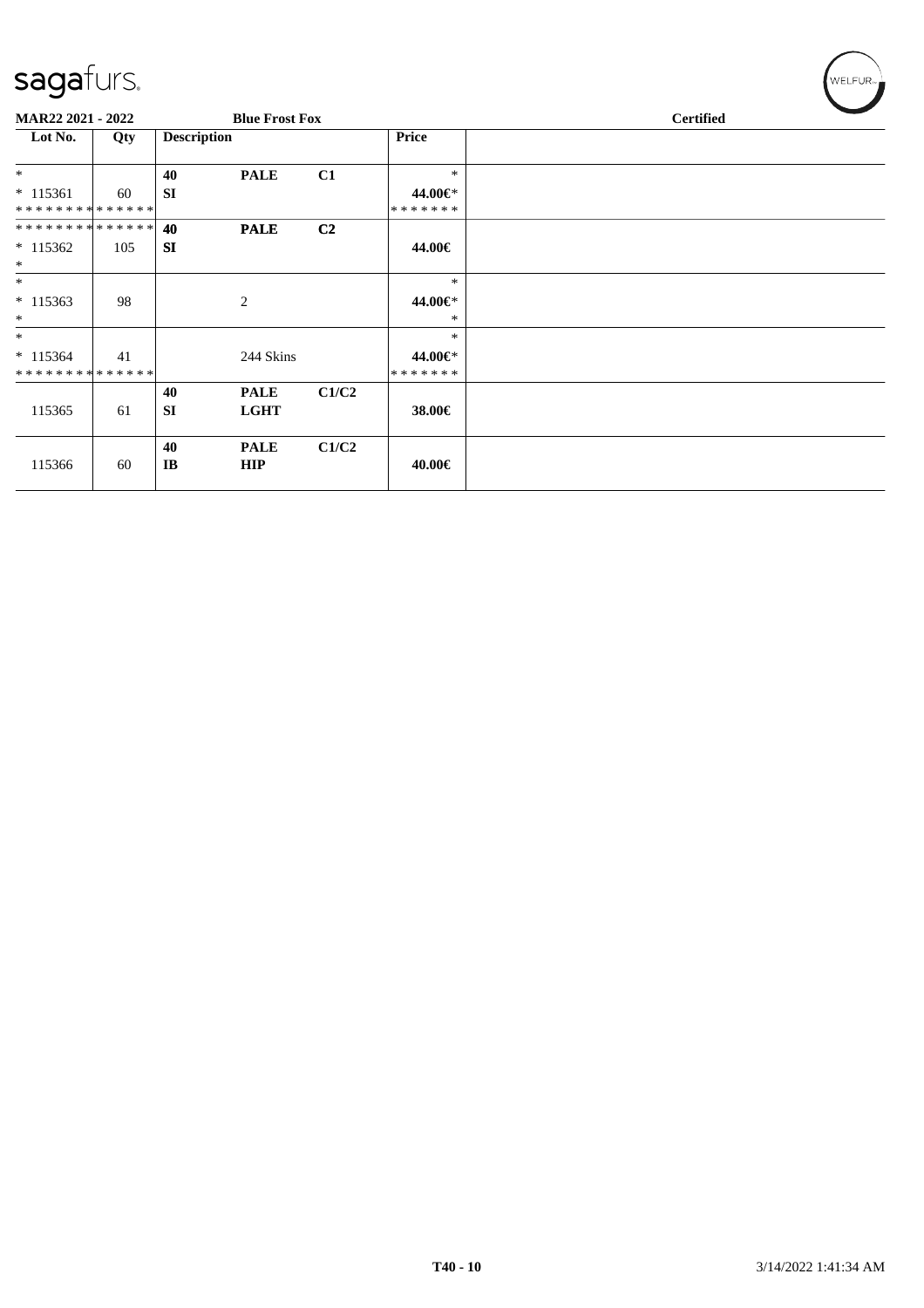\*

| MAR22 2021 - 2022                                     |     |                       | <b>Blue Frost Fox</b>      |                |                                                | <b>Certified</b> |
|-------------------------------------------------------|-----|-----------------------|----------------------------|----------------|------------------------------------------------|------------------|
| Lot No.                                               | Qty | <b>Description</b>    |                            |                | Price                                          |                  |
| 115401                                                | 81  | 30<br><b>SROY</b>     | <b>XD</b>                  | C1/C2          | 46.00€                                         |                  |
| * * * * * * * * * * * * * * *<br>$* 115402$<br>$*$    | 105 | 30<br>$\mathbf{SAGA}$ | $\mathbf{X}\mathbf{D}$     | C1             | $(42.00\epsilon)$                              |                  |
| $* 115403$<br>$*$                                     | 98  |                       | $\sqrt{2}$                 |                | $\ast$<br>42.00€*<br>$\ast$                    |                  |
| $*$<br>$* 115404$<br>$*$                              | 98  |                       | $\mathfrak{Z}$             |                | $\ast$<br>$(42.00\epsilon)$ *<br>$\ast$        |                  |
| $*$<br>$* 115405$<br>$*$                              | 98  |                       | 4                          |                | $\ast$<br>$(42.00\epsilon)$ *<br>$\ast$        |                  |
| $*$<br>$* 115406$<br>$*$                              | 98  |                       | 5                          |                | $\ast$<br>$(41.00\epsilon)$ *<br>$\ast$        |                  |
| $\overline{\ast}$<br>$* 115407$<br>$*$                | 98  |                       | $\sqrt{6}$                 |                | $\ast$<br>$(41.00\epsilon)$ *<br>$\ast$        |                  |
| $\overline{\phantom{0}}$<br>$* 115408$<br>$*$         | 98  |                       | $\tau$                     |                | $\ast$<br>$(42.00\epsilon)$ *<br>$\ast$        |                  |
| $*$<br>$* 115409$<br>$*$                              | 91  |                       | $\,8\,$                    |                | $\ast$<br>$(42.00\epsilon)$ *<br>$\ast$        |                  |
| $*$<br>$* 115410$<br>* * * * * * * * * * * * * *      | 24  |                       | 808 Skins                  |                | $\ast$<br>$(42.00\epsilon)$ *<br>* * * * * * * |                  |
| * * * * * * * * * * * * * *<br>$* 115411$<br>$*$      | 105 | 30<br><b>SAGA</b>     | $\boldsymbol{\mathrm{XD}}$ | C2             | $(41.00\epsilon)$                              |                  |
| $*$<br>$* 115412$<br>$\ast$                           | 98  |                       | 2                          |                | $\ast$<br>$(41.00\epsilon)$ *<br>$\ast$        |                  |
| $* 115413$<br>******** <mark>******</mark>            | 27  |                       | 230 Skins                  |                | $\ast$<br>$(41.00\epsilon)$ *<br>* * * * * * * |                  |
| * * * * * * * * * * * * * * *<br>$* 115414$<br>$\ast$ | 105 | 30<br><b>SAGA</b>     | <b>XD</b>                  | C <sub>2</sub> | $(40.00\epsilon)$                              |                  |
| $*$<br>$* 115415$<br>$*$                              | 98  |                       | 2                          |                | $\ast$<br>$(40.00\epsilon)$ *<br>$\ast$        |                  |
| $* 115416$<br>$*$                                     | 98  |                       | 3                          |                | $\ast$<br>$(40.00\epsilon)$ *<br>$\ast$        |                  |
| $\overline{\phantom{0}}$<br>$* 115417$<br>$*$         | 98  |                       | 4                          |                | $\ast$<br>$(40.00\epsilon)$ *<br>$\ast$        |                  |
| $\ast$<br>$* 115418$<br>$*$                           | 98  |                       | 5                          |                | $\ast$<br>$(40.00\epsilon)$ *<br>$\ast$        |                  |
| $*$<br>$* 115419$<br>$*$                              | 98  |                       | 6                          |                | $\ast$<br>$(40.00\epsilon)$ *<br>$\ast$        |                  |
| $*$<br>$* 115420$                                     | 98  |                       | $\tau$                     |                | $\ast$<br>$(40.00\epsilon)$ *                  |                  |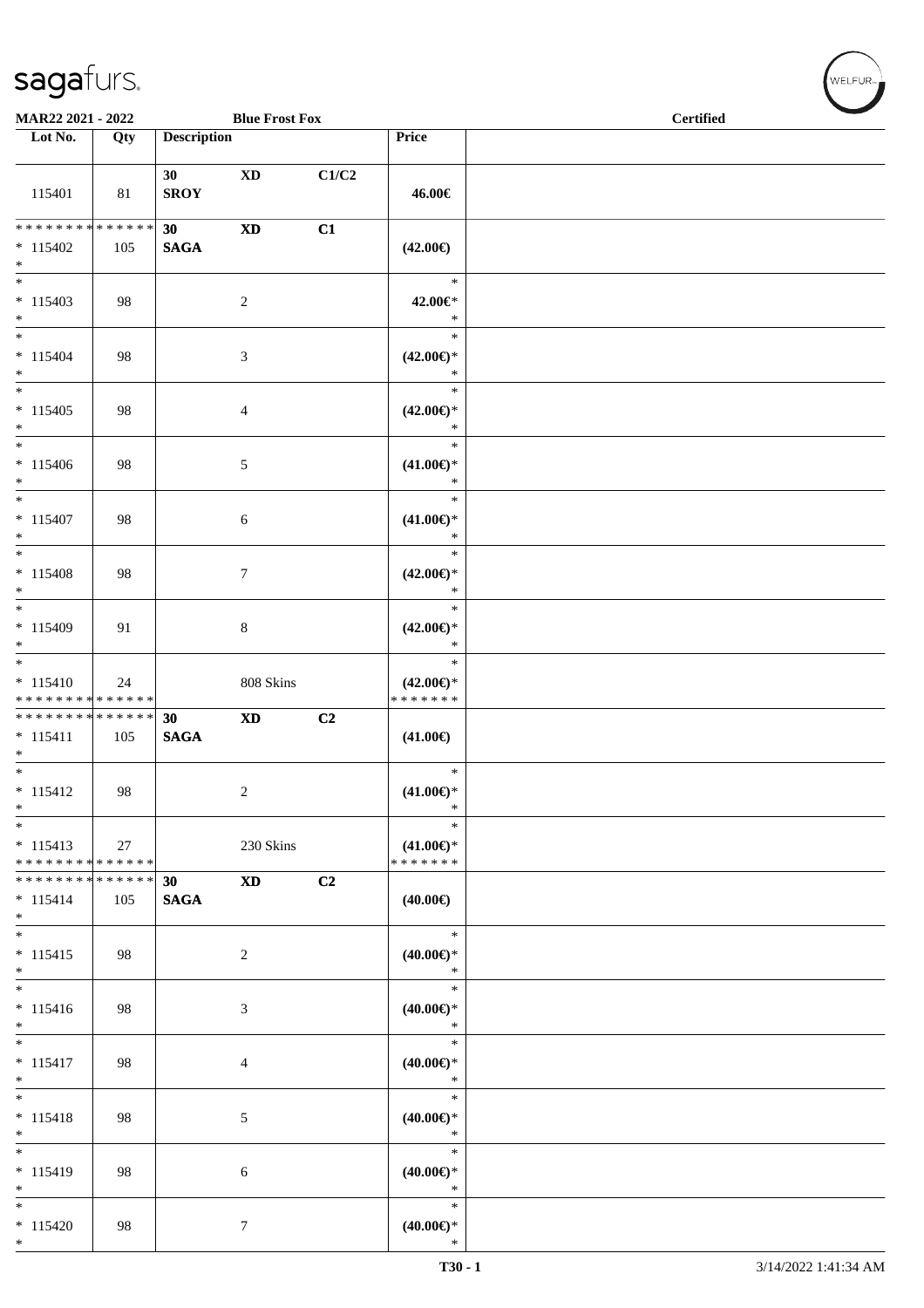| MAR22 2021 - 2022                                                                       |                    |                    | <b>Blue Frost Fox</b>                 |       |                                                   | <b>Certified</b> |  |  |  |
|-----------------------------------------------------------------------------------------|--------------------|--------------------|---------------------------------------|-------|---------------------------------------------------|------------------|--|--|--|
| Lot No.                                                                                 | Qty                | <b>Description</b> |                                       |       | <b>Price</b>                                      |                  |  |  |  |
| $*$<br>$* 115421$<br>$*$                                                                | 98                 | 30<br><b>SAGA</b>  | <b>XD</b>                             | C2    | $\ast$<br>$(40.00\epsilon)$ *<br>$\ast$           |                  |  |  |  |
| $* 115422$<br>* * * * * * * * * * * * * *                                               | 23                 |                    | 814 Skins                             |       | $\ast$<br>$(40.00\epsilon)$ *<br>* * * * * * *    |                  |  |  |  |
| * * * * * * * * <mark>* * * * * * *</mark><br>$* 115423$<br>$*$                         | 112                | 30<br><b>SAGA</b>  | $\mathbf{X}\mathbf{D}$<br><b>LGHT</b> | C1    | $(36.00\epsilon)$                                 |                  |  |  |  |
| $*$<br>$* 115424$<br>$*$                                                                | 105                |                    | 2                                     |       | $\ast$<br>$(36.00\epsilon)$ *<br>$\ast$           |                  |  |  |  |
| $*$<br>$* 115425$<br>$*$<br>$\overline{\phantom{0}}$                                    | 105                |                    | 3                                     |       | $\ast$<br>$(36.00\epsilon)$ *<br>$\ast$<br>$\ast$ |                  |  |  |  |
| $* 115426$<br>* * * * * * * * * * * * * *                                               | 62                 |                    | 384 Skins                             |       | $(36.00\epsilon)$ *<br>* * * * * * *              |                  |  |  |  |
| 115427                                                                                  | 103                | 30<br><b>SAGA</b>  | $\mathbf{X}\mathbf{D}$<br><b>LGHT</b> | C1/C2 | $(35.00\epsilon)$                                 |                  |  |  |  |
| * * * * * * * * <mark>* * * * * * *</mark><br>$* 115428$<br>$*$                         | 112                | 30<br><b>SAGA</b>  | <b>XD</b><br><b>LGHT</b>              | C1/C2 | $(34.00\epsilon)$                                 |                  |  |  |  |
| $* 115429$<br>$*$<br>$*$                                                                | 105                |                    | 2                                     |       | $\ast$<br>$(34.00\epsilon)$ *<br>$\ast$           |                  |  |  |  |
| $* 115430$<br>$*$                                                                       | 105                |                    | 3                                     |       | $\ast$<br>$(34.00\epsilon)$ *<br>$\ast$           |                  |  |  |  |
| $*$<br>$* 115431$<br>$*$<br>$*$                                                         | 105                |                    | 4                                     |       | $\ast$<br>$(34.00\epsilon)$ *<br>$\ast$<br>$\ast$ |                  |  |  |  |
| $* 115432$<br>$\ast$<br>$_{*}$                                                          | 105                |                    | 5                                     |       | $(34.00\epsilon)$ *<br>$\ast$<br>$\ast$           |                  |  |  |  |
| $* 115433$<br>$*$<br>$\overline{\phantom{0}}$                                           | 105                |                    | $\sqrt{6}$                            |       | $(34.00\epsilon)$ *<br>$\ast$<br>$\ast$           |                  |  |  |  |
| $* 115434$<br>* * * * * * * * <mark>* * * * * * *</mark><br>* * * * * * * * * * * * * * | 105                |                    | 742 Skins                             |       | $(34.00\epsilon)$ *<br>* * * * * * *              |                  |  |  |  |
| $*115435$<br>$*$<br>$*$                                                                 | 112                | 30<br><b>SAGA</b>  | <b>XD</b><br><b>LGHT</b>              | C2    | $(34.00\epsilon)$                                 |                  |  |  |  |
| $* 115436$<br>* * * * * * * *                                                           | 102<br>* * * * * * |                    | 214 Skins                             |       | $\ast$<br>$(34.00\epsilon)$ *<br>* * * * * * *    |                  |  |  |  |
| 115437                                                                                  | 39                 | 30<br><b>SAGA</b>  | <b>XD</b><br><b>LGHT</b>              | C3/C4 | $(34.00\epsilon)$                                 |                  |  |  |  |
| 115438                                                                                  | 70                 | 30<br>IA           | $\mathbf{X}\mathbf{D}$<br><b>HIP</b>  | C1/C2 | $(38.00\epsilon)$                                 |                  |  |  |  |
| * * * * * * * * <mark>* * * * * * *</mark><br>$*115439$<br>$\ast$                       | 112                | 30<br>SI           | $\mathbf{X}\mathbf{D}$                | C1    | $(34.00\epsilon)$                                 |                  |  |  |  |
| $\ast$<br>$* 115440$<br>$*$                                                             | 105                |                    | $\overline{c}$                        |       | $\ast$<br>$(34.00ε)$ *<br>$\ast$                  |                  |  |  |  |

 $(w$ ELFUR<sub><sup>n</sub></sub></sub></sup>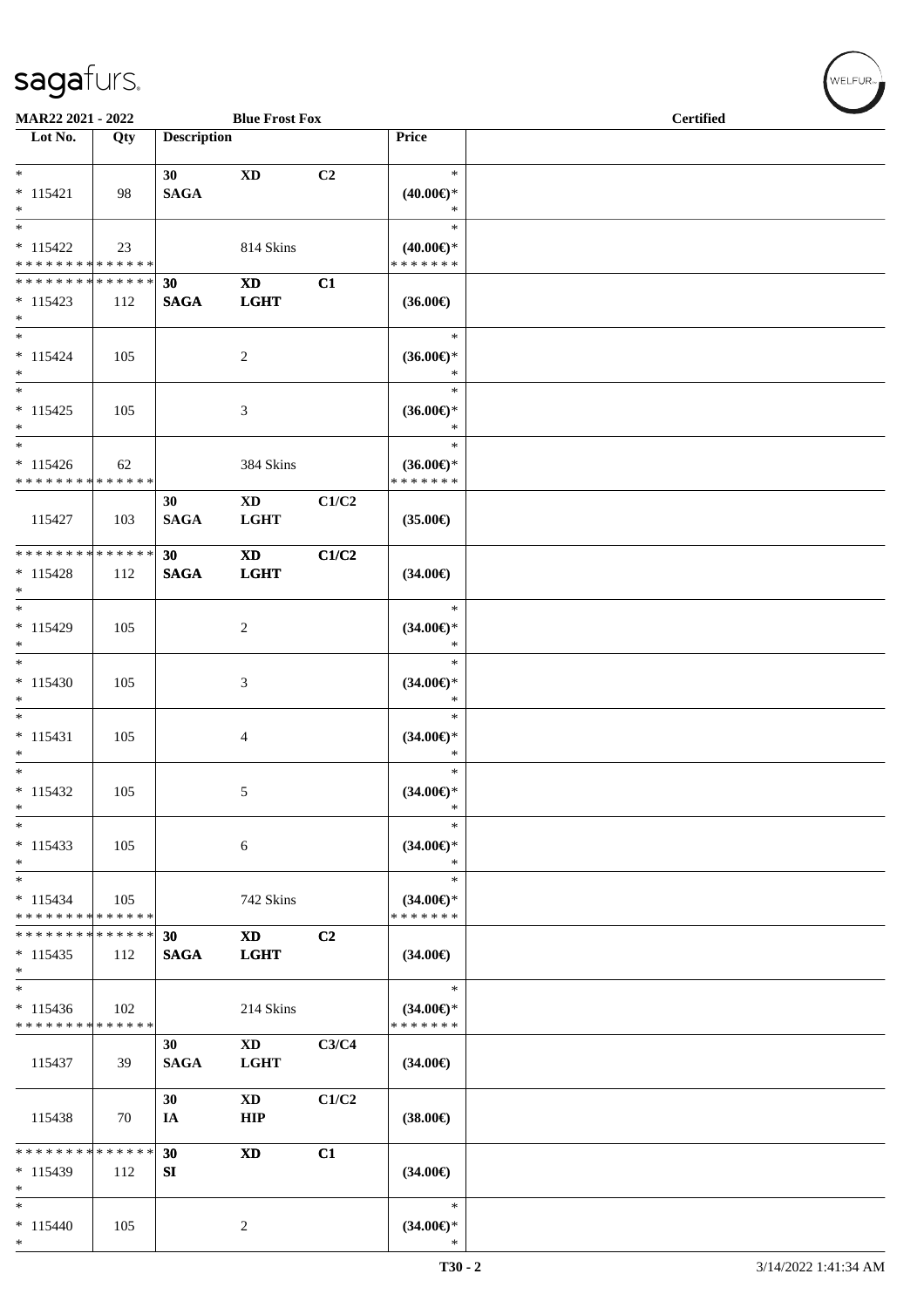| MAR22 2021 - 2022                                   |     |                              | <b>Blue Frost Fox</b>                     |       |                                                | <b>Certified</b> |  |  |
|-----------------------------------------------------|-----|------------------------------|-------------------------------------------|-------|------------------------------------------------|------------------|--|--|
| $\overline{\phantom{1}}$ Lot No.                    | Qty | <b>Description</b>           |                                           |       | Price                                          |                  |  |  |
| $\ast$<br>$* 115441$<br>* * * * * * * * * * * * * * | 108 | 30<br>${\bf S}{\bf I}$       | $\mathbf{X}\mathbf{D}$                    | C1    | $\ast$<br>$(34.00\epsilon)$ *<br>* * * * * * * |                  |  |  |
| 115442                                              | 95  | 30<br>SI                     | $\mathbf{X}\mathbf{D}$                    | C2    | 30.00€                                         |                  |  |  |
| * * * * * * * * * * * * * *<br>$* 115443$<br>$*$    | 119 | 30<br>SI                     | $\boldsymbol{\mathrm{XD}}$<br><b>LGHT</b> | C1/C2 | 30.00€                                         |                  |  |  |
| $*$<br>$* 115444$<br>* * * * * * * * * * * * * *    | 90  |                              | 209 Skins                                 |       | $\ast$<br>$30.00 \in$ *<br>* * * * * * *       |                  |  |  |
| 115445                                              | 63  | 30<br>$\mathbf{I}\mathbf{B}$ | $\mathbf{X}\mathbf{D}$<br><b>HIP</b>      | C1/C2 | $(31.00\in)$                                   |                  |  |  |
| 115446                                              | 48  | 30<br>$\mathbf{I}\mathbf{B}$ | 2XD/XD<br><b>HIP</b>                      | C2/C3 | (30.00)                                        |                  |  |  |
| 115447                                              | 104 | 30<br><b>SROY</b>            | <b>Dark</b>                               | C1/C2 | 48.00€                                         |                  |  |  |
| * * * * * * * * * * * * * *<br>$* 115448$<br>$\ast$ | 105 | 30<br><b>SAGA</b>            | <b>Dark</b>                               | C1    | 44.00€                                         |                  |  |  |
| $\overline{\ast}$<br>$* 115449$<br>$\ast$           | 98  |                              | $\sqrt{2}$                                |       | $\ast$<br>44.00€*<br>$\ast$                    |                  |  |  |
| $_{\ast}^{-}$<br>$* 115450$<br>$\ast$               | 98  |                              | $\mathfrak{Z}$                            |       | $\ast$<br>$(44.00ε)$ *<br>$\ast$               |                  |  |  |
| $\ast$<br>$* 115451$<br>$\ast$                      | 98  |                              | $\overline{4}$                            |       | $\ast$<br>$(44.00ε)$ *<br>$\ast$               |                  |  |  |
| $\overline{\phantom{a}^*}$<br>$* 115452$<br>$\ast$  | 98  |                              | 5                                         |       | $\ast$<br>$(44.00ε)$ *<br>$\ast$               |                  |  |  |
| $\ast$<br>$* 115453$<br>$*$                         | 98  |                              | $6\,$                                     |       | $\ast$<br>$(44.00ε)$ *<br>$\ast$               |                  |  |  |
| $\overline{\phantom{0}}$<br>$* 115454$<br>$*$       | 98  |                              | $\tau$                                    |       | $\ast$<br>$(44.00ε)$ *<br>$\ast$               |                  |  |  |
| $\overline{\phantom{a}^*}$<br>$* 115455$<br>$\ast$  | 98  |                              | $\,8\,$                                   |       | $\ast$<br>$(44.00ε)$ *<br>$\ast$               |                  |  |  |
| $\overline{\phantom{a}^*}$<br>$* 115456$<br>$*$     | 98  |                              | 9                                         |       | $\ast$<br>$(44.00\in)^\ast$<br>$\ast$          |                  |  |  |
| $\overline{\phantom{0}}$<br>$* 115457$<br>$*$       | 98  |                              | 10                                        |       | $\ast$<br>$(44.00ε)$ *<br>$\ast$               |                  |  |  |
| $\ast$<br>$* 115458$<br>$\ast$                      | 98  |                              | 11                                        |       | $\ast$<br>$(44.00ε)$ *<br>$\ast$               |                  |  |  |
| $\overline{\phantom{0}}$<br>$* 115459$<br>$\ast$    | 98  |                              | 12                                        |       | $\ast$<br>$(44.00ε)$ *<br>$\ast$               |                  |  |  |
| $\ast$<br>$* 115460$<br>$*$                         | 98  |                              | 13                                        |       | $\ast$<br>44.00€*<br>$\ast$                    |                  |  |  |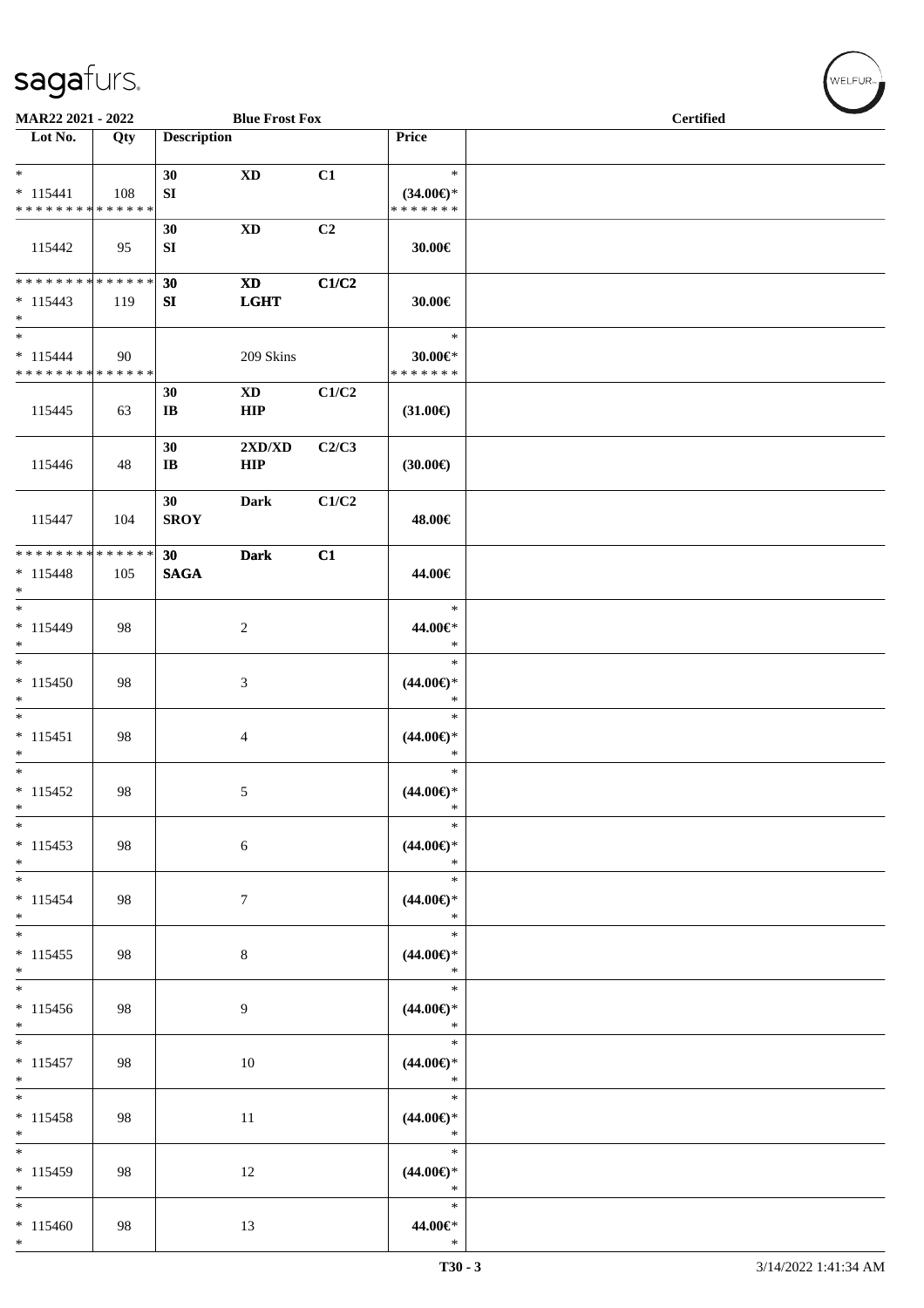\* \* \* \* \* \* \* \* \* \* \* \* \* \*

| MAR22 2021 - 2022                                                                        |     |                    | <b>Blue Frost Fox</b> |    |                               | <b>Certified</b> |
|------------------------------------------------------------------------------------------|-----|--------------------|-----------------------|----|-------------------------------|------------------|
| Lot No.                                                                                  | Qty | <b>Description</b> |                       |    | Price                         |                  |
| $*$                                                                                      |     | <b>30</b>          | <b>Dark</b>           | C1 | $\ast$                        |                  |
| $* 115461$                                                                               | 64  | <b>SAGA</b>        |                       |    | 44.00€*                       |                  |
| * * * * * * * * <mark>* * * * * * *</mark>                                               |     |                    |                       |    | * * * * * * *                 |                  |
| ******** <mark>******</mark>                                                             |     | 30                 | <b>Dark</b>           | C1 |                               |                  |
| $* 115462$<br>$*$ $-$                                                                    | 105 | <b>SAGA</b>        |                       |    | $(44.00\epsilon)$             |                  |
| $*$ $*$                                                                                  |     |                    |                       |    | $\ast$                        |                  |
| $* 115463$                                                                               | 91  |                    | $\overline{c}$        |    | $(44.00\epsilon)$ *           |                  |
| $*$                                                                                      |     |                    |                       |    | $\ast$                        |                  |
| $*$                                                                                      |     |                    |                       |    | $\ast$                        |                  |
| $* 115464$                                                                               | 91  |                    | 3                     |    | $(44.00\epsilon)$ *           |                  |
| $*$<br>$\overline{\ast}$                                                                 |     |                    |                       |    | $\ast$<br>$\ast$              |                  |
| $* 115465$                                                                               |     |                    |                       |    | $(44.00\epsilon)$ *           |                  |
| $*$                                                                                      | 91  |                    | 4                     |    | $\ast$                        |                  |
| $*$                                                                                      |     |                    |                       |    | $\ast$                        |                  |
| $* 115466$                                                                               | 91  |                    | 5                     |    | $(44.00\epsilon)$ *           |                  |
| $*$                                                                                      |     |                    |                       |    | $\ast$                        |                  |
|                                                                                          |     |                    |                       |    | $\ast$                        |                  |
| $* 115467$<br>$*$                                                                        | 91  |                    | 6                     |    | $(44.00\epsilon)$ *<br>$\ast$ |                  |
|                                                                                          |     |                    |                       |    | $\ast$                        |                  |
| $* 115468$                                                                               | 91  |                    | 7                     |    | $(44.00\epsilon)$ *           |                  |
| $*$                                                                                      |     |                    |                       |    | $\ast$                        |                  |
| $*$                                                                                      |     |                    |                       |    | $\ast$                        |                  |
| $* 115469$                                                                               | 91  |                    | 8                     |    | $(44.00\epsilon)$ *           |                  |
| $*$<br>$*$                                                                               |     |                    |                       |    | $\ast$<br>$\ast$              |                  |
| $* 115470$                                                                               | 88  |                    | 9                     |    | $(44.00\epsilon)$ *           |                  |
| $*$                                                                                      |     |                    |                       |    | $\ast$                        |                  |
| $*$                                                                                      |     |                    |                       |    | $\ast$                        |                  |
| $* 115471$                                                                               | 21  |                    | 851 Skins             |    | $(44.00\epsilon)$ *           |                  |
| * * * * * * * * <mark>* * * * * * *</mark><br>* * * * * * * * <mark>* * * * * * *</mark> |     | 30                 | <b>Dark</b>           |    | * * * * * * *                 |                  |
| $* 115472$                                                                               | 105 | <b>SAGA</b>        |                       | C1 | $(44.00\epsilon)$             |                  |
| *                                                                                        |     |                    |                       |    |                               |                  |
| $*$                                                                                      |     |                    |                       |    | $\ast$                        |                  |
| $* 115473$                                                                               | 98  |                    | 2                     |    | $(44.00\epsilon)$ *           |                  |
| $*$<br>$\frac{1}{1}$                                                                     |     |                    |                       |    | $\ast$<br>$\ast$              |                  |
| $* 115474$                                                                               | 98  |                    | 3                     |    | $(44.00ε)$ *                  |                  |
| $*$                                                                                      |     |                    |                       |    | $\ast$                        |                  |
| $*$                                                                                      |     |                    |                       |    | $\ast$                        |                  |
| $* 115475$                                                                               | 98  |                    | 4                     |    | $(44.00ε)$ *                  |                  |
| $*$                                                                                      |     |                    |                       |    | $\ast$                        |                  |
| $*$<br>$* 115476$                                                                        | 98  |                    |                       |    | $\ast$<br>$(44.00\epsilon)$ * |                  |
| $*$                                                                                      |     |                    | 5                     |    | $\ast$                        |                  |
| $*$                                                                                      |     |                    |                       |    | $\ast$                        |                  |
| $* 115477$                                                                               | 98  |                    | 6                     |    | $(44.00\epsilon)$ *           |                  |
| $*$                                                                                      |     |                    |                       |    | $\ast$                        |                  |
| $*$<br>$* 115478$                                                                        | 49  |                    |                       |    | $\ast$<br>$(44.00\epsilon)$ * |                  |
| * * * * * * * * * * * * * *                                                              |     |                    | 644 Skins             |    | * * * * * * *                 |                  |
| * * * * * * * * * * * * * * *                                                            |     | 30                 | <b>Dark</b>           | C2 |                               |                  |
| $* 115479$                                                                               | 105 | <b>SAGA</b>        |                       |    | $(42.00\epsilon)$             |                  |
| $*$                                                                                      |     |                    |                       |    |                               |                  |
| $*$                                                                                      |     |                    |                       |    | $\ast$                        |                  |
| $* 115480$                                                                               | 81  |                    | 186 Skins             |    | $(42.00\epsilon)$ *           |                  |

\* \* \* \* \* \* \*

WELFUR-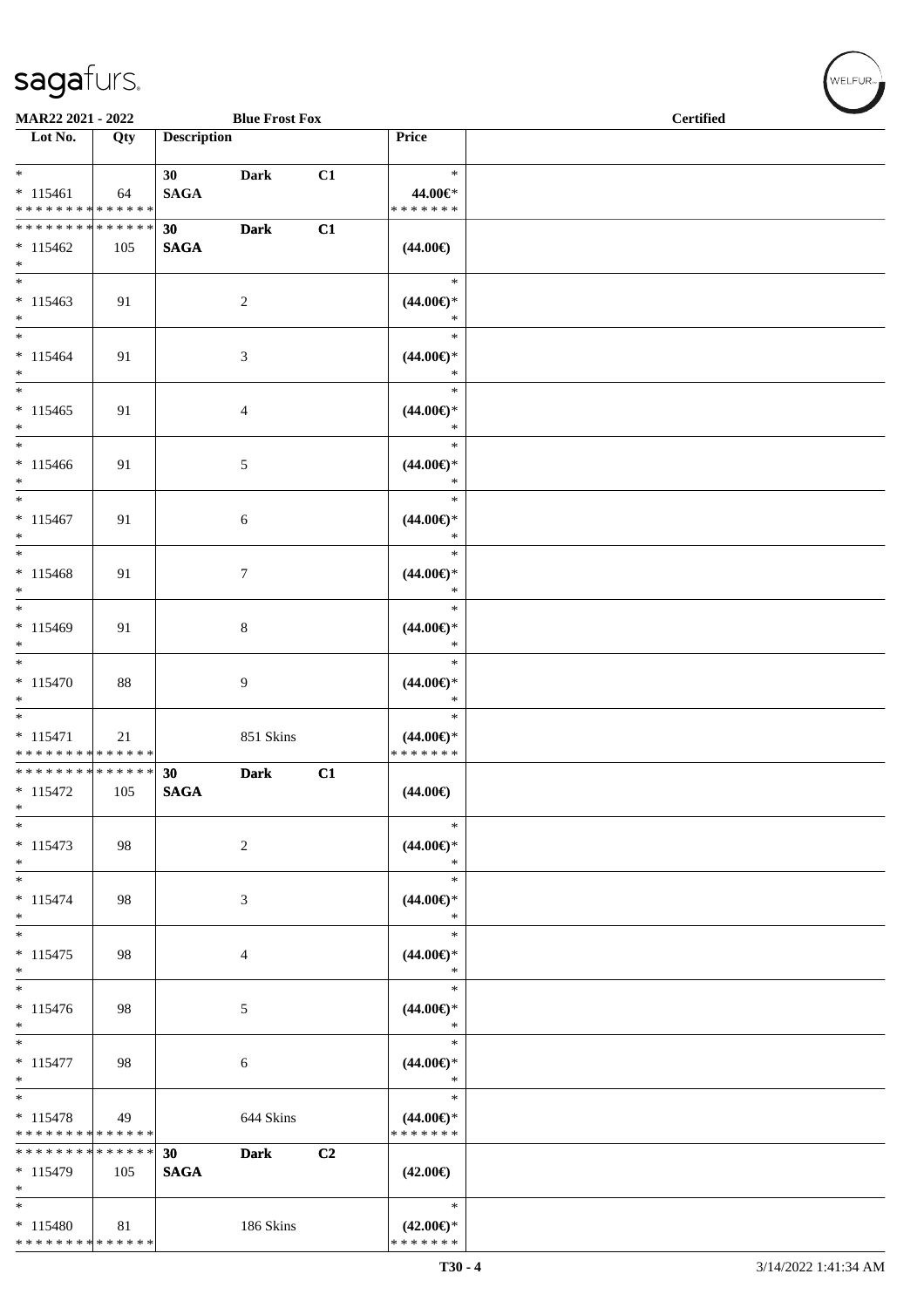| MAR22 2021 - 2022                                 |                   |                    | <b>Blue Frost Fox</b>      |       |                                                | <b>Certified</b> |  |  |
|---------------------------------------------------|-------------------|--------------------|----------------------------|-------|------------------------------------------------|------------------|--|--|
| Lot No.                                           | Qty               | <b>Description</b> |                            |       | Price                                          |                  |  |  |
| ******** <mark>******</mark><br>$* 115481$<br>$*$ | 112               | 30<br><b>SAGA</b>  | <b>Dark</b><br><b>LGHT</b> | C1    | $(38.00\epsilon)$                              |                  |  |  |
| $*$<br>$* 115482$<br>$*$                          | 105               |                    | $\overline{2}$             |       | $\ast$<br>$(38.00\epsilon)$ *<br>$\ast$        |                  |  |  |
| $* 115483$<br>$*$                                 | 105               |                    | 3                          |       | $\ast$<br>$(38.00\epsilon)$ *<br>$\ast$        |                  |  |  |
| $*$<br>$* 115484$<br>$*$                          | 105               |                    | 4                          |       | $\ast$<br>$(38.00\epsilon)$ *<br>$\ast$        |                  |  |  |
| $*$<br>$* 115485$<br>$*$                          | 105               |                    | 5                          |       | $\ast$<br>$(38.00\in)^\ast$<br>$\ast$          |                  |  |  |
| $*$<br>$* 115486$<br>$*$                          | 105               |                    | 6                          |       | $\ast$<br>$(38.00\epsilon)$ *<br>$\ast$        |                  |  |  |
| $* 115487$<br>$*$                                 | 91                |                    | $\tau$                     |       | $\ast$<br>$(38.00\epsilon)$ *<br>$\ast$        |                  |  |  |
| $*$<br>* 115488<br>* * * * * * * * * * * * * *    | 22                |                    | 750 Skins                  |       | $\ast$<br>$(38.00\epsilon)$ *<br>* * * * * * * |                  |  |  |
| * * * * * * * * * * * * * *<br>* 115489<br>$*$    | 112               | 30<br><b>SAGA</b>  | <b>Dark</b><br><b>LGHT</b> | C1/C2 | $(37.00\epsilon)$                              |                  |  |  |
| $*$<br>$* 115490$<br>$*$                          | 105               |                    | $\overline{c}$             |       | $\ast$<br>$(37.00\epsilon)$ *<br>$\ast$        |                  |  |  |
| $*$<br>$* 115491$<br>$*$                          | 105               |                    | $\mathfrak{Z}$             |       | $\ast$<br>$(37.00\epsilon)$ *<br>$\ast$        |                  |  |  |
| $*$<br>$* 115492$<br>* * * * * * * * * * * * * *  | 87                |                    | 409 Skins                  |       | $\ast$<br>$(37.00\epsilon)$ *<br>* * * * * * * |                  |  |  |
| * * * * * * * * * * * * * *<br>$*115493$<br>$*$   | 112               | 30<br><b>SAGA</b>  | <b>Dark</b><br><b>LGHT</b> | C2    | $(37.00\epsilon)$                              |                  |  |  |
| $*$<br>* 115494<br>$*$                            | 105               |                    | 2                          |       | $\ast$<br>$(37.00\epsilon)$ *<br>$\ast$        |                  |  |  |
| $*$<br>$* 115495$<br>$*$                          | 103               |                    | 3                          |       | $\ast$<br>$(37.00\epsilon)$ *<br>$\ast$        |                  |  |  |
| $\overline{\ast}$<br>* 115496<br>* * * * * * * *  | 21<br>* * * * * * |                    | 341 Skins                  |       | $\ast$<br>$(37.00\epsilon)$ *<br>* * * * * * * |                  |  |  |
| * * * * * * * *<br>$* 115497$<br>$*$              | ******<br>105     | 30<br>IA           | Dark<br><b>HIP</b>         | C1/C2 | $(40.00\epsilon)$                              |                  |  |  |
| $\ast$<br>$* 115498$<br>$*$                       | 98                |                    | 2                          |       | $\ast$<br>$(40.00\epsilon)$ *<br>$\ast$        |                  |  |  |
| $\ast$<br>* 115499<br>* * * * * * * * * * * * * * | 89                |                    | 292 Skins                  |       | $\ast$<br>$(40.00\epsilon)$ *<br>* * * * * * * |                  |  |  |
| 115500                                            | 63                | 30<br>IA           | Dark<br><b>SPAR</b>        | C1/C2 | 34.00€                                         |                  |  |  |

 $(w$ ELFUR<sub><sup>n</sub></sub></sub></sup>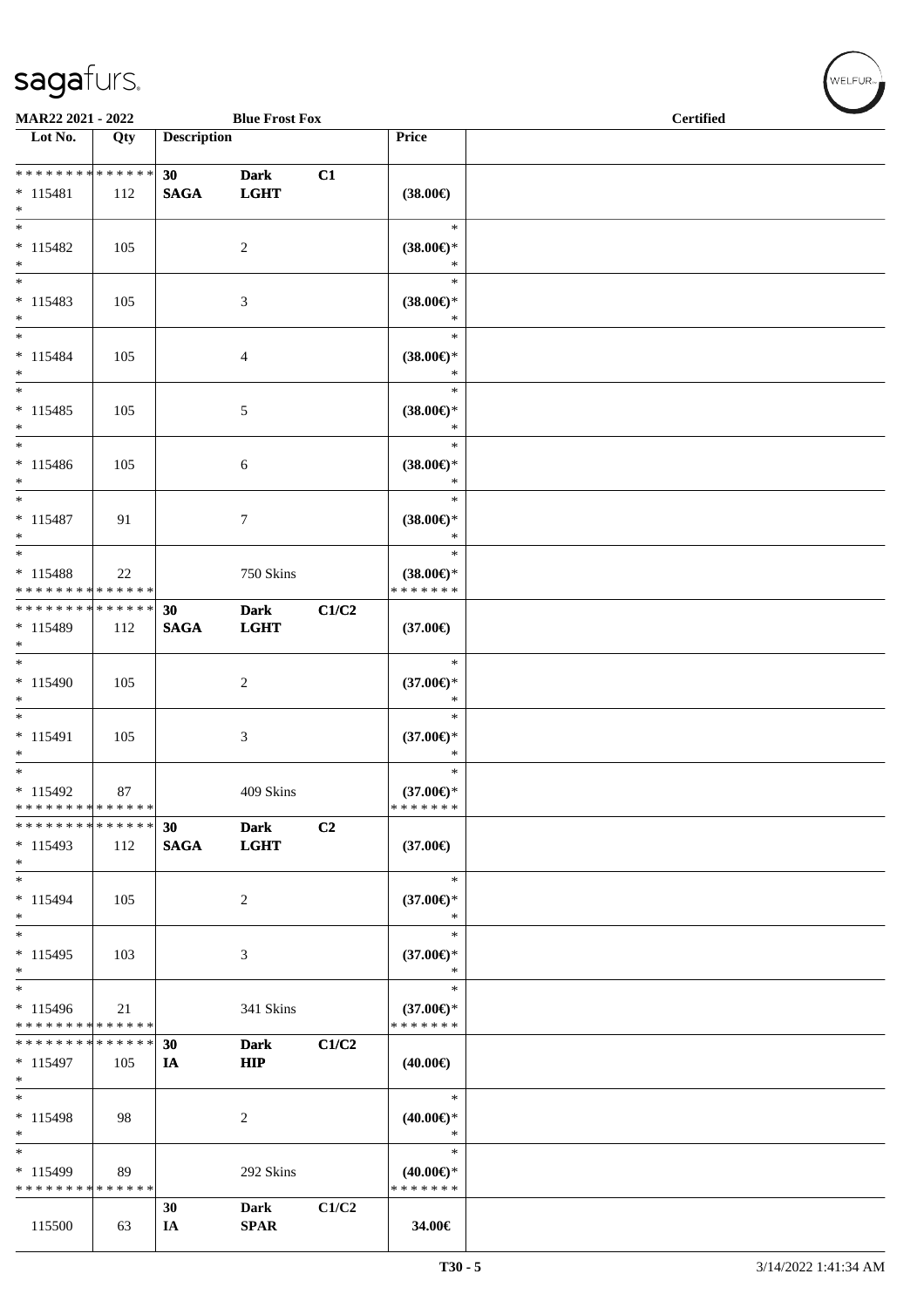| MAR22 2021 - 2022                                                      |                    |                                | <b>Blue Frost Fox</b>      |       |                                                   | <b>Certified</b> |  |  |
|------------------------------------------------------------------------|--------------------|--------------------------------|----------------------------|-------|---------------------------------------------------|------------------|--|--|
| Lot No.                                                                | Qty                | <b>Description</b>             |                            |       | Price                                             |                  |  |  |
| * * * * * * * * * * * * * *<br>$* 115501$                              | 112                | 30<br>SI                       | <b>Dark</b>                | C1    | $(36.00\epsilon)$                                 |                  |  |  |
| $*$<br>$*$<br>$* 115502$                                               | 105                |                                | 2                          |       | $\ast$<br>$(36.00\epsilon)$ *                     |                  |  |  |
| $\ast$<br>$*$<br>$*115503$<br>$*$                                      | 105                |                                | 3                          |       | $\ast$<br>$\ast$<br>$(36.00\epsilon)$ *<br>$\ast$ |                  |  |  |
| $*$<br>$* 115504$<br>* * * * * * * * <mark>* * * * * * *</mark>        | 53                 |                                | 375 Skins                  |       | $\ast$<br>36.00€*<br>* * * * * * *                |                  |  |  |
| * * * * * * * * * * * * * *<br>$*115505$<br>$*$                        | 105                | 30<br>SI                       | <b>Dark</b>                | C1/C2 | $(34.00\epsilon)$                                 |                  |  |  |
| $\overline{\phantom{0}}$<br>$* 115506$<br>$*$                          | 105                |                                | $\overline{c}$             |       | $\ast$<br>$(34.00\epsilon)$ *<br>$\ast$           |                  |  |  |
| $\ast$<br>$* 115507$<br>* * * * * * * * * * * * * *                    | 28                 |                                | 238 Skins                  |       | $\ast$<br>$(34.00\epsilon)$ *<br>* * * * * * *    |                  |  |  |
| 115508                                                                 | 122                | 30<br>SI                       | Dark                       | C2    | $(35.00\epsilon)$                                 |                  |  |  |
| * * * * * * * *<br>* 115509<br>$*$                                     | * * * * * *<br>119 | 30<br>SI                       | <b>Dark</b><br><b>LGHT</b> | C1/C2 | 32.00€                                            |                  |  |  |
| $*$<br>$* 115510$<br>$\ast$                                            | 98                 |                                | 2                          |       | $\ast$<br>32.00€*<br>$\ast$                       |                  |  |  |
| $*$<br>$* 115511$<br>* * * * * * * * * * * * * *                       | 25                 |                                | 242 Skins                  |       | $\ast$<br>31.00€*<br>* * * * * * *                |                  |  |  |
| 115512                                                                 | 105                | 30<br>$\mathbf{I}\mathbf{B}$   | <b>Dark</b><br>HIP         | C1/C2 | $(32.00\epsilon)$                                 |                  |  |  |
| 115513                                                                 | 85                 | 30<br>$\mathbf{I}\mathbf{B}$   | <b>Dark</b><br>HIP         | C2/C3 | 31.00€                                            |                  |  |  |
| 115514                                                                 | 89                 | 30 <sup>1</sup><br><b>SROY</b> | <b>MED</b>                 | C1    | 51.00€                                            |                  |  |  |
| 115515                                                                 | 40                 | 30<br><b>SROY</b>              | <b>MED</b>                 | C2    | 48.00€                                            |                  |  |  |
| * * * * * * * * <mark>* * * * * * *</mark><br>$* 115516$<br>$*$<br>$*$ | 105                | 30<br><b>SAGA</b>              | <b>MED</b>                 | C1    | 44.00€<br>$\ast$                                  |                  |  |  |
| $* 115517$<br>$*$<br>$\overline{\phantom{0}}$                          | 98                 |                                | 2                          |       | 44.00€*<br>$\ast$<br>$\ast$                       |                  |  |  |
| $* 115518$<br>$*$<br>$\overline{\ }$                                   | 98                 |                                | $\mathfrak{Z}$             |       | 44.00€*<br>$\ast$<br>$\ast$                       |                  |  |  |
| $* 115519$<br>$*$<br>$*$                                               | 98                 |                                | $\overline{4}$             |       | 44.00€*<br>$\ast$<br>$\ast$                       |                  |  |  |
| $* 115520$<br>$*$                                                      | 98                 |                                | $\mathfrak{S}$             |       | 44.00€*<br>$\ast$                                 |                  |  |  |

 $(w$ ELFUR-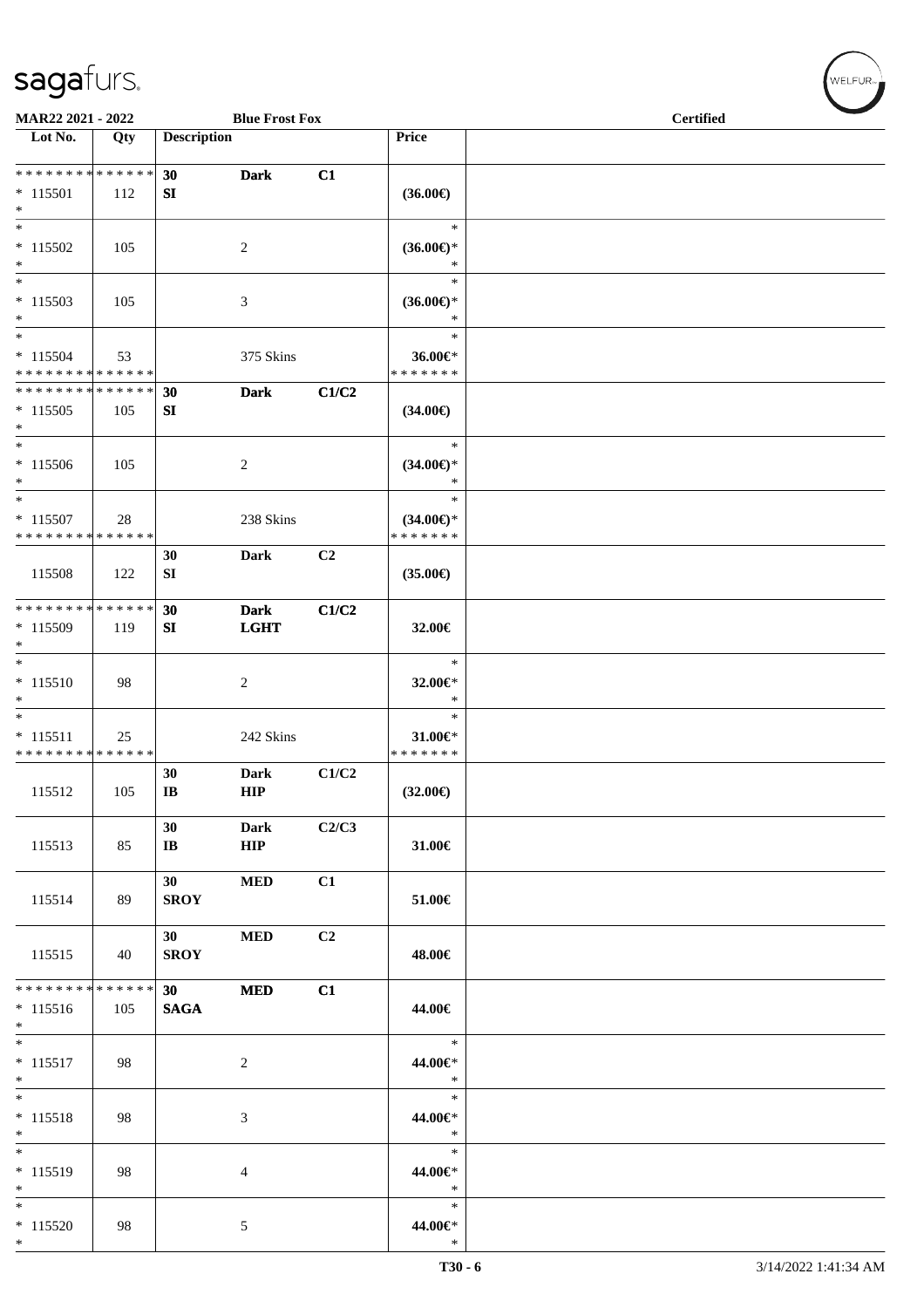| <b>Blue Frost Fox</b><br>MAR22 2021 - 2022                     |     |                                |                  |    | <b>Certified</b>                               |  |
|----------------------------------------------------------------|-----|--------------------------------|------------------|----|------------------------------------------------|--|
| $\overline{\phantom{1}}$ Lot No.                               | Qty | <b>Description</b>             |                  |    | Price                                          |  |
| $*$<br>$* 115521$<br>$\ast$                                    | 98  | 30<br><b>SAGA</b>              | $\bf MED$        | C1 | $\ast$<br>44.00€*<br>$\ast$                    |  |
| $_{\ast}^{-}$<br>$* 115522$<br>$*$<br>$\overline{\phantom{0}}$ | 98  |                                | $\boldsymbol{7}$ |    | $\ast$<br>44.00€*<br>$\ast$                    |  |
| $* 115523$<br>$*$                                              | 98  |                                | $\,8\,$          |    | $\ast$<br>44.00€*<br>$\ast$                    |  |
| $\ast$<br>$* 115524$<br>$*$<br>$\overline{\phantom{0}}$        | 98  |                                | $\overline{9}$   |    | $\ast$<br>47.00€*<br>$\ast$                    |  |
| $* 115525$<br>* * * * * * * * * * * * * *                      | 54  |                                | 943 Skins        |    | $\ast$<br>44.00€*<br>* * * * * * *             |  |
| * * * * * * * * * * * * * *<br>$* 115526$<br>$*$               | 105 | 30 <sup>°</sup><br><b>SAGA</b> | $\bf MED$        | C1 | 44.00€                                         |  |
| $\overline{\phantom{0}}$<br>$* 115527$<br>$\ast$               | 98  |                                | $\overline{2}$   |    | $\ast$<br>$(44.00\epsilon)$ *<br>$\ast$        |  |
| $\overline{\phantom{0}}$<br>$* 115528$<br>$\ast$               | 98  |                                | $\mathfrak{Z}$   |    | $\ast$<br>$(44.00ε)$ *<br>$\ast$               |  |
| $\overline{\phantom{0}}$<br>$* 115529$<br>$\ast$               | 98  |                                | $\overline{4}$   |    | $\ast$<br>$(44.00ε)$ *<br>$\ast$               |  |
| $\overline{\phantom{0}}$<br>$* 115530$<br>$\ast$               | 98  |                                | $\sqrt{5}$       |    | $\ast$<br>$(44.00ε)$ *<br>$\ast$               |  |
| $\overline{\phantom{0}}$<br>$* 115531$<br>$*$                  | 98  |                                | 6                |    | $\ast$<br>$(44.00ε)$ *<br>$\ast$               |  |
| $\overline{\ast}$<br>$* 115532$<br>$\ast$                      | 98  |                                | $\tau$           |    | $\ast$<br>$(44.00ε)$ *<br>$\ast$               |  |
| $\ast$<br>$* 115533$<br>$\ast$<br>$\overline{\phantom{a}^*}$   | 98  |                                | $8\,$            |    | $\ast$<br>$(44.00\epsilon)$ *<br>$\ast$        |  |
| $* 115534$<br>$\ast$<br>$\overline{\phantom{0}}$               | 98  |                                | 9                |    | $\ast$<br>$(44.00\epsilon)$ *<br>$\ast$        |  |
| $* 115535$<br>$\ast$<br>$\overline{\phantom{a}^*}$             | 98  |                                | 10               |    | $\ast$<br>$(44.00ε)$ *<br>$\ast$               |  |
| $* 115536$<br>$*$                                              | 98  |                                | 11               |    | $\ast$<br>$(44.00\epsilon)$ *<br>$\ast$        |  |
| $\overline{\ast}$<br>$* 115537$<br>* * * * * * * * * * * * * * | 70  |                                | 1155 Skins       |    | $\ast$<br>$(44.00\epsilon)$ *<br>* * * * * * * |  |
| ******** <mark>******</mark><br>$*115538$<br>$*$               | 105 | 30 <sup>°</sup><br><b>SAGA</b> | <b>MED</b>       | C2 | 42.00€                                         |  |
| $\ast$<br>$*115539$<br>$\ast$                                  | 98  |                                | $\overline{2}$   |    | $\ast$<br>42.00€*<br>$\ast$                    |  |
| $\ast$<br>$* 115540$<br>* * * * * * * * * * * * * *            | 39  |                                | 242 Skins        |    | $\ast$<br>42.00€*<br>* * * * * * *             |  |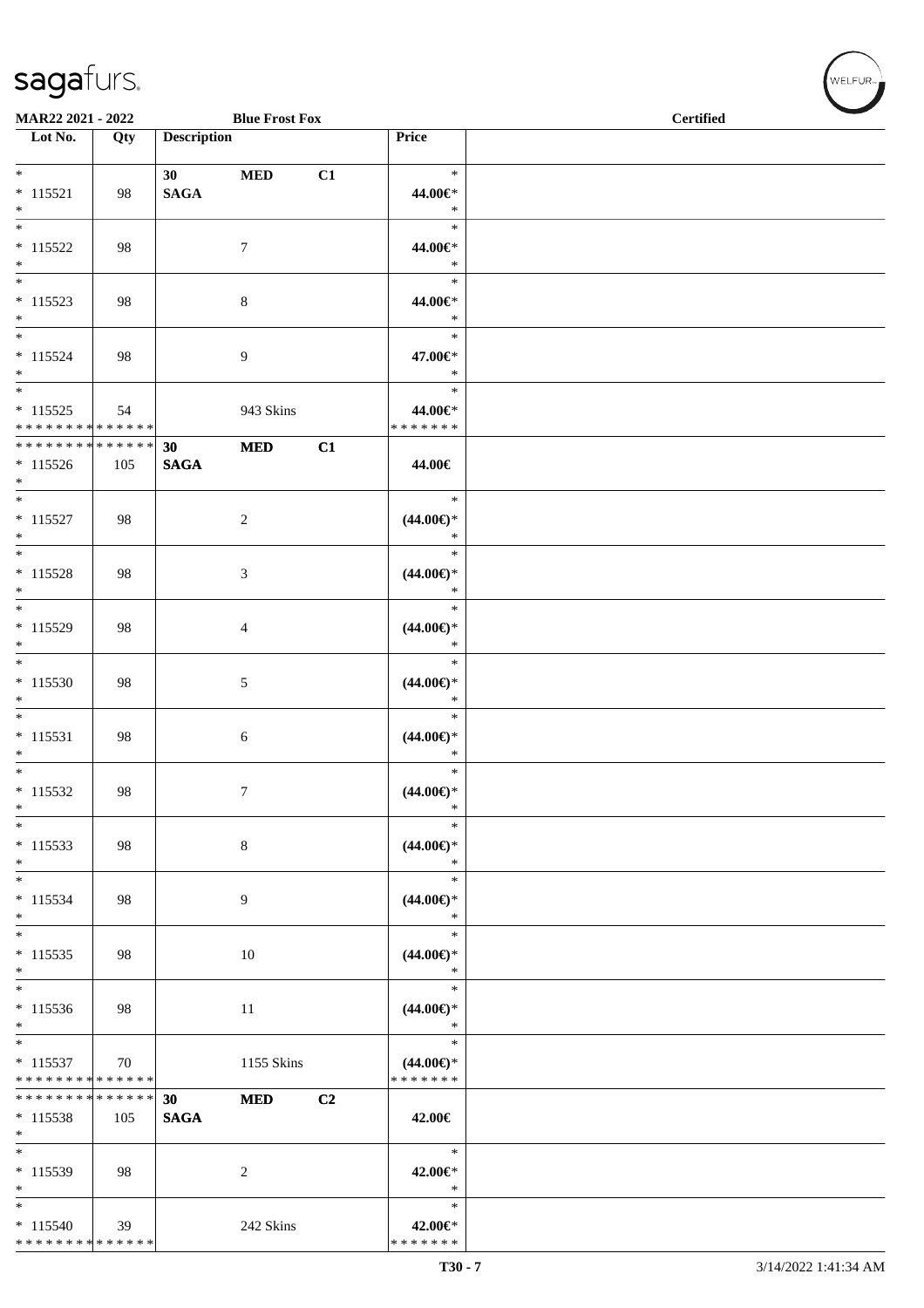\*

| MAR22 2021 - 2022<br><b>Blue Frost Fox</b>          |                    |                                |                           | <b>Certified</b> |                                                |  |  |
|-----------------------------------------------------|--------------------|--------------------------------|---------------------------|------------------|------------------------------------------------|--|--|
| $\overline{\phantom{1}}$ Lot No.                    | $\overline{Q}$ ty  | <b>Description</b>             |                           |                  | Price                                          |  |  |
| * * * * * * * * * * * * * *<br>$* 115541$<br>$*$    | 105                | 30 <sup>°</sup><br><b>SAGA</b> | <b>MED</b>                | C2               | 42.00€                                         |  |  |
| $*$<br>$* 115542$<br>* * * * * * * * * * * * * *    | 84                 |                                | 189 Skins                 |                  | $\ast$<br>$(42.00\epsilon)$ *<br>* * * * * * * |  |  |
| * * * * * * * *<br>$*115543$<br>$*$                 | * * * * * *<br>112 | 30<br><b>SAGA</b>              | <b>MED</b><br><b>LGHT</b> | C1               | $(38.00\epsilon)$                              |  |  |
| $*$<br>$* 115544$<br>$*$                            | 105                |                                | 2                         |                  | $\ast$<br>$(38.00\epsilon)$ *<br>$\ast$        |  |  |
| $\ast$<br>$* 115545$<br>$*$                         | 105                |                                | 3                         |                  | $\ast$<br>$(38.00\epsilon)$ *<br>$\ast$        |  |  |
| $*$<br>$* 115546$<br>$*$                            | 105                |                                | 4                         |                  | $\ast$<br>$(38.00\epsilon)$ *<br>$\ast$        |  |  |
| $*$<br>$* 115547$<br>* * * * * * * * * * * * * *    | 79                 |                                | 506 Skins                 |                  | $\ast$<br>38.00€*<br>* * * * * * *             |  |  |
| * * * * * * * * * * * * * *<br>$* 115548$<br>$*$    | 105                | 30<br><b>SAGA</b>              | <b>MED</b><br><b>LGHT</b> | C1/C2            | $(37.00\epsilon)$                              |  |  |
| $*$<br>* 115549<br>$*$                              | 105                |                                | 2                         |                  | $\ast$<br>$(37.00\epsilon)$ *<br>$\ast$        |  |  |
| $* 115550$<br>$\ast$                                | 105                |                                | 3                         |                  | $\ast$<br>$(37.00\epsilon)$ *<br>$\ast$        |  |  |
| $*$<br>$* 115551$<br>$*$                            | 105                |                                | $\overline{4}$            |                  | $\ast$<br>$(37.00\epsilon)$ *<br>$\ast$        |  |  |
| $*$<br>$* 115552$<br>$\ast$                         | 90                 |                                | 5                         |                  | $\ast$<br>$(37.00\epsilon)$ *<br>$\ast$        |  |  |
| $*$<br>$*115553$<br>* * * * * * * * * * * * * *     | 21                 |                                | 531 Skins                 |                  | $\ast$<br>$(37.00\epsilon)$ *<br>* * * * * * * |  |  |
| * * * * * * * * * * * * * *<br>$* 115554$<br>$*$    | 112                | 30<br><b>SAGA</b>              | <b>MED</b><br><b>LGHT</b> | C2               | $(37.00\epsilon)$                              |  |  |
| $*$<br>$*115555$<br>* * * * * * * * * * * * * *     | 40                 |                                | 152 Skins                 |                  | $\ast$<br>37.00€*<br>* * * * * * *             |  |  |
| * * * * * * * * * * * * * *<br>$*115556$<br>$\ast$  | 112                | 30<br><b>SAGA</b>              | <b>MED</b><br><b>LGHT</b> | C3/C4            | $(36.00\epsilon)$                              |  |  |
| $\ast$<br>$* 115557$<br>* * * * * * * * * * * * * * | 36                 |                                | 148 Skins                 |                  | $\ast$<br>$(36.00\epsilon)$ *<br>* * * * * * * |  |  |
| * * * * * * * * * * * * * *<br>$* 115558$<br>$\ast$ | 105                | 30<br>IA                       | <b>MED</b><br><b>HIP</b>  | C1/C2            | $(40.00\epsilon)$                              |  |  |
| $*$<br>$*115559$<br>* * * * * * * * * * * * * *     | 24                 |                                | 129 Skins                 |                  | $\ast$<br>$(40.00\epsilon)$ *<br>* * * * * * * |  |  |
| * * * * * * * * * * * * * *                         |                    | 30                             | <b>MED</b>                | C1               |                                                |  |  |
| * 115560                                            | 112                | SI                             |                           |                  | 36.00€                                         |  |  |

 $(w$ ELFUR<sub><sup>n</sub></sub></sub></sup>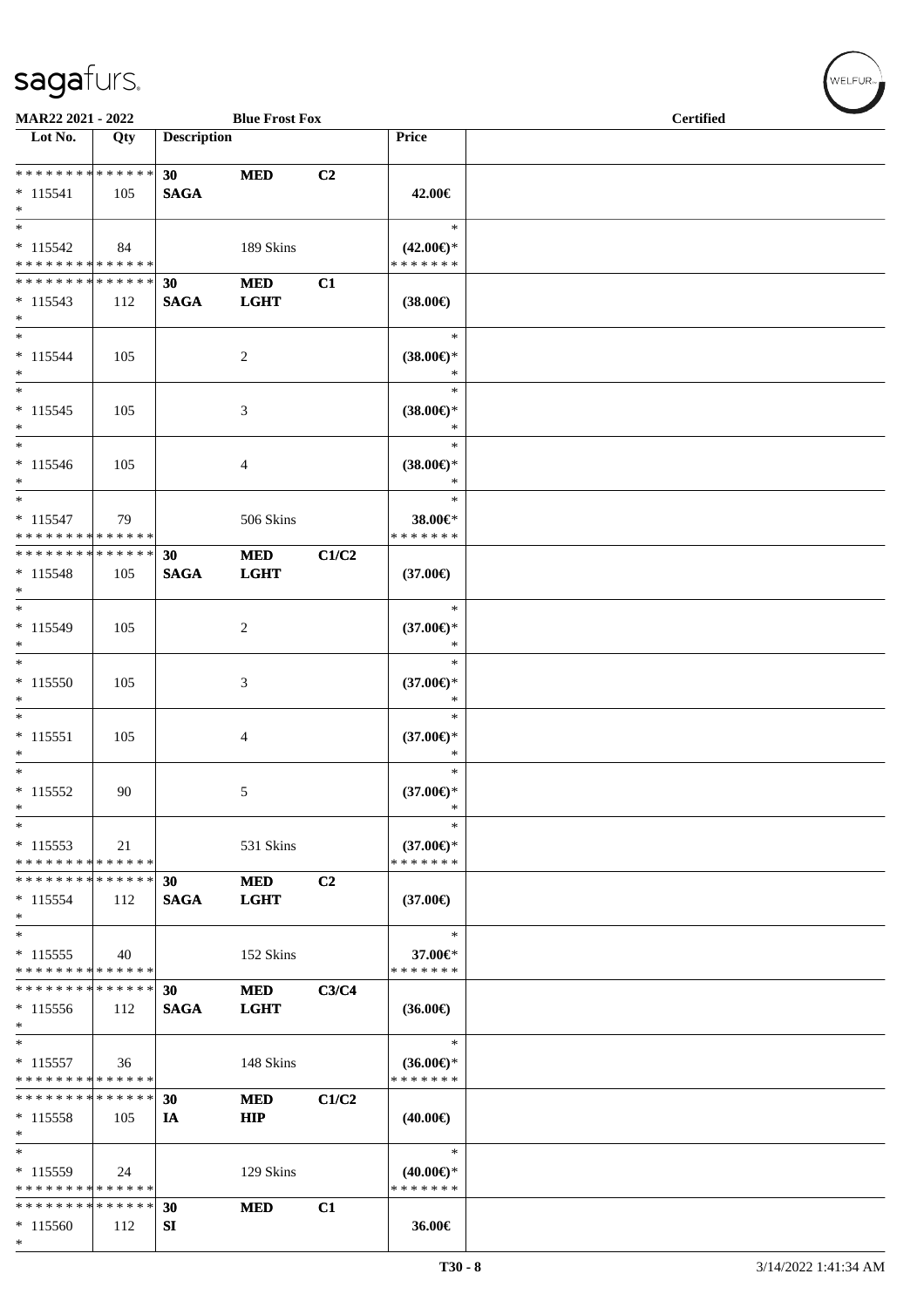| <b>Blue Frost Fox</b><br><b>MAR22 2021 - 2022</b>  |     |                             |                           | <b>Certified</b> |                                                |  |  |
|----------------------------------------------------|-----|-----------------------------|---------------------------|------------------|------------------------------------------------|--|--|
| Lot No.                                            | Qty | <b>Description</b>          |                           |                  | Price                                          |  |  |
| $*$<br>$* 115561$<br>$*$                           | 105 | 30<br>SI                    | <b>MED</b>                | C1               | $\ast$<br>36.00€*<br>$\ast$                    |  |  |
| $*$<br>$* 115562$<br>$*$                           | 105 |                             | 3                         |                  | $\ast$<br>36.00€*<br>$\ast$                    |  |  |
| $*$<br>$* 115563$<br>$*$                           | 105 |                             | 4                         |                  | $\ast$<br>36.00€*<br>$\ast$                    |  |  |
| $*$<br>$* 115564$<br>$*$<br>$\overline{\ }$        | 105 |                             | 5                         |                  | $\ast$<br>$(36.00\epsilon)$ *<br>$\ast$        |  |  |
| $* 115565$<br>* * * * * * * * * * * * * *          | 105 |                             | 637 Skins                 |                  | $\ast$<br>$(36.00\epsilon)$ *<br>* * * * * * * |  |  |
| * * * * * * * * * * * * * * *<br>$*115566$<br>$*$  | 112 | 30<br>SI                    | <b>MED</b>                | C2               | $(35.00\epsilon)$                              |  |  |
| $*$<br>$* 115567$<br>* * * * * * * * * * * * * *   | 67  |                             | 179 Skins                 |                  | $\ast$<br>$(35.00\epsilon)$ *<br>* * * * * * * |  |  |
| * * * * * * * * * * * * * * *<br>$* 115568$<br>$*$ | 119 | 30<br>SI                    | <b>MED</b><br><b>LGHT</b> | C1/C2            | 32.00 $\in$                                    |  |  |
| $*$<br>* 115569<br>* * * * * * * * * * * * * * *   | 63  |                             | 182 Skins                 |                  | $\ast$<br>31.00€*<br>* * * * * * *             |  |  |
| 115570                                             | 122 | 30<br>SI                    | MED<br><b>LGHT</b>        | C2/C3            | 31.00€                                         |  |  |
| * * * * * * * * * * * * * * *<br>$* 115571$<br>$*$ | 112 | 30<br>$\bf{IB}$             | <b>MED</b><br><b>HIP</b>  | C1/C2            | $(33.00\epsilon)$                              |  |  |
| $*$<br>$* 115572$<br>* * * * * * * * * * * * * * * | 45  |                             | 157 Skins                 |                  | $\ast$<br>$(33.00\epsilon)$ *<br>*******       |  |  |
| 115573                                             | 112 | 30<br>$\mathbf{I}$ <b>B</b> | <b>MED</b><br><b>HIP</b>  | C2/C3            | $(32.00\epsilon)$                              |  |  |
| * * * * * * * * * * * * * * *<br>$* 115574$<br>$*$ | 91  | 30<br><b>SROY</b>           | <b>PALE</b>               | C1/C2            | 48.00€                                         |  |  |
| $*$<br>$* 115575$<br>* * * * * * * * * * * * * * * | 22  |                             | 113 Skins                 |                  | $*$<br>49.00€*<br>* * * * * * *                |  |  |
| * * * * * * * * * * * * * * *<br>$*115576$<br>$*$  | 105 | 30<br><b>SAGA</b>           | <b>PALE</b>               | C1               | 42.00€                                         |  |  |
| $*$<br>$* 115577$<br>$*$                           | 98  |                             | 2                         |                  | $\ast$<br>42.00€*<br>$\ast$                    |  |  |
| $*$<br>$* 115578$<br>$*$                           | 98  |                             | 3                         |                  | $\ast$<br>42.00€*<br>$\ast$                    |  |  |
| $*$<br>* 115579<br>$*$                             | 98  |                             | 4                         |                  | $\ast$<br>42.00€*<br>$\ast$                    |  |  |
| $*$<br>$*115580$<br>$*$                            | 98  |                             | 5                         |                  | $\ast$<br>42.00€*<br>$\ast$                    |  |  |

WELFUR<sub><sup>N</sup></sub>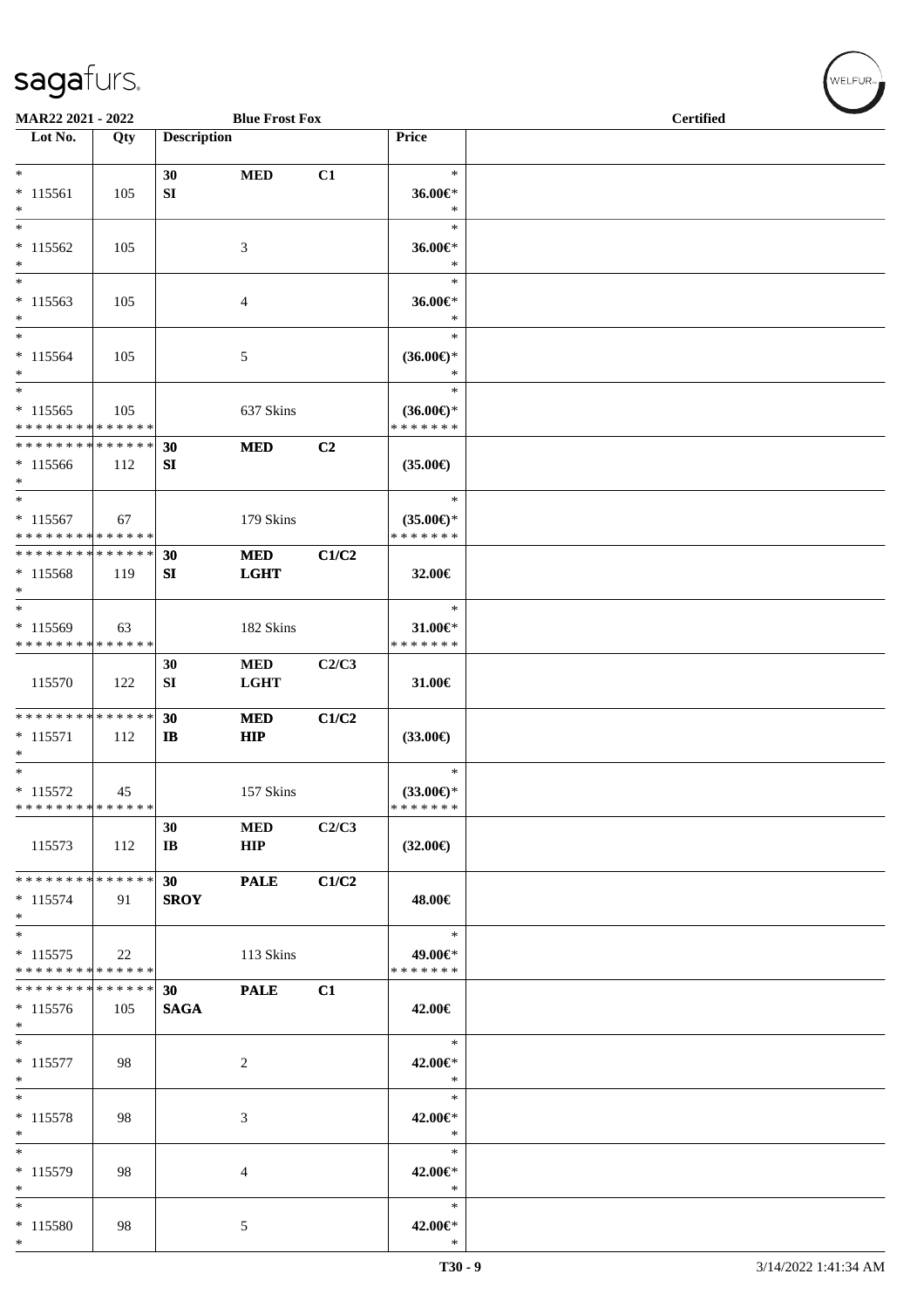| MAR22 2021 - 2022                                               |     |                                | <b>Blue Frost Fox</b>      |                |                                      | <b>Certified</b> |
|-----------------------------------------------------------------|-----|--------------------------------|----------------------------|----------------|--------------------------------------|------------------|
| $\overline{\phantom{1}}$ Lot No.                                | Qty | <b>Description</b>             |                            |                | Price                                |                  |
| $*$<br>$* 115581$<br>$*$                                        | 98  | 30 <sup>1</sup><br><b>SAGA</b> | <b>PALE</b>                | C1             | $\ast$<br>42.00€*<br>$\ast$          |                  |
| $*$<br>$* 115582$<br>$*$                                        | 98  |                                | $\tau$                     |                | $\ast$<br>42.00€*<br>$\ast$          |                  |
| $\overline{\phantom{0}}$<br>$* 115583$<br>$*$                   | 98  |                                | 8                          |                | $\ast$<br>42.00€*<br>$\ast$          |                  |
| $*$<br>* 115584<br>$*$                                          | 91  |                                | 9                          |                | $\ast$<br>42.00€*<br>$\ast$          |                  |
| $*$<br>$* 115585$<br>* * * * * * * * * * * * * *                | 21  |                                | 903 Skins                  |                | $\ast$<br>42.00€*<br>* * * * * * *   |                  |
| * * * * * * * * <mark>* * * * * * *</mark><br>$* 115586$<br>$*$ | 105 | 30<br><b>SAGA</b>              | <b>PALE</b>                | C2             | 42.00€                               |                  |
| $*$<br>$* 115587$<br>$*$                                        | 98  |                                | 2                          |                | $\ast$<br>42.00€*<br>$\ast$          |                  |
| $*$<br>* 115588<br>$*$                                          | 98  |                                | 3                          |                | $\ast$<br>42.00€*<br>$\ast$          |                  |
| $* 115589$<br>$*$                                               | 98  |                                | 4                          |                | $\ast$<br>42.00€*<br>$\ast$          |                  |
| * 115590<br>$*$                                                 | 98  |                                | $\mathfrak{S}$             |                | $\ast$<br>42.00€*<br>$\ast$          |                  |
| $*$<br>$* 115591$<br>* * * * * * * * * * * * * *                | 82  |                                | 579 Skins                  |                | $\ast$<br>42.00€*<br>* * * * * * *   |                  |
| * * * * * * * * * * * * * * *<br>* 115592<br>$*$<br>$\ast$      | 105 | 30<br><b>SAGA</b>              | <b>PALE</b><br><b>LGHT</b> | C1             | $(36.00\epsilon)$<br>$\ast$          |                  |
| $* 115593$<br>* * * * * * * * * * * * * *                       | 50  |                                | 155 Skins                  |                | $(36.00\epsilon)$ *<br>* * * * * * * |                  |
| 115594                                                          | 99  | 30<br><b>SAGA</b>              | <b>PALE</b><br><b>LGHT</b> | C2             | $(35.00\epsilon)$                    |                  |
| * * * * * * * * * * * * * * *<br>* 115595<br>$*$                | 105 | 30<br>IA                       | <b>PALE</b><br><b>HIP</b>  | C1             | 39.00€                               |                  |
| $\overline{\ast}$<br>* 115596<br>* * * * * * * * * * * * * *    | 33  |                                | 138 Skins                  |                | $\ast$<br>39.00€*<br>* * * * * * *   |                  |
| 115597                                                          | 85  | 30<br>IA                       | <b>PALE</b><br><b>HIP</b>  | C <sub>2</sub> | 39.00€                               |                  |
| * * * * * * * * * * * * * *<br>$*115598$<br>$*$                 | 112 | 30<br>SI                       | <b>PALE</b>                | C1             | 34.00€                               |                  |
| $\ast$<br>$*115599$<br>$*$                                      | 105 |                                | $\overline{c}$             |                | $\ast$<br>34.00€*<br>$\ast$          |                  |
| $*$<br>$*115600$<br>$*$                                         | 105 |                                | 3                          |                | $\ast$<br>34.00€*<br>$\ast$          |                  |

WELFUR<sub><sup>N</sup></sub>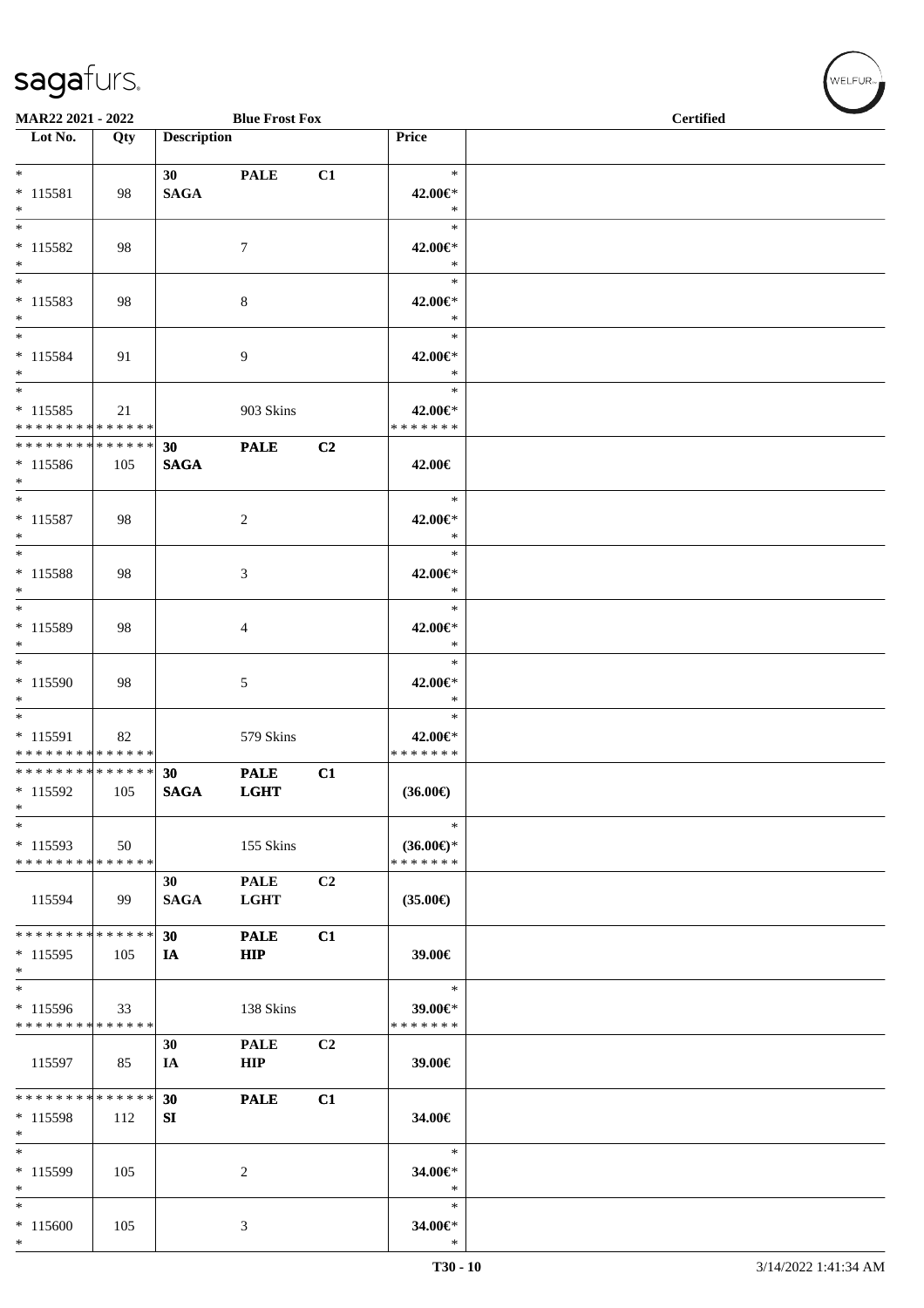| $\tilde{\phantom{a}}$       |     |                    |                       |                |               |                  |  |  |
|-----------------------------|-----|--------------------|-----------------------|----------------|---------------|------------------|--|--|
| <b>MAR22 2021 - 2022</b>    |     |                    | <b>Blue Frost Fox</b> |                |               | <b>Certified</b> |  |  |
| Lot No.                     | Qty | <b>Description</b> |                       |                | <b>Price</b>  |                  |  |  |
| $*$                         |     | 30                 | <b>PALE</b>           | C1             | $\ast$        |                  |  |  |
| $* 115601$                  | 29  | <b>SI</b>          |                       |                | 34.00€*       |                  |  |  |
| **************              |     |                    |                       |                | * * * * * * * |                  |  |  |
| **************              |     | 30                 | <b>PALE</b>           | C <sub>2</sub> |               |                  |  |  |
| $*115602$                   | 112 | <b>SI</b>          |                       |                | 33.00€        |                  |  |  |
| $\ast$                      |     |                    |                       |                |               |                  |  |  |
| $\ast$                      |     |                    |                       |                | $\ast$        |                  |  |  |
| $*115603$                   | 97  |                    | 2                     |                | 33.00€*       |                  |  |  |
| $\ast$                      |     |                    |                       |                | ∗             |                  |  |  |
| $\ast$                      |     |                    |                       |                | $\ast$        |                  |  |  |
| $*115604$                   | 21  |                    | 230 Skins             |                | 33.00€*       |                  |  |  |
| * * * * * * * * * * * * * * |     |                    |                       |                | * * * * * * * |                  |  |  |
|                             |     | 30                 | <b>PALE</b>           | C1/C2          |               |                  |  |  |
| 115605                      | 106 | <b>SI</b>          | <b>LGHT</b>           |                | 30.00€        |                  |  |  |
|                             |     |                    |                       |                |               |                  |  |  |
|                             |     | 30                 | <b>PALE</b>           | C1/C2          |               |                  |  |  |
| 115606                      | 84  | IB                 | <b>HIP</b>            |                | 32.00 $\in$   |                  |  |  |
|                             |     |                    |                       |                |               |                  |  |  |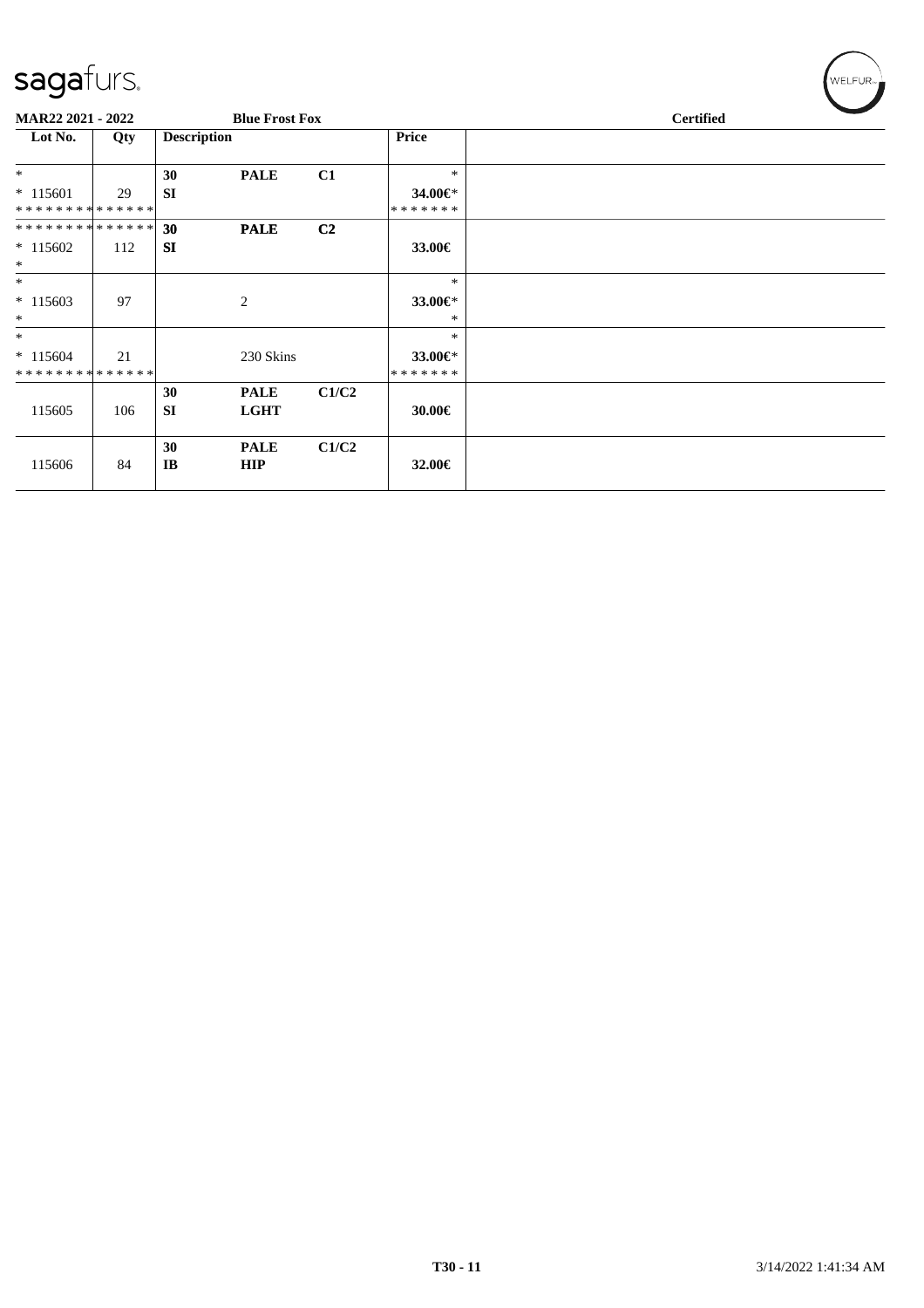| MAR22 2021 - 2022                                                                    |     |                          | <b>Blue Frost Fox</b>                 |                |                                                | <b>Certified</b> | and the second state of the second state of the second state of the second state of the second state of the second state of the second state of the second state of the second state of the second state of the second state o |
|--------------------------------------------------------------------------------------|-----|--------------------------|---------------------------------------|----------------|------------------------------------------------|------------------|--------------------------------------------------------------------------------------------------------------------------------------------------------------------------------------------------------------------------------|
| Lot No.                                                                              | Qty | <b>Description</b>       |                                       |                | Price                                          |                  |                                                                                                                                                                                                                                |
| 115641                                                                               | 58  | 20<br><b>SAGA</b>        | 3 <sub>xD</sub>                       | C2/C3          | (30.00)                                        |                  |                                                                                                                                                                                                                                |
| 115642                                                                               | 94  | 20<br><b>SAGA</b>        | 2XD                                   | C2/C3          | $(31.00\epsilon)$                              |                  |                                                                                                                                                                                                                                |
| 115643                                                                               | 94  | 20<br>$\mathbf{SAGA}$    | 2XD<br><b>LGHT</b>                    | C2/C3          | $(27.00\epsilon)$                              |                  |                                                                                                                                                                                                                                |
| 115644                                                                               | 48  | 20<br>IA                 | 2XD/XD<br>HIP                         | C2/C3          | (30.00)                                        |                  |                                                                                                                                                                                                                                |
| 115645                                                                               | 49  | 20<br><b>SROY</b>        | $\mathbf{X}\mathbf{D}$                | C1/C2          | 34.00€                                         |                  |                                                                                                                                                                                                                                |
| * * * * * * * * <mark>* * * * * * *</mark><br>$* 115646$<br>$*$                      | 112 | 20<br><b>SAGA</b>        | <b>XD</b>                             | C1             | $(32.00\epsilon)$                              |                  |                                                                                                                                                                                                                                |
| $*$<br>$* 115647$<br>$*$                                                             | 105 |                          | $\overline{2}$                        |                | $\ast$<br>32.00€*<br>$\ast$                    |                  |                                                                                                                                                                                                                                |
| $\overline{\phantom{0}}$<br>$* 115648$<br>* * * * * * * * <mark>* * * * * * *</mark> | 73  |                          | 290 Skins                             |                | $\ast$<br>$(32.00\epsilon)$ *<br>* * * * * * * |                  |                                                                                                                                                                                                                                |
| 115649                                                                               | 80  | 20<br><b>SAGA</b>        | $\mathbf{X}\mathbf{D}$                | C2             | $(31.00\epsilon)$                              |                  |                                                                                                                                                                                                                                |
| 115650                                                                               | 88  | 20<br><b>SAGA</b>        | $\mathbf{X}\mathbf{D}$<br><b>LGHT</b> | C1/C2          | 27.00€                                         |                  |                                                                                                                                                                                                                                |
| 115651                                                                               | 71  | 20<br><b>SAGA</b>        | <b>XD</b><br><b>LGHT</b>              | C3/C4          | 26.00€                                         |                  |                                                                                                                                                                                                                                |
| 115652                                                                               | 82  | 20<br>${\bf S}{\bf I}$   | $\mathbf{X}\mathbf{D}$                | C2/C3          | 25.00€                                         |                  |                                                                                                                                                                                                                                |
| 115653                                                                               | 67  | 20<br><b>SROY</b>        | Dark                                  | C1/C2          | $(36.00\epsilon)$                              |                  |                                                                                                                                                                                                                                |
| * * * * * * * * * * * * * * *<br>$*115654$<br>$*$                                    | 112 | <b>20</b><br><b>SAGA</b> | <b>Dark</b>                           | C1             | 33.00€                                         |                  |                                                                                                                                                                                                                                |
| $*$<br>$*115655$<br>$*$                                                              | 105 |                          | 2                                     |                | $\ast$<br>33.00€*<br>$\ast$                    |                  |                                                                                                                                                                                                                                |
| $\ast$<br>$*115656$<br>$*$                                                           | 105 |                          | 3                                     |                | $\ast$<br>33.00€*<br>$\ast$                    |                  |                                                                                                                                                                                                                                |
| $*$<br>$*115657$<br>* * * * * * * * <mark>* * * * * *</mark>                         | 105 |                          | 427 Skins                             |                | $\ast$<br>33.00€*<br>* * * * * * *             |                  |                                                                                                                                                                                                                                |
| 115658                                                                               | 95  | 20<br><b>SAGA</b>        | Dark                                  | C <sub>2</sub> | 32.00€                                         |                  |                                                                                                                                                                                                                                |
| * * * * * * * * <mark>* * * * * *</mark><br>$*115659$<br>$\ast$                      | 119 | 20<br><b>SAGA</b>        | <b>Dark</b><br><b>LGHT</b>            | C1/C2          | 28.00€                                         |                  |                                                                                                                                                                                                                                |
| $*$<br>$* 115660$<br>$\ast$                                                          | 112 |                          | $\overline{c}$                        |                | $\ast$<br>$28.00 \in$ *<br>$\ast$              |                  |                                                                                                                                                                                                                                |

 $(w$ ELFUR<sub><sup>n</sub></sub></sub></sup>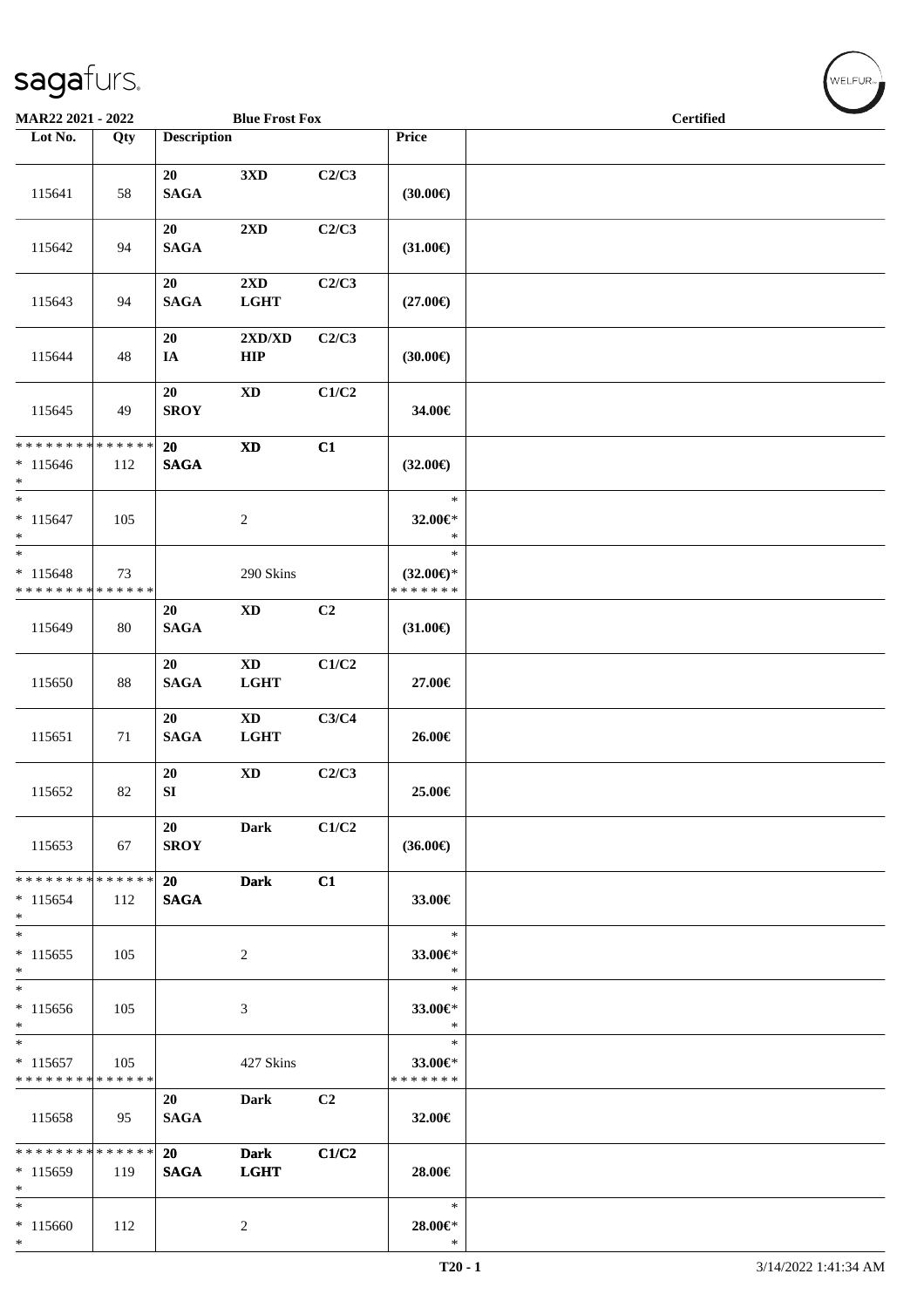| MAR22 2021 - 2022                                                   |     |                    | <b>Blue Frost Fox</b>      |                |                                    | <b>Certified</b> | $\sim$ |
|---------------------------------------------------------------------|-----|--------------------|----------------------------|----------------|------------------------------------|------------------|--------|
| $\overline{\phantom{1}}$ Lot No.                                    | Qty | <b>Description</b> |                            |                | Price                              |                  |        |
| $*$<br>$* 115661$<br>* * * * * * * * * * * * * *                    | 46  | 20<br><b>SAGA</b>  | <b>Dark</b><br><b>LGHT</b> | C1/C2          | $\ast$<br>28.00€*<br>* * * * * * * |                  |        |
| 115662                                                              | 102 | 20<br><b>SAGA</b>  | <b>Dark</b><br><b>LGHT</b> | C3/C4          | $(27.00\epsilon)$                  |                  |        |
| 115663                                                              | 58  | 20<br>IA           | Dark<br>HIP                | C2/C3          | 29.00€                             |                  |        |
| 115664                                                              | 96  | 20<br>SI           | <b>Dark</b>                | C2/C3          | 26.00€                             |                  |        |
| 115665                                                              | 63  | 20<br><b>SROY</b>  | <b>MED</b>                 | C1/C2          | 36.00€                             |                  |        |
| * * * * * * * * * * * * * * *<br>$*115666$<br>$*$                   | 105 | 20<br><b>SAGA</b>  | <b>MED</b>                 | C1             | 33.00€                             |                  |        |
| $*$<br>$* 115667$<br>$\ast$                                         | 105 |                    | 2                          |                | $\ast$<br>33.00€*<br>$\ast$        |                  |        |
| $\overline{\phantom{0}}$<br>* 115668<br>* * * * * * * * * * * * * * | 105 |                    | 315 Skins                  |                | $\ast$<br>33.00€*<br>* * * * * * * |                  |        |
| * * * * * * * * * * * * * *<br>$*115669$<br>$*$                     | 112 | 20<br><b>SAGA</b>  | <b>MED</b>                 | C <sub>2</sub> | 32.00€                             |                  |        |
| $*$<br>$* 115670$<br>* * * * * * * * * * * * * *                    | 53  |                    | 165 Skins                  |                | $\ast$<br>32.00€*<br>* * * * * * * |                  |        |
| 115671                                                              | 42  | 20<br><b>SAGA</b>  | <b>DK/MED</b>              | C3             | 31.00€                             |                  |        |
| * * * * * * * * * * * * * *<br>$*115672$<br>$\ast$                  | 119 | 20<br><b>SAGA</b>  | <b>MED</b><br><b>LGHT</b>  | C1/C2          | 28.00€                             |                  |        |
| $\ast$<br>$* 115673$<br>* * * * * * * * * * * * * *                 | 28  |                    | 147 Skins                  |                | $\ast$<br>28.00€*<br>* * * * * * * |                  |        |
| 115674                                                              | 93  | 20<br><b>SAGA</b>  | <b>MED</b><br><b>LGHT</b>  | C3/C4          | $(27.00\epsilon)$                  |                  |        |
| 115675                                                              | 46  | 20<br>IA           | <b>MED</b><br>HIP          | C2/C3          | 29.00€                             |                  |        |
| * * * * * * * * * * * * * *<br>$* 115676$<br>$\ast$                 | 119 | 20<br>SI           | <b>MED</b>                 | C1/C2          | 27.50€                             |                  |        |
| $*$<br>$* 115677$<br>* * * * * * * * * * * * * *                    | 55  |                    | 174 Skins                  |                | $\ast$<br>27.00€*<br>* * * * * * * |                  |        |
| 115678                                                              | 110 | 20<br>SI           | <b>MED</b>                 | C3/C4          | $(26.00\epsilon)$                  |                  |        |
| 115679                                                              | 56  | 20<br><b>SROY</b>  | <b>PALE</b>                | C1/C2          | 36.00€                             |                  |        |
| * * * * * * * * * * * * * *<br>* 115680<br>$\ast$                   | 105 | 20<br><b>SAGA</b>  | <b>PALE</b>                | C1             | 33.00€                             |                  |        |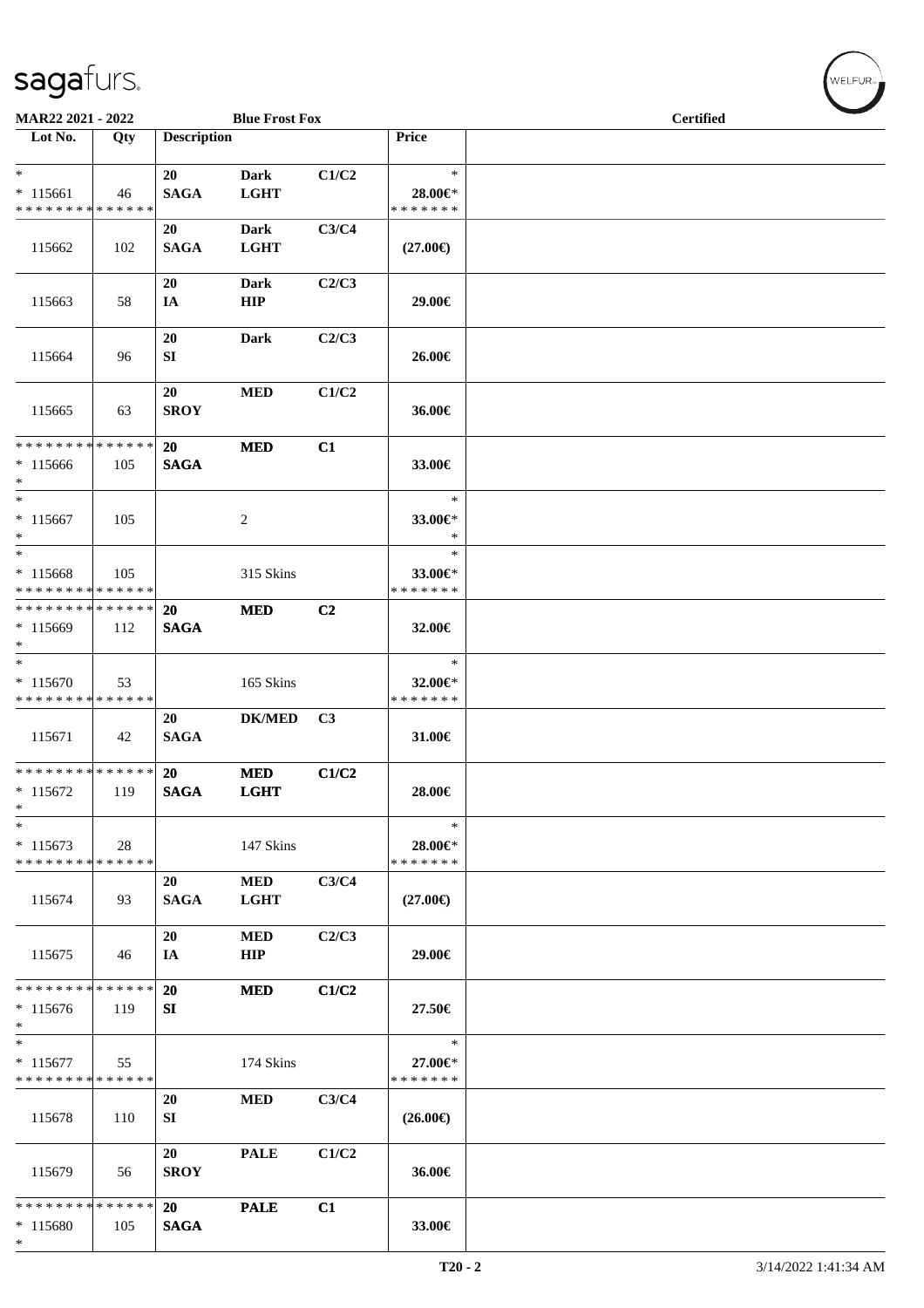| MAR22 2021 - 2022<br><b>Blue Frost Fox</b>                     |     |                    |                            |                | <b>Certified</b>                         |  |  |  |
|----------------------------------------------------------------|-----|--------------------|----------------------------|----------------|------------------------------------------|--|--|--|
| Lot No.                                                        | Qty | <b>Description</b> |                            |                | Price                                    |  |  |  |
| $*$                                                            |     |                    |                            |                | $\ast$                                   |  |  |  |
| $* 115681$<br>$*$                                              | 105 | 20<br><b>SAGA</b>  | <b>PALE</b>                | C1             | 33.00€*<br>$\ast$                        |  |  |  |
| $\overline{\ast}$<br>$* 115682$<br>* * * * * * * * * * * * * * | 105 |                    | 315 Skins                  |                | $\ast$<br>33.00€*<br>* * * * * * *       |  |  |  |
| * * * * * * * * * * * * * * *<br>$* 115683$<br>$*$             | 112 | 20<br><b>SAGA</b>  | <b>PALE</b>                | C2             | 31.00€                                   |  |  |  |
| $*$<br>$* 115684$<br>* * * * * * * * * * * * * *               | 63  |                    | 175 Skins                  |                | $\ast$<br>$31.00 \in$ *<br>* * * * * * * |  |  |  |
| 115685                                                         | 103 | 20<br><b>SAGA</b>  | <b>PALE</b><br><b>LGHT</b> | C1/C2          | 27.00€                                   |  |  |  |
| 115686                                                         | 71  | 20<br><b>SAGA</b>  | <b>PALE</b><br><b>LGHT</b> | C3/C4          | 27.00€                                   |  |  |  |
| 115687                                                         | 34  | 20<br>IA           | <b>PALE</b><br>HIP         | C2/C3          | 29.00€                                   |  |  |  |
| 115688                                                         | 70  | 20<br>SI           | <b>PALE</b>                | C1/C2          | 26.00€                                   |  |  |  |
| 115689                                                         | 64  | 20<br>SI           | <b>PALE</b>                | C3/C4          | 25.50€                                   |  |  |  |
| * * * * * * * * * * * * * * *                                  |     | 20                 | $\mathbf{X}\mathbf{P}$     | C1             |                                          |  |  |  |
| * 115690<br>$\ast$<br>$\overline{\phantom{0}}$                 | 112 | <b>SAGA</b>        |                            |                | 33.00€<br>$\ast$                         |  |  |  |
| * 115691<br>$*$                                                | 105 |                    | 2                          |                | 33.00€*<br>$\ast$                        |  |  |  |
| $*$<br>* 115692<br>$\ast$                                      | 105 |                    | 3                          |                | $\ast$<br>33.00€*<br>$\ast$              |  |  |  |
| $\ast$<br>$* 115693$<br>* * * * * * * * * * * * * *            | 26  |                    | 348 Skins                  |                | $\ast$<br>33.00€*<br>* * * * * * *       |  |  |  |
| 115694                                                         | 44  | 20<br><b>SAGA</b>  | PAL/XP                     | C3             | 32.00€                                   |  |  |  |
| 115695                                                         | 38  | 20<br><b>SROY</b>  | XP/2XP                     | C1/C2          | 36.00€                                   |  |  |  |
| * * * * * * * * * * * * * * *                                  |     | <b>20</b>          | XP/2XP                     | C1             |                                          |  |  |  |
| $*115696$<br>$*$<br>$\overline{\phantom{0}}$                   | 105 | <b>SAGA</b>        |                            |                | 33.00€                                   |  |  |  |
| $* 115697$<br>* * * * * * * * * * * * * *                      | 23  |                    | 128 Skins                  |                | $\ast$<br>32.00€*<br>* * * * * * *       |  |  |  |
| 115698                                                         | 89  | 20<br><b>SAGA</b>  | XP/2XP                     | C <sub>2</sub> | 31.00€                                   |  |  |  |
| 115699                                                         | 57  | 20<br><b>SAGA</b>  | XP/2XP<br><b>LGHT</b>      | C1/C2          | 26.00€                                   |  |  |  |
| 115700                                                         | 43  | 20<br><b>SAGA</b>  | XP/2XP<br>LGHT             | C3/C4          | 24.50€                                   |  |  |  |

 $(\forall ELFUR_{\approx})$